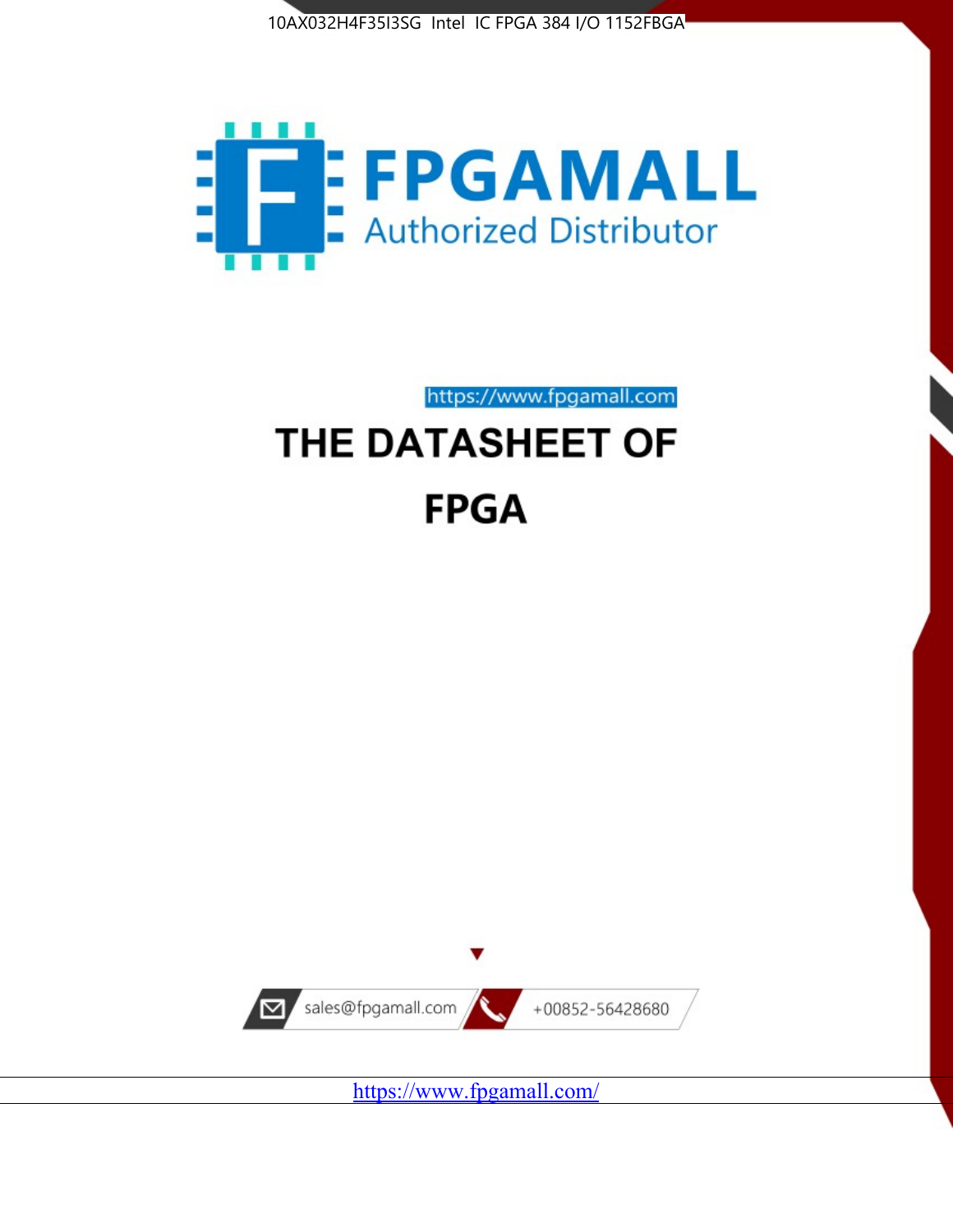

# **Intel® Arria® 10 Device Overview**



**A10-OVERVIEW | 2018.12.06** Latest document on the web: **[PDF](https://www.intel.com/content/dam/www/programmable/us/en/pdfs/literature/hb/arria-10/a10_overview.pdf)** | **[HTML](https://www.intel.com/content/www/us/en/programmable/documentation/sam1403480274650.html)**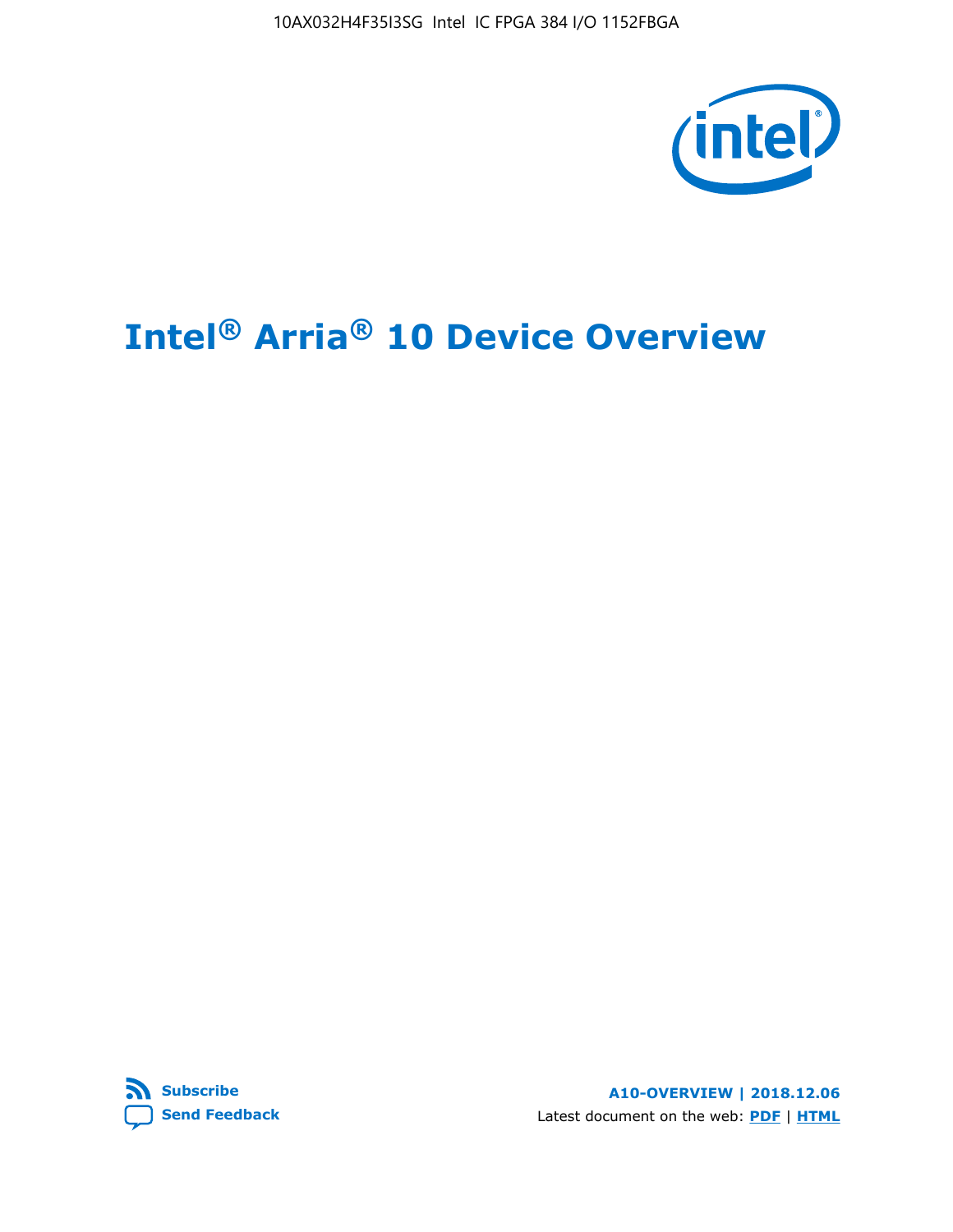

**Contents** 

# **Contents**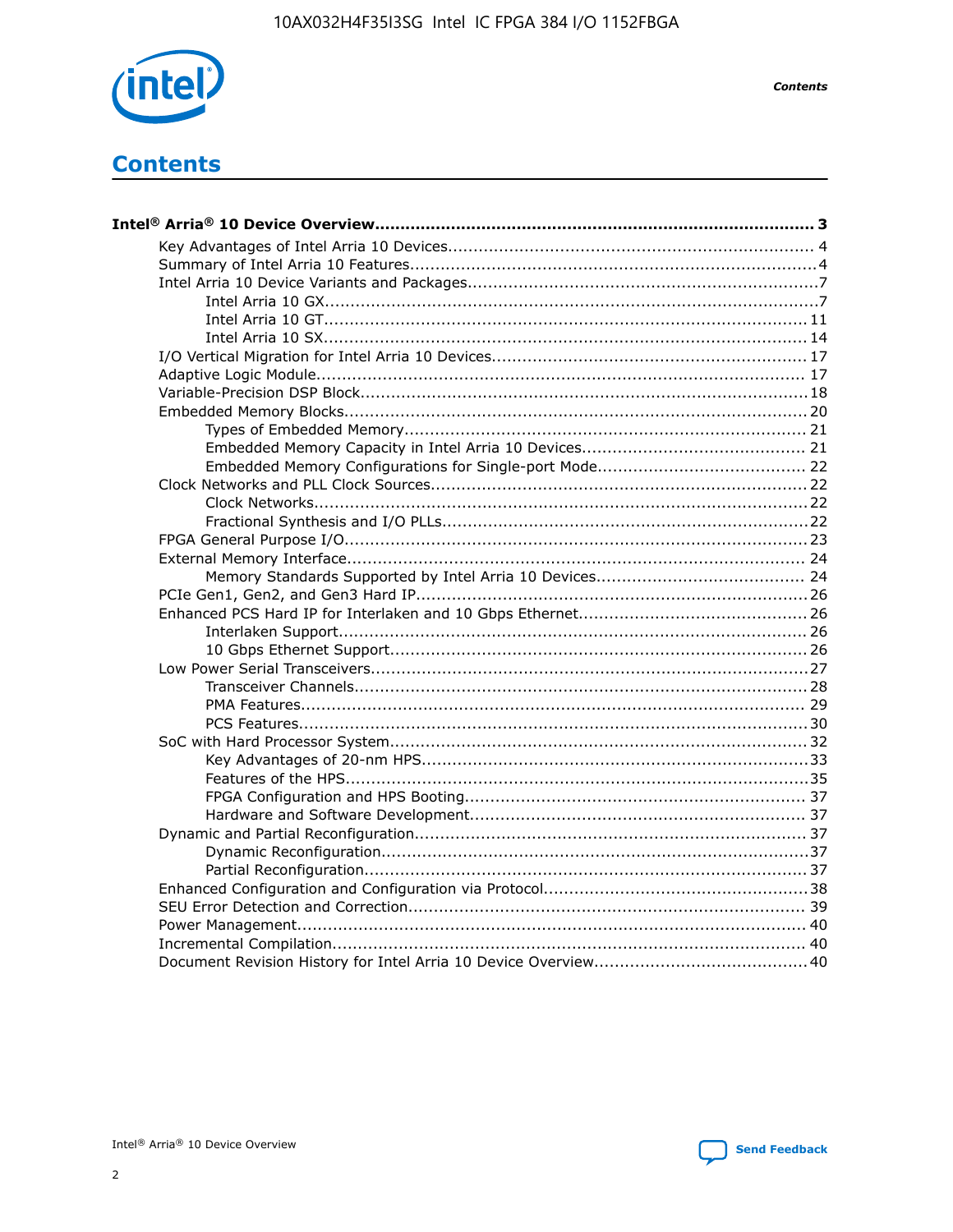**A10-OVERVIEW | 2018.12.06**

**[Send Feedback](mailto:FPGAtechdocfeedback@intel.com?subject=Feedback%20on%20Intel%20Arria%2010%20Device%20Overview%20(A10-OVERVIEW%202018.12.06)&body=We%20appreciate%20your%20feedback.%20In%20your%20comments,%20also%20specify%20the%20page%20number%20or%20paragraph.%20Thank%20you.)**



# **Intel® Arria® 10 Device Overview**

The Intel<sup>®</sup> Arria<sup>®</sup> 10 device family consists of high-performance and power-efficient 20 nm mid-range FPGAs and SoCs.

Intel Arria 10 device family delivers:

- Higher performance than the previous generation of mid-range and high-end FPGAs.
- Power efficiency attained through a comprehensive set of power-saving technologies.

The Intel Arria 10 devices are ideal for high performance, power-sensitive, midrange applications in diverse markets.

| <b>Market</b>         | <b>Applications</b>                                                                                               |
|-----------------------|-------------------------------------------------------------------------------------------------------------------|
| Wireless              | Channel and switch cards in remote radio heads<br>٠<br>Mobile backhaul<br>٠                                       |
| Wireline              | 40G/100G muxponders and transponders<br>٠<br>100G line cards<br>٠<br><b>Bridging</b><br>٠<br>Aggregation<br>٠     |
| <b>Broadcast</b>      | Studio switches<br>٠<br>Servers and transport<br>٠<br>Videoconferencing<br>٠<br>Professional audio and video<br>٠ |
| Computing and Storage | Flash cache<br>٠<br>Cloud computing servers<br>٠<br>Server acceleration<br>٠                                      |
| Medical               | Diagnostic scanners<br>٠<br>Diagnostic imaging<br>٠                                                               |
| Military              | Missile guidance and control<br>٠<br>Radar<br>٠<br>Electronic warfare<br>٠<br>Secure communications<br>٠          |

#### **Table 1. Sample Markets and Ideal Applications for Intel Arria 10 Devices**

#### **Related Information**

- [Intel Arria 10 Device Handbook: Known Issues](http://www.altera.com/support/kdb/solutions/rd07302013_646.html) Lists the planned updates to the *Intel Arria 10 Device Handbook* chapters.
- [Intel Arria 10 GX/GT Device Errata and Design Recommendations](https://www.intel.com/content/www/us/en/programmable/documentation/agz1493851706374.html#yqz1494433888646)
- [Intel Arria 10 SX Device Errata and Design Recommendations](https://www.intel.com/content/www/us/en/programmable/documentation/cru1462832385668.html#cru1462832558642)

Intel Corporation. All rights reserved. Intel, the Intel logo, Altera, Arria, Cyclone, Enpirion, MAX, Nios, Quartus and Stratix words and logos are trademarks of Intel Corporation or its subsidiaries in the U.S. and/or other countries. Intel warrants performance of its FPGA and semiconductor products to current specifications in accordance with Intel's standard warranty, but reserves the right to make changes to any products and services at any time without notice. Intel assumes no responsibility or liability arising out of the application or use of any information, product, or service described herein except as expressly agreed to in writing by Intel. Intel customers are advised to obtain the latest version of device specifications before relying on any published information and before placing orders for products or services. \*Other names and brands may be claimed as the property of others.

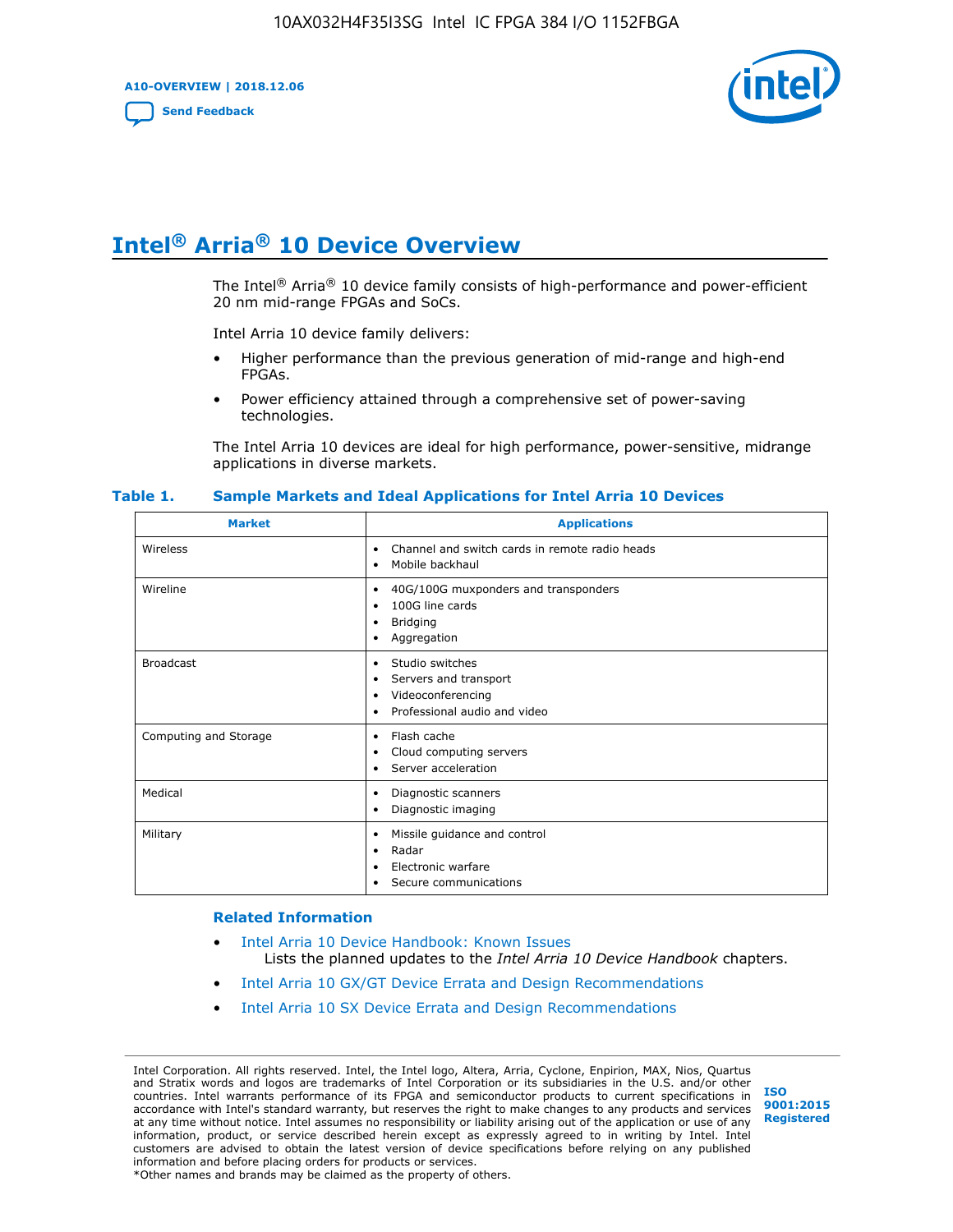

# **Key Advantages of Intel Arria 10 Devices**

# **Table 2. Key Advantages of the Intel Arria 10 Device Family**

| <b>Advantage</b>                                                                                          | <b>Supporting Feature</b>                                                                                                                                                                                                                                                                                                |  |  |  |  |  |  |
|-----------------------------------------------------------------------------------------------------------|--------------------------------------------------------------------------------------------------------------------------------------------------------------------------------------------------------------------------------------------------------------------------------------------------------------------------|--|--|--|--|--|--|
| Enhanced core architecture                                                                                | Built on TSMC's 20 nm process technology<br>٠<br>60% higher performance than the previous generation of mid-range FPGAs<br>٠<br>15% higher performance than the fastest previous-generation FPGA<br>٠                                                                                                                    |  |  |  |  |  |  |
| High-bandwidth integrated<br>transceivers                                                                 | Short-reach rates up to 25.8 Gigabits per second (Gbps)<br>٠<br>Backplane capability up to 12.5 Gbps<br>٠<br>Integrated 10GBASE-KR and 40GBASE-KR4 Forward Error Correction (FEC)<br>٠                                                                                                                                   |  |  |  |  |  |  |
| Improved logic integration and<br>hard IP blocks                                                          | 8-input adaptive logic module (ALM)<br>٠<br>Up to 65.6 megabits (Mb) of embedded memory<br>٠<br>Variable-precision digital signal processing (DSP) blocks<br>Fractional synthesis phase-locked loops (PLLs)<br>Hard PCI Express Gen3 IP blocks<br>Hard memory controllers and PHY up to 2,400 Megabits per second (Mbps) |  |  |  |  |  |  |
| Second generation hard<br>processor system (HPS) with<br>integrated ARM* Cortex*-A9*<br>MPCore* processor | Tight integration of a dual-core ARM Cortex-A9 MPCore processor, hard IP, and an<br>٠<br>FPGA in a single Intel Arria 10 system-on-a-chip (SoC)<br>Supports over 128 Gbps peak bandwidth with integrated data coherency between<br>$\bullet$<br>the processor and the FPGA fabric                                        |  |  |  |  |  |  |
| Advanced power savings                                                                                    | Comprehensive set of advanced power saving features<br>٠<br>Power-optimized MultiTrack routing and core architecture<br>٠<br>Up to 40% lower power compared to previous generation of mid-range FPGAs<br>Up to 60% lower power compared to previous generation of high-end FPGAs                                         |  |  |  |  |  |  |

# **Summary of Intel Arria 10 Features**

## **Table 3. Summary of Features for Intel Arria 10 Devices**

| <b>Feature</b>                  | <b>Description</b>                                                                                                                                                                                                                                                                                                                                                                                 |
|---------------------------------|----------------------------------------------------------------------------------------------------------------------------------------------------------------------------------------------------------------------------------------------------------------------------------------------------------------------------------------------------------------------------------------------------|
| Technology                      | TSMC's 20-nm SoC process technology<br>Allows operation at a lower $V_{\text{CC}}$ level of 0.82 V instead of the 0.9 V standard $V_{\text{CC}}$ core voltage                                                                                                                                                                                                                                      |
| Packaging                       | 1.0 mm ball-pitch Fineline BGA packaging<br>٠<br>0.8 mm ball-pitch Ultra Fineline BGA packaging<br>Multiple devices with identical package footprints for seamless migration between different<br><b>FPGA</b> densities<br>Devices with compatible package footprints allow migration to next generation high-end<br>Stratix $@10$ devices<br>RoHS, leaded $(1)$ , and lead-free (Pb-free) options |
| High-performance<br>FPGA fabric | Enhanced 8-input ALM with four registers<br>Improved multi-track routing architecture to reduce congestion and improve compilation time<br>Hierarchical core clocking architecture<br>Fine-grained partial reconfiguration                                                                                                                                                                         |
| Internal memory<br>blocks       | M20K-20-Kb memory blocks with hard error correction code (ECC)<br>Memory logic array block (MLAB)-640-bit memory                                                                                                                                                                                                                                                                                   |
|                                 | continued                                                                                                                                                                                                                                                                                                                                                                                          |



<sup>(1)</sup> Contact Intel for availability.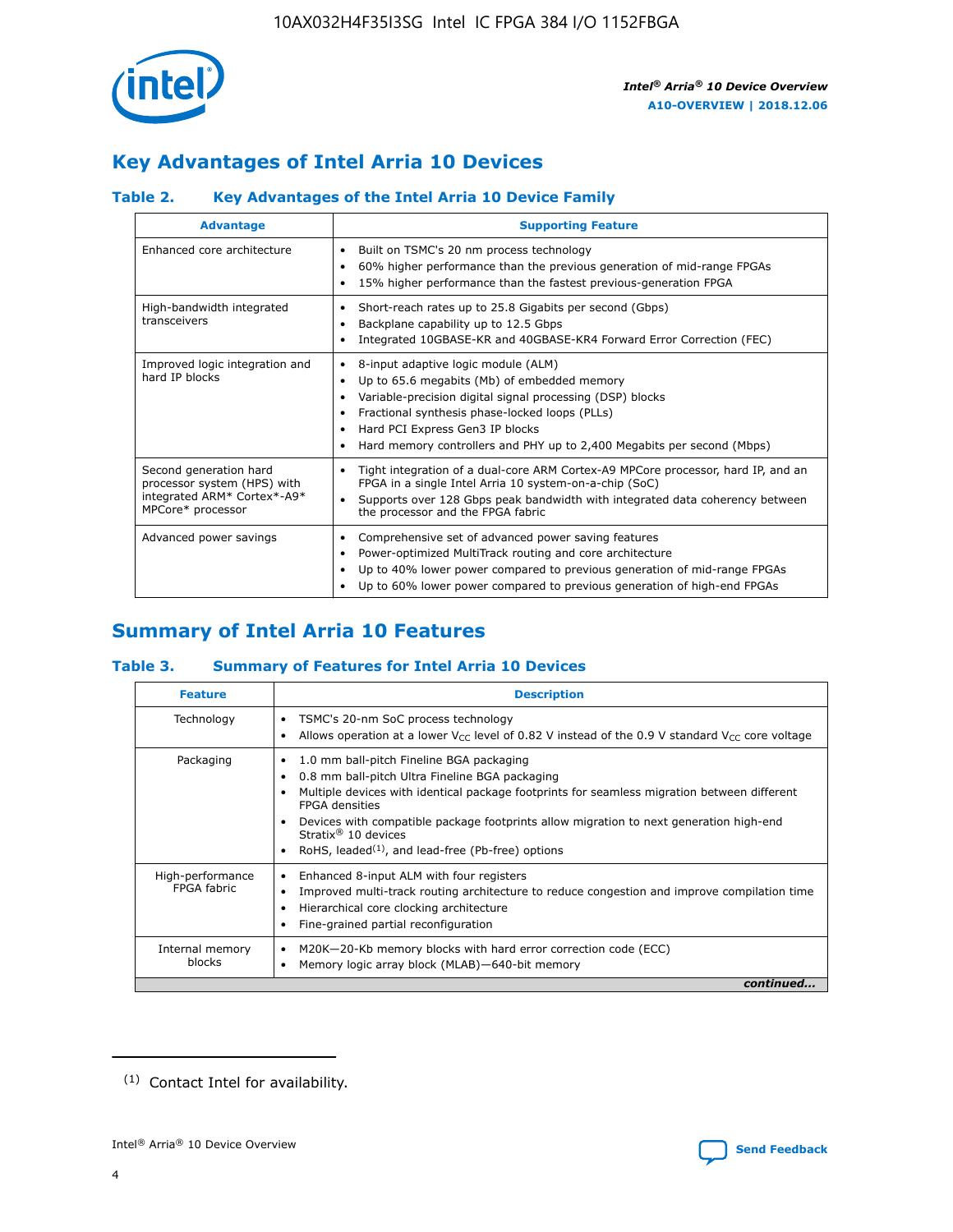r



| <b>Feature</b>                         | <b>Description</b>                                                                                             |                                                                                                                                                                                                                                                                                                                                                                                                                                                                                                                                                                                                                                                                                                                                                                                                                                        |  |  |  |  |  |
|----------------------------------------|----------------------------------------------------------------------------------------------------------------|----------------------------------------------------------------------------------------------------------------------------------------------------------------------------------------------------------------------------------------------------------------------------------------------------------------------------------------------------------------------------------------------------------------------------------------------------------------------------------------------------------------------------------------------------------------------------------------------------------------------------------------------------------------------------------------------------------------------------------------------------------------------------------------------------------------------------------------|--|--|--|--|--|
| Embedded Hard IP<br>blocks             | Variable-precision DSP                                                                                         | Native support for signal processing precision levels from $18 \times 19$ to<br>54 x 54<br>Native support for 27 x 27 multiplier mode<br>64-bit accumulator and cascade for systolic finite impulse responses<br>(FIRs)<br>Internal coefficient memory banks<br>$\bullet$<br>Preadder/subtractor for improved efficiency<br>Additional pipeline register to increase performance and reduce<br>power<br>Supports floating point arithmetic:<br>- Perform multiplication, addition, subtraction, multiply-add,<br>multiply-subtract, and complex multiplication.<br>- Supports multiplication with accumulation capability, cascade<br>summation, and cascade subtraction capability.<br>- Dynamic accumulator reset control.<br>- Support direct vector dot and complex multiplication chaining<br>multiply floating point DSP blocks. |  |  |  |  |  |
|                                        | Memory controller                                                                                              | DDR4, DDR3, and DDR3L                                                                                                                                                                                                                                                                                                                                                                                                                                                                                                                                                                                                                                                                                                                                                                                                                  |  |  |  |  |  |
|                                        | PCI Express*                                                                                                   | PCI Express (PCIe*) Gen3 (x1, x2, x4, or x8), Gen2 (x1, x2, x4, or x8)<br>and Gen1 (x1, x2, x4, or x8) hard IP with complete protocol stack,<br>endpoint, and root port                                                                                                                                                                                                                                                                                                                                                                                                                                                                                                                                                                                                                                                                |  |  |  |  |  |
|                                        | Transceiver I/O                                                                                                | 10GBASE-KR/40GBASE-KR4 Forward Error Correction (FEC)<br>PCS hard IPs that support:<br>$\bullet$<br>- 10-Gbps Ethernet (10GbE)<br>- PCIe PIPE interface<br>$-$ Interlaken<br>- Gbps Ethernet (GbE)<br>- Common Public Radio Interface (CPRI) with deterministic latency<br>support<br>- Gigabit-capable passive optical network (GPON) with fast lock-<br>time support<br>13.5G JESD204b<br>$\bullet$<br>8B/10B, 64B/66B, 64B/67B encoders and decoders<br>Custom mode support for proprietary protocols                                                                                                                                                                                                                                                                                                                               |  |  |  |  |  |
| Core clock networks                    | $\bullet$<br>$\bullet$                                                                                         | Up to 800 MHz fabric clocking, depending on the application:<br>- 667 MHz external memory interface clocking with 2,400 Mbps DDR4 interface<br>- 800 MHz LVDS interface clocking with 1,600 Mbps LVDS interface<br>Global, regional, and peripheral clock networks<br>Clock networks that are not used can be gated to reduce dynamic power                                                                                                                                                                                                                                                                                                                                                                                                                                                                                            |  |  |  |  |  |
| Phase-locked loops<br>(PLLs)           | High-resolution fractional synthesis PLLs:<br>$\bullet$<br>Integer PLLs:<br>- Adjacent to general purpose I/Os | - Precision clock synthesis, clock delay compensation, and zero delay buffering (ZDB)<br>- Support integer mode and fractional mode<br>- Fractional mode support with third-order delta-sigma modulation<br>- Support external memory and LVDS interfaces                                                                                                                                                                                                                                                                                                                                                                                                                                                                                                                                                                              |  |  |  |  |  |
| FPGA General-purpose<br>$I/Os$ (GPIOs) | On-chip termination (OCT)                                                                                      | 1.6 Gbps LVDS-every pair can be configured as receiver or transmitter<br>1.2 V to 3.0 V single-ended LVTTL/LVCMOS interfacing                                                                                                                                                                                                                                                                                                                                                                                                                                                                                                                                                                                                                                                                                                          |  |  |  |  |  |
| <b>External Memory</b><br>Interface    |                                                                                                                | Hard memory controller- DDR4, DDR3, and DDR3L support<br>$-$ DDR4 $-$ speeds up to 1,200 MHz/2,400 Mbps<br>- DDR3-speeds up to 1,067 MHz/2,133 Mbps<br>Soft memory controller—provides support for RLDRAM $3^{(2)}$ , QDR IV $^{(2)}$ , and QDR II+<br>continued                                                                                                                                                                                                                                                                                                                                                                                                                                                                                                                                                                       |  |  |  |  |  |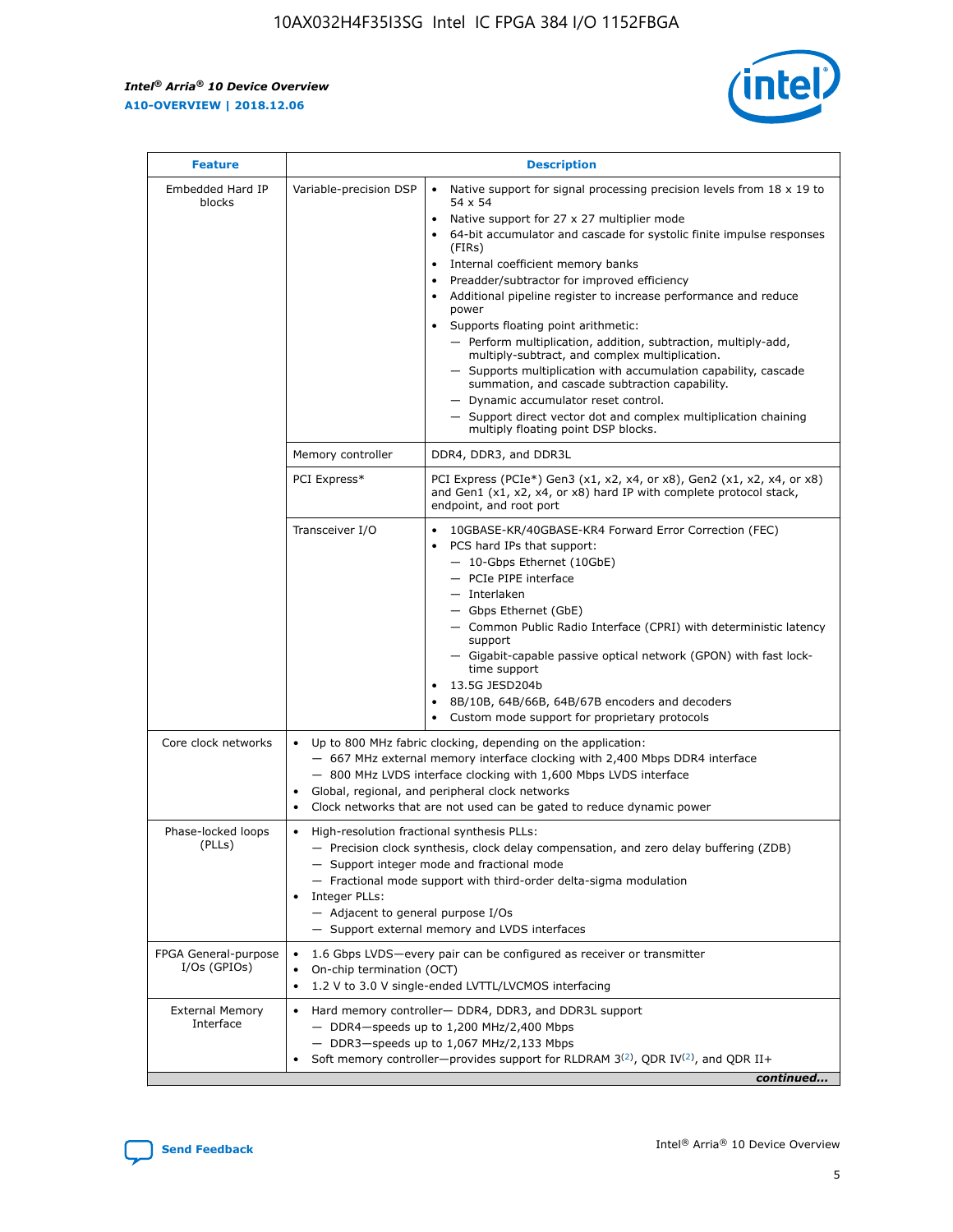

| <b>Feature</b>                                    | <b>Description</b>                                                                                                                                                                                                                                                                                                                                                                                                                                                                                                                                                                                                                                  |
|---------------------------------------------------|-----------------------------------------------------------------------------------------------------------------------------------------------------------------------------------------------------------------------------------------------------------------------------------------------------------------------------------------------------------------------------------------------------------------------------------------------------------------------------------------------------------------------------------------------------------------------------------------------------------------------------------------------------|
| Low-power serial<br>transceivers                  | • Continuous operating range:<br>- Intel Arria 10 GX-1 Gbps to 17.4 Gbps<br>- Intel Arria 10 GT-1 Gbps to 25.8 Gbps<br>Backplane support:<br>- Intel Arria 10 GX-up to 12.5<br>- Intel Arria 10 GT-up to 12.5<br>Extended range down to 125 Mbps with oversampling<br>ATX transmit PLLs with user-configurable fractional synthesis capability<br>Electronic Dispersion Compensation (EDC) support for XFP, SFP+, QSFP, and CFP optical<br>module<br>Adaptive linear and decision feedback equalization<br>$\bullet$<br>Transmitter pre-emphasis and de-emphasis<br>$\bullet$<br>Dynamic partial reconfiguration of individual transceiver channels |
| <b>HPS</b><br>(Intel Arria 10 SX<br>devices only) | Dual-core ARM Cortex-A9 MPCore processor-1.2 GHz CPU with<br>Processor and system<br>$\bullet$<br>1.5 GHz overdrive capability<br>256 KB on-chip RAM and 64 KB on-chip ROM<br>System peripherals—general-purpose timers, watchdog timers, direct<br>memory access (DMA) controller, FPGA configuration manager, and<br>clock and reset managers<br>Security features-anti-tamper, secure boot, Advanced Encryption<br>Standard (AES) and authentication (SHA)<br>ARM CoreSight* JTAG debug access port, trace port, and on-chip<br>trace storage                                                                                                    |
|                                                   | <b>External interfaces</b><br>Hard memory interface-Hard memory controller (2,400 Mbps DDR4,<br>$\bullet$<br>and 2,133 Mbps DDR3), Quad serial peripheral interface (QSPI) flash<br>controller, NAND flash controller, direct memory access (DMA)<br>controller, Secure Digital/MultiMediaCard (SD/MMC) controller<br>Communication interface-10/100/1000 Ethernet media access<br>control (MAC), USB On-The-GO (OTG) controllers, I <sup>2</sup> C controllers,<br>UART 16550, serial peripheral interface (SPI), and up to 62<br>HPS GPIO interfaces (48 direct-share I/Os)                                                                       |
|                                                   | High-performance ARM AMBA* AXI bus bridges that support<br>Interconnects to core<br>$\bullet$<br>simultaneous read and write<br>HPS-FPGA bridges-include the FPGA-to-HPS, HPS-to-FPGA, and<br>$\bullet$<br>lightweight HPS-to-FPGA bridges that allow the FPGA fabric to issue<br>transactions to slaves in the HPS, and vice versa<br>Configuration bridge that allows HPS configuration manager to<br>configure the core logic via dedicated 32-bit configuration port<br>FPGA-to-HPS SDRAM controller bridge-provides configuration<br>interfaces for the multiport front end (MPFE) of the HPS SDRAM<br>controller                              |
| Configuration                                     | Tamper protection—comprehensive design protection to protect your valuable IP investments<br>Enhanced 256-bit advanced encryption standard (AES) design security with authentication<br>٠<br>Configuration via protocol (CvP) using PCIe Gen1, Gen2, or Gen3<br>continued                                                                                                                                                                                                                                                                                                                                                                           |

<sup>(2)</sup> Intel Arria 10 devices support this external memory interface using hard PHY with soft memory controller.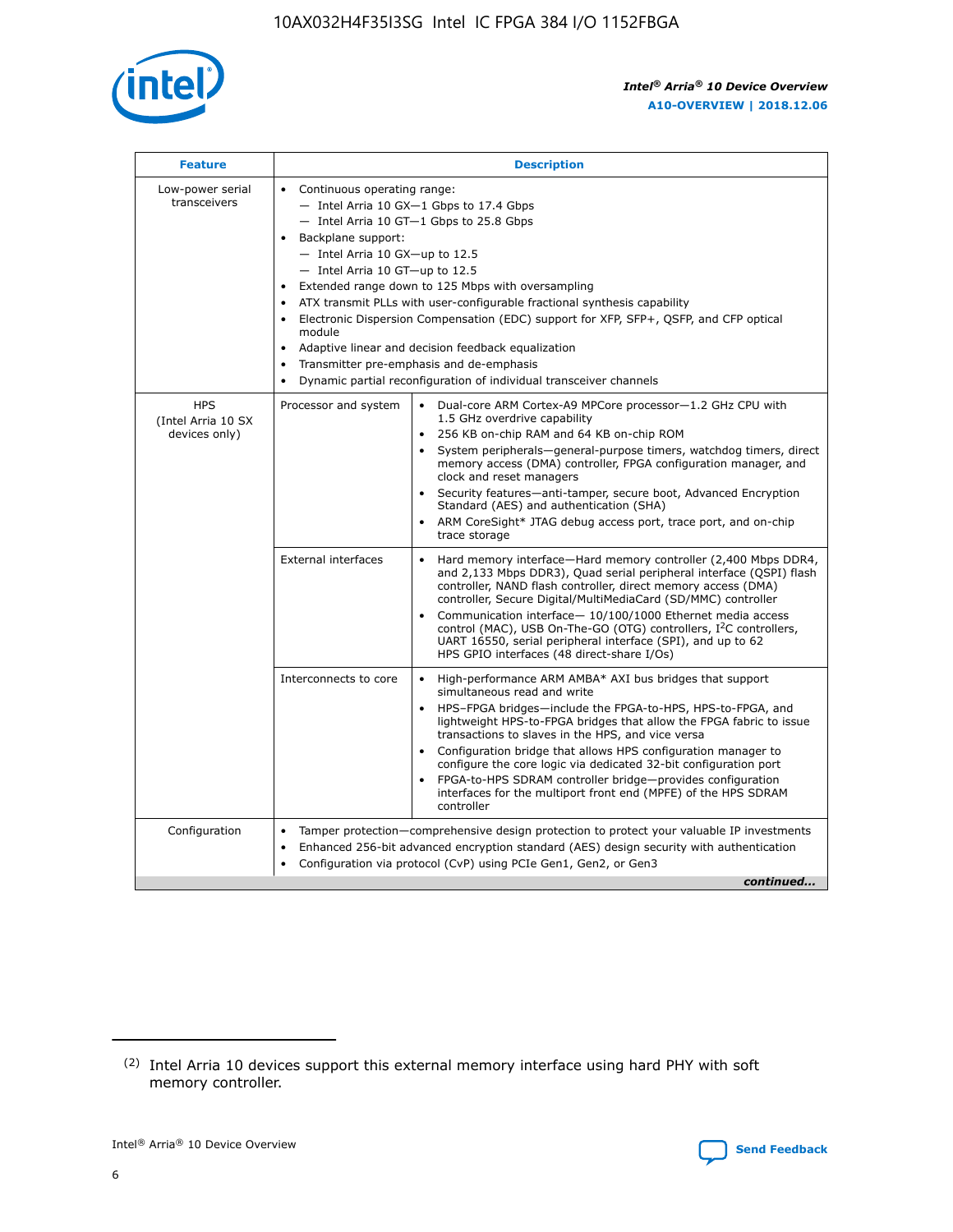

| <b>Feature</b>     | <b>Description</b>                                                                                                                                                                                               |
|--------------------|------------------------------------------------------------------------------------------------------------------------------------------------------------------------------------------------------------------|
|                    | Dynamic reconfiguration of the transceivers and PLLs<br>Fine-grained partial reconfiguration of the core fabric<br>Active Serial x4 Interface<br>$\bullet$                                                       |
| Power management   | SmartVID<br>Low static power device options<br>Programmable Power Technology<br>Intel Quartus <sup>®</sup> Prime integrated power analysis                                                                       |
| Software and tools | Intel Quartus Prime design suite<br>Transceiver toolkit<br>Platform Designer system integration tool<br>DSP Builder for Intel FPGAs<br>OpenCL <sup>™</sup> support<br>Intel SoC FPGA Embedded Design Suite (EDS) |

## **Related Information**

[Intel Arria 10 Transceiver PHY Overview](https://www.intel.com/content/www/us/en/programmable/documentation/nik1398707230472.html#nik1398706768037) Provides details on Intel Arria 10 transceivers.

# **Intel Arria 10 Device Variants and Packages**

#### **Table 4. Device Variants for the Intel Arria 10 Device Family**

| <b>Variant</b>    | <b>Description</b>                                                                                                                                                                                                     |
|-------------------|------------------------------------------------------------------------------------------------------------------------------------------------------------------------------------------------------------------------|
| Intel Arria 10 GX | FPGA featuring 17.4 Gbps transceivers for short reach applications with 12.5 backplane driving<br>capability.                                                                                                          |
| Intel Arria 10 GT | FPGA featuring:<br>17.4 Gbps transceivers for short reach applications with 12.5 backplane driving capability.<br>25.8 Gbps transceivers for supporting CAUI-4 and CEI-25G applications with CFP2 and CFP4<br>modules. |
| Intel Arria 10 SX | SoC integrating ARM-based HPS and FPGA featuring 17.4 Gbps transceivers for short reach<br>applications with 12.5 backplane driving capability.                                                                        |

# **Intel Arria 10 GX**

This section provides the available options, maximum resource counts, and package plan for the Intel Arria 10 GX devices.

The information in this section is correct at the time of publication. For the latest information and to get more details, refer to the Intel FPGA Product Selector.

## **Related Information**

#### [Intel FPGA Product Selector](http://www.altera.com/products/selector/psg-selector.html) Provides the latest information on Intel products.

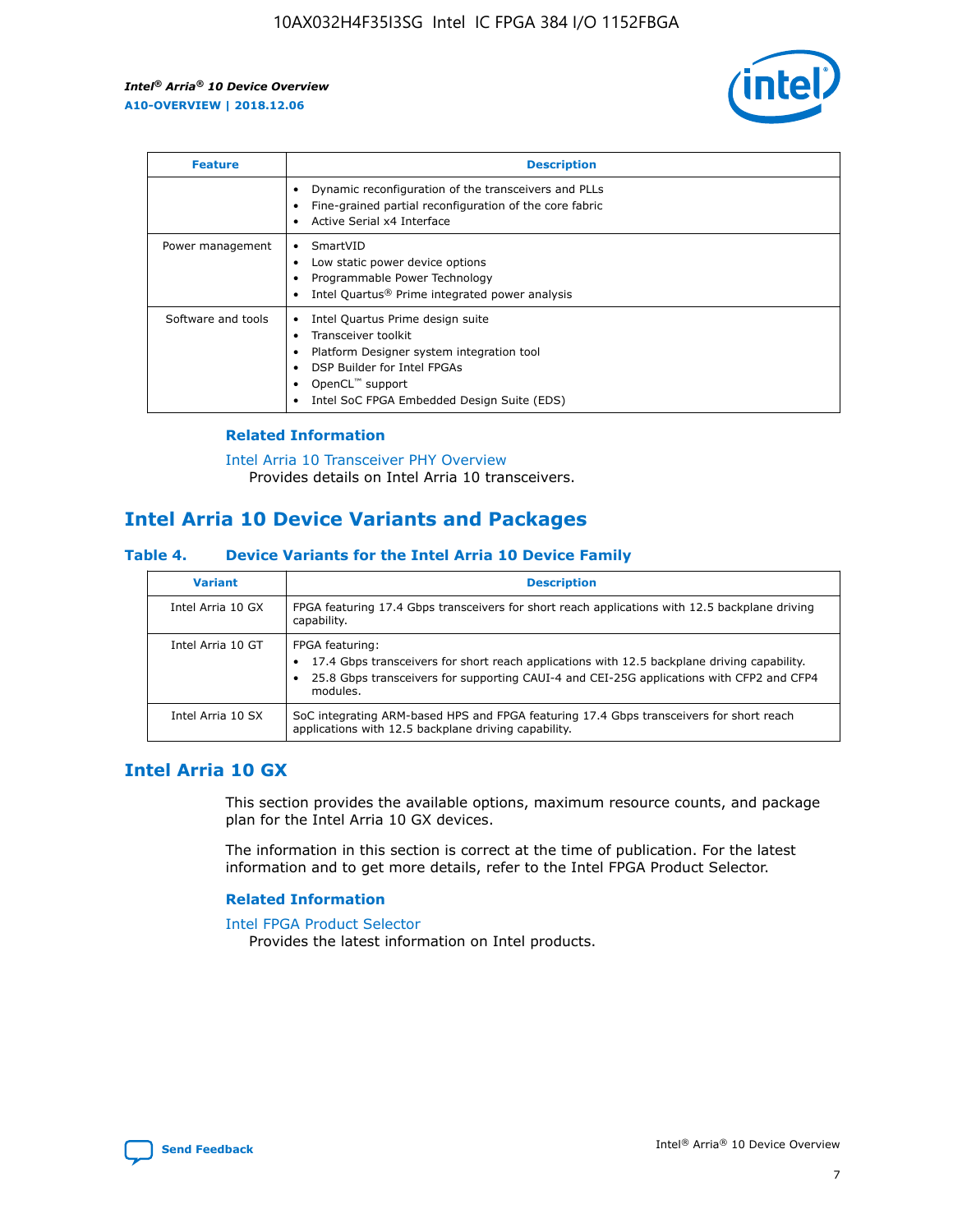

# **Available Options**





#### **Related Information**

[Transceiver Performance for Intel Arria 10 GX/SX Devices](https://www.intel.com/content/www/us/en/programmable/documentation/mcn1413182292568.html#mcn1413213965502) Provides more information about the transceiver speed grade.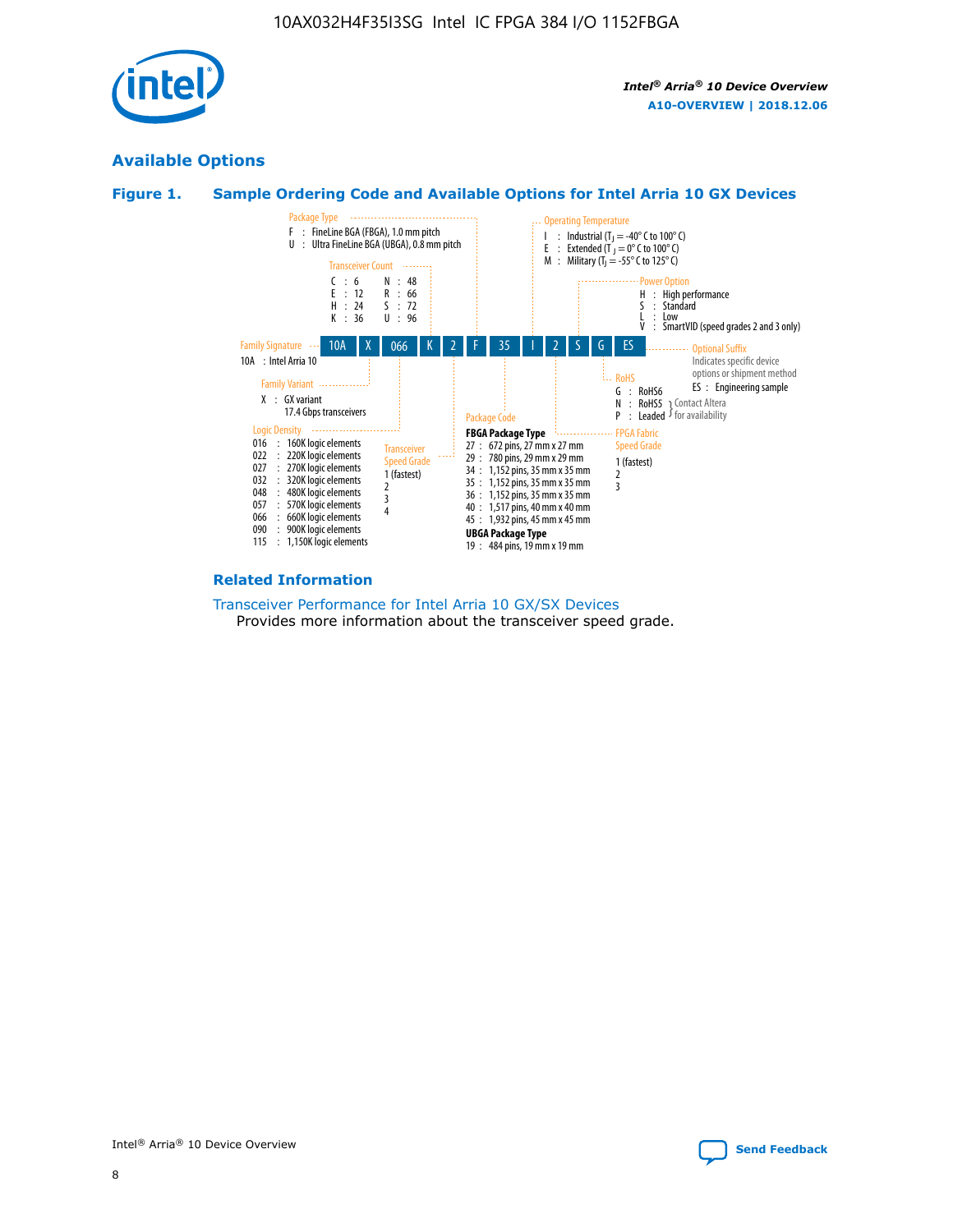

## **Maximum Resources**

#### **Table 5. Maximum Resource Counts for Intel Arria 10 GX Devices (GX 160, GX 220, GX 270, GX 320, and GX 480)**

| <b>Resource</b>         |                                                          | <b>Product Line</b> |                                                 |         |                |                |  |  |  |
|-------------------------|----------------------------------------------------------|---------------------|-------------------------------------------------|---------|----------------|----------------|--|--|--|
|                         |                                                          | <b>GX 160</b>       | <b>GX 220</b><br><b>GX 270</b><br><b>GX 320</b> |         |                | <b>GX 480</b>  |  |  |  |
| Logic Elements (LE) (K) |                                                          | 160                 | 220                                             | 270     | 320            | 480            |  |  |  |
| <b>ALM</b>              |                                                          | 61,510              | 80,330                                          | 101,620 | 119,900        | 183,590        |  |  |  |
| Register                |                                                          | 246,040             | 321,320                                         | 406,480 | 479,600        | 734,360        |  |  |  |
| Memory (Kb)             | M <sub>20</sub> K                                        | 8,800               | 11,740                                          | 15,000  | 17,820         | 28,620         |  |  |  |
| <b>MLAB</b>             |                                                          | 1,050               | 1,690                                           | 2,452   | 2,727          | 4,164          |  |  |  |
|                         | Variable-precision DSP Block<br>156<br>192<br>830<br>985 |                     |                                                 |         | 1,368          |                |  |  |  |
| 18 x 19 Multiplier      |                                                          | 312                 | 384                                             | 1,660   | 1,970          | 2,736          |  |  |  |
| PLL                     | Fractional<br>Synthesis                                  | 6                   | 6                                               | 8       | 8              | 12             |  |  |  |
|                         | I/O                                                      | 6                   | 6                                               | 8       | 8              | 12             |  |  |  |
| 17.4 Gbps Transceiver   |                                                          | 12                  | 12                                              | 24      | 24             | 36             |  |  |  |
| GPIO <sup>(3)</sup>     |                                                          | 288                 | 288                                             | 384     | 384            | 492            |  |  |  |
| LVDS Pair $(4)$         |                                                          | 120                 | 120                                             | 168     | 168            | 222            |  |  |  |
| PCIe Hard IP Block      |                                                          | 1                   | 1                                               | 2       | $\overline{2}$ | $\overline{2}$ |  |  |  |
| Hard Memory Controller  |                                                          | 6                   | 6                                               | 8       | 8              | 12             |  |  |  |

<sup>(4)</sup> Each LVDS I/O pair can be used as differential input or output.



<sup>(3)</sup> The number of GPIOs does not include transceiver I/Os. In the Intel Quartus Prime software, the number of user I/Os includes transceiver I/Os.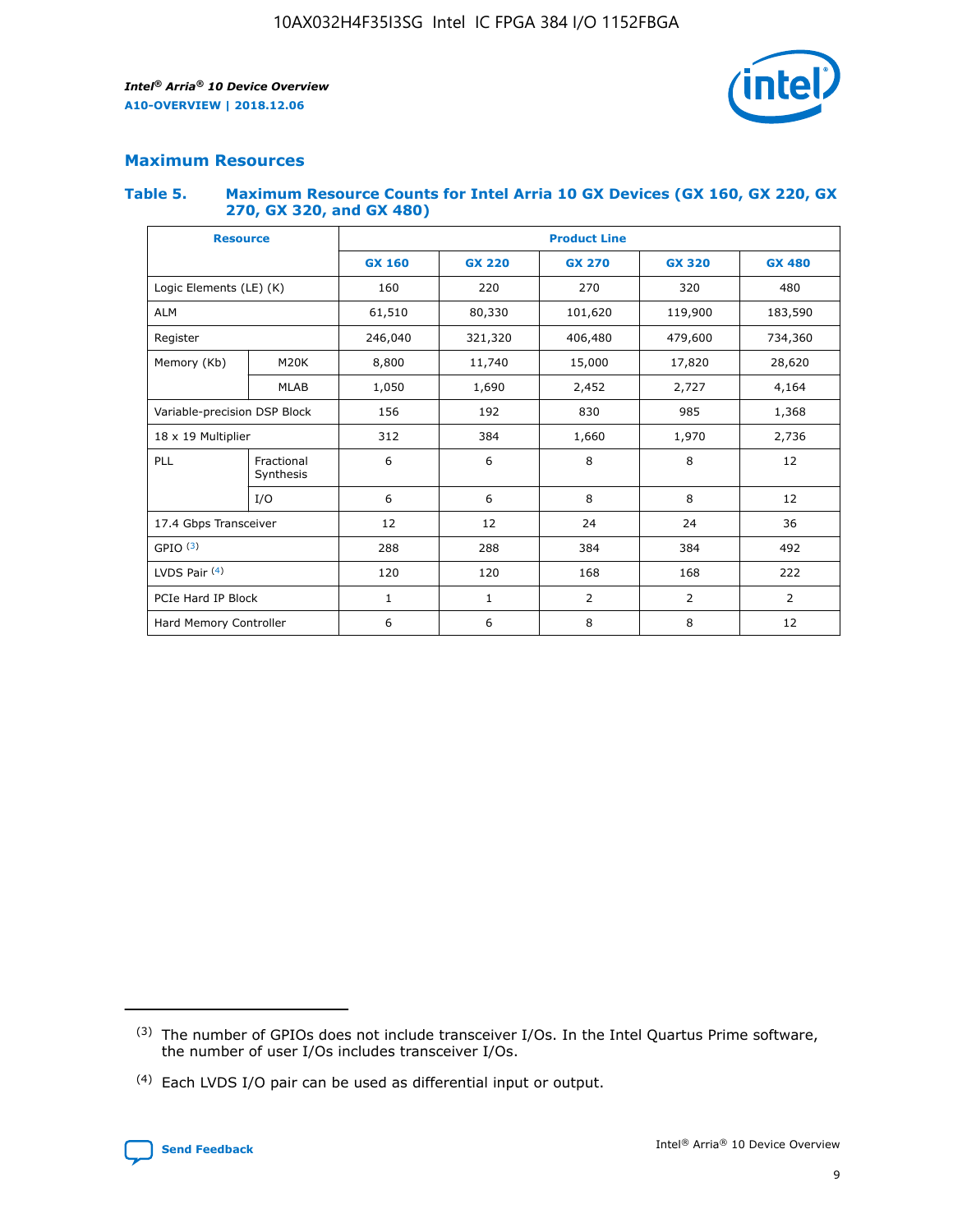

## **Table 6. Maximum Resource Counts for Intel Arria 10 GX Devices (GX 570, GX 660, GX 900, and GX 1150)**

|                              | <b>Resource</b>         | <b>Product Line</b> |                |                  |                |  |  |  |
|------------------------------|-------------------------|---------------------|----------------|------------------|----------------|--|--|--|
|                              |                         | <b>GX 570</b>       | <b>GX 660</b>  | <b>GX 900</b>    | <b>GX 1150</b> |  |  |  |
| Logic Elements (LE) (K)      |                         | 570                 | 660            | 900              | 1,150          |  |  |  |
| <b>ALM</b>                   |                         | 217,080             | 251,680        | 339,620          | 427,200        |  |  |  |
| Register                     |                         | 868,320             | 1,006,720      | 1,358,480        | 1,708,800      |  |  |  |
| Memory (Kb)                  | <b>M20K</b>             | 36,000              | 42,620         | 48,460<br>54,260 |                |  |  |  |
|                              | <b>MLAB</b>             | 5,096               | 5,788          | 9,386            | 12,984         |  |  |  |
| Variable-precision DSP Block |                         | 1,523               | 1,687          | 1,518            | 1,518          |  |  |  |
| 18 x 19 Multiplier           |                         | 3,046               | 3,374          | 3,036            | 3,036          |  |  |  |
| PLL                          | Fractional<br>Synthesis | 16                  | 16             | 32               | 32             |  |  |  |
|                              | I/O                     | 16                  | 16             | 16               | 16             |  |  |  |
| 17.4 Gbps Transceiver        |                         | 48                  | 48             | 96               | 96             |  |  |  |
| GPIO <sup>(3)</sup>          |                         | 696                 | 696            | 768              | 768            |  |  |  |
| LVDS Pair $(4)$              |                         | 324                 | 324            | 384              | 384            |  |  |  |
| PCIe Hard IP Block           |                         | 2                   | $\overline{2}$ | $\overline{4}$   | $\overline{4}$ |  |  |  |
| Hard Memory Controller       |                         | 16                  | 16             | 16               | 16             |  |  |  |

# **Package Plan**

## **Table 7. Package Plan for Intel Arria 10 GX Devices (U19, F27, and F29)**

Refer to I/O and High Speed I/O in Intel Arria 10 Devices chapter for the number of 3 V I/O, LVDS I/O, and LVDS channels in each device package.

| <b>Product Line</b> | <b>U19</b><br>$(19 \text{ mm} \times 19 \text{ mm})$<br>484-pin UBGA) |          |             |         | <b>F27</b><br>(27 mm × 27 mm,<br>672-pin FBGA) |             | <b>F29</b><br>(29 mm × 29 mm,<br>780-pin FBGA) |          |             |  |
|---------------------|-----------------------------------------------------------------------|----------|-------------|---------|------------------------------------------------|-------------|------------------------------------------------|----------|-------------|--|
|                     | 3 V I/O                                                               | LVDS I/O | <b>XCVR</b> | 3 V I/O | LVDS I/O                                       | <b>XCVR</b> | 3 V I/O                                        | LVDS I/O | <b>XCVR</b> |  |
| GX 160              | 48                                                                    | 192      | 6           | 48      | 192                                            | 12          | 48                                             | 240      | 12          |  |
| GX 220              | 48                                                                    | 192      | 6           | 48      | 192                                            | 12          | 48                                             | 240      | 12          |  |
| GX 270              |                                                                       |          |             | 48      | 192                                            | 12          | 48                                             | 312      | 12          |  |
| GX 320              |                                                                       |          |             | 48      | 192                                            | 12          | 48                                             | 312      | 12          |  |
| GX 480              |                                                                       |          |             |         |                                                |             | 48                                             | 312      | 12          |  |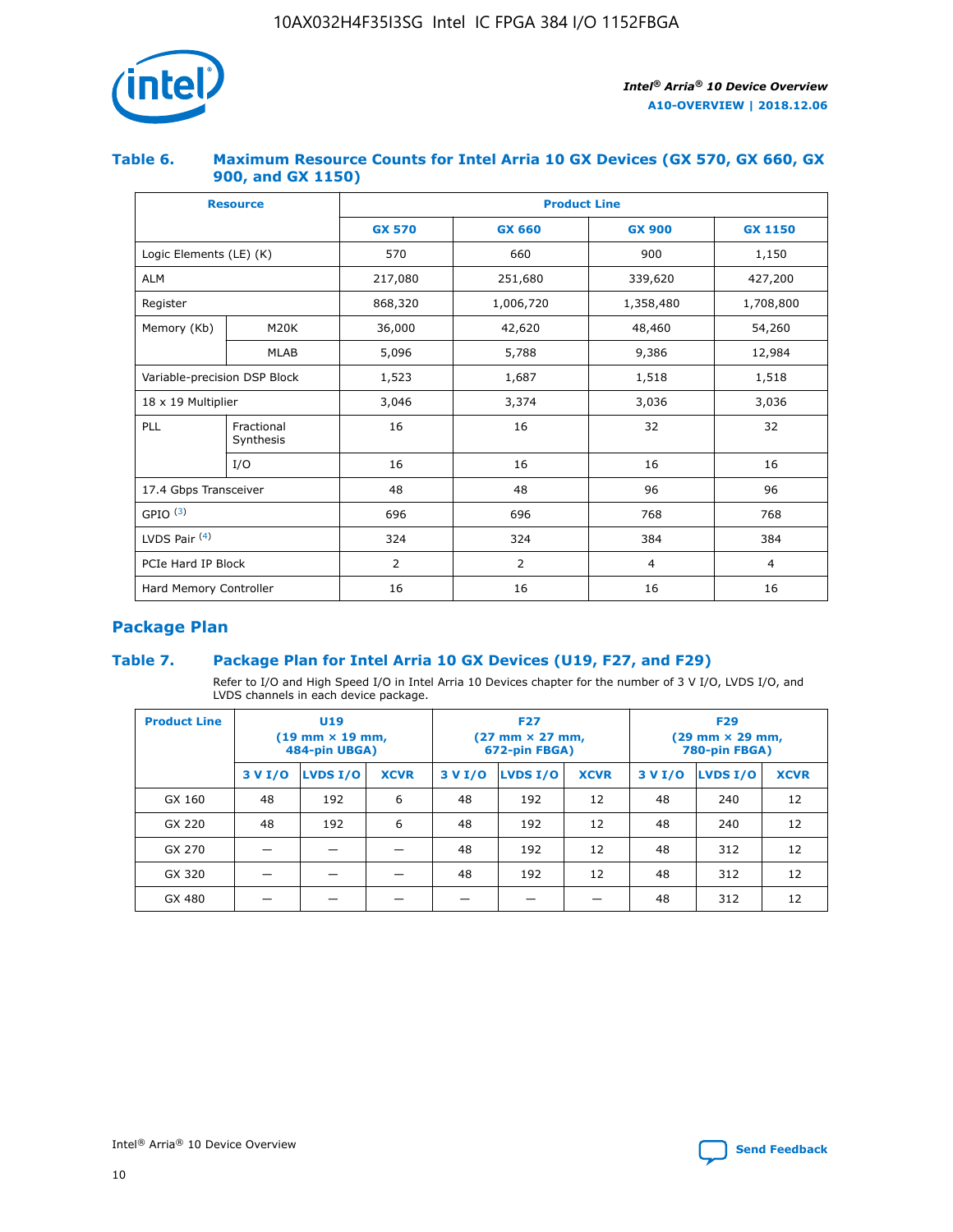

#### **Table 8. Package Plan for Intel Arria 10 GX Devices (F34, F35, NF40, and KF40)**

Refer to I/O and High Speed I/O in Intel Arria 10 Devices chapter for the number of 3 V I/O, LVDS I/O, and LVDS channels in each device package.

| <b>Product Line</b> | <b>F34</b><br>$(35 \text{ mm} \times 35 \text{ mm})$<br>1152-pin FBGA) |                    | <b>F35</b><br>$(35$ mm $\times$ 35 mm,<br><b>1152-pin FBGA)</b> |           | <b>KF40</b><br>$(40$ mm $\times$ 40 mm,<br>1517-pin FBGA) |             |           | <b>NF40</b><br>$(40 \text{ mm} \times 40 \text{ mm})$<br><b>1517-pin FBGA)</b> |             |            |                    |             |
|---------------------|------------------------------------------------------------------------|--------------------|-----------------------------------------------------------------|-----------|-----------------------------------------------------------|-------------|-----------|--------------------------------------------------------------------------------|-------------|------------|--------------------|-------------|
|                     | 3V<br>I/O                                                              | <b>LVDS</b><br>I/O | <b>XCVR</b>                                                     | 3V<br>I/O | <b>LVDS</b><br>I/O                                        | <b>XCVR</b> | 3V<br>I/O | <b>LVDS</b><br>I/O                                                             | <b>XCVR</b> | 3 V<br>I/O | <b>LVDS</b><br>I/O | <b>XCVR</b> |
| GX 270              | 48                                                                     | 336                | 24                                                              | 48        | 336                                                       | 24          |           |                                                                                |             |            |                    |             |
| GX 320              | 48                                                                     | 336                | 24                                                              | 48        | 336                                                       | 24          |           |                                                                                |             |            |                    |             |
| GX 480              | 48                                                                     | 444                | 24                                                              | 48        | 348                                                       | 36          |           |                                                                                |             |            |                    |             |
| GX 570              | 48                                                                     | 444                | 24                                                              | 48        | 348                                                       | 36          | 96        | 600                                                                            | 36          | 48         | 540                | 48          |
| GX 660              | 48                                                                     | 444                | 24                                                              | 48        | 348                                                       | 36          | 96        | 600                                                                            | 36          | 48         | 540                | 48          |
| GX 900              |                                                                        | 504                | 24                                                              | –         |                                                           |             |           |                                                                                |             |            | 600                | 48          |
| GX 1150             |                                                                        | 504                | 24                                                              |           |                                                           |             |           |                                                                                |             |            | 600                | 48          |

#### **Table 9. Package Plan for Intel Arria 10 GX Devices (RF40, NF45, SF45, and UF45)**

Refer to I/O and High Speed I/O in Intel Arria 10 Devices chapter for the number of 3 V I/O, LVDS I/O, and LVDS channels in each device package.

| <b>Product Line</b> | <b>RF40</b><br>$(40 \text{ mm} \times 40 \text{ mm})$<br>1517-pin FBGA) |                    | <b>NF45</b><br>$(45 \text{ mm} \times 45 \text{ mm})$<br><b>1932-pin FBGA)</b> |           |                    | <b>SF45</b><br>$(45 \text{ mm} \times 45 \text{ mm})$<br><b>1932-pin FBGA)</b> |            |                    | <b>UF45</b><br>$(45 \text{ mm} \times 45 \text{ mm})$<br>1932-pin FBGA) |           |                    |             |
|---------------------|-------------------------------------------------------------------------|--------------------|--------------------------------------------------------------------------------|-----------|--------------------|--------------------------------------------------------------------------------|------------|--------------------|-------------------------------------------------------------------------|-----------|--------------------|-------------|
|                     | 3V<br>I/O                                                               | <b>LVDS</b><br>I/O | <b>XCVR</b>                                                                    | 3V<br>I/O | <b>LVDS</b><br>I/O | <b>XCVR</b>                                                                    | 3 V<br>I/O | <b>LVDS</b><br>I/O | <b>XCVR</b>                                                             | 3V<br>I/O | <b>LVDS</b><br>I/O | <b>XCVR</b> |
| GX 900              | -                                                                       | 342                | 66                                                                             | -         | 768                | 48                                                                             | -          | 624                | 72                                                                      | -         | 480                | 96          |
| GX 1150             | -                                                                       | 342                | 66                                                                             | -         | 768                | 48                                                                             |            | 624                | 72                                                                      |           | 480                | 96          |

## **Related Information**

[I/O and High-Speed Differential I/O Interfaces in Intel Arria 10 Devices chapter, Intel](https://www.intel.com/content/www/us/en/programmable/documentation/sam1403482614086.html#sam1403482030321) [Arria 10 Device Handbook](https://www.intel.com/content/www/us/en/programmable/documentation/sam1403482614086.html#sam1403482030321)

Provides the number of 3 V and LVDS I/Os, and LVDS channels for each Intel Arria 10 device package.

# **Intel Arria 10 GT**

This section provides the available options, maximum resource counts, and package plan for the Intel Arria 10 GT devices.

The information in this section is correct at the time of publication. For the latest information and to get more details, refer to the Intel FPGA Product Selector.

#### **Related Information**

#### [Intel FPGA Product Selector](http://www.altera.com/products/selector/psg-selector.html)

Provides the latest information on Intel products.

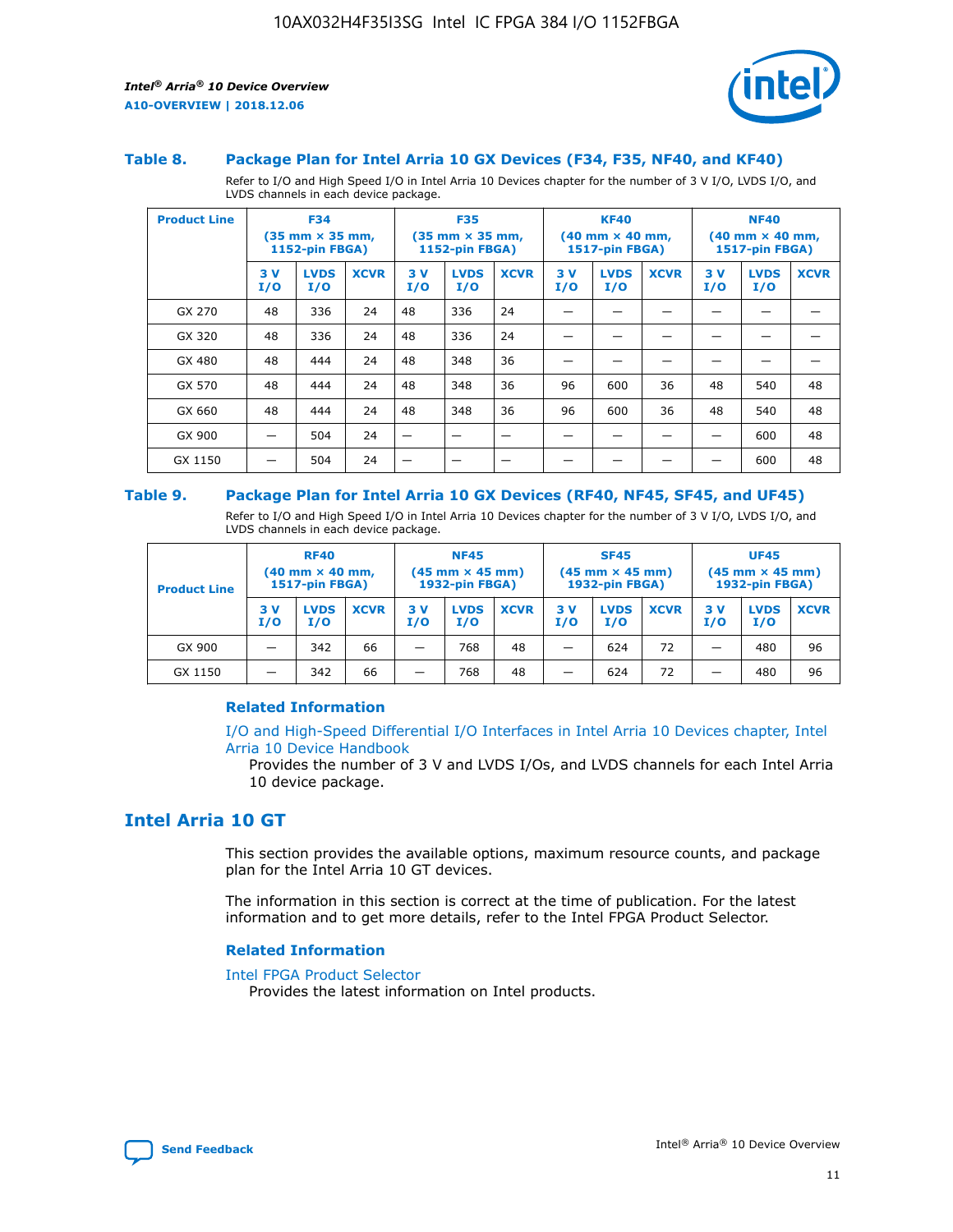

# **Available Options**

# **Figure 2. Sample Ordering Code and Available Options for Intel Arria 10 GT Devices**

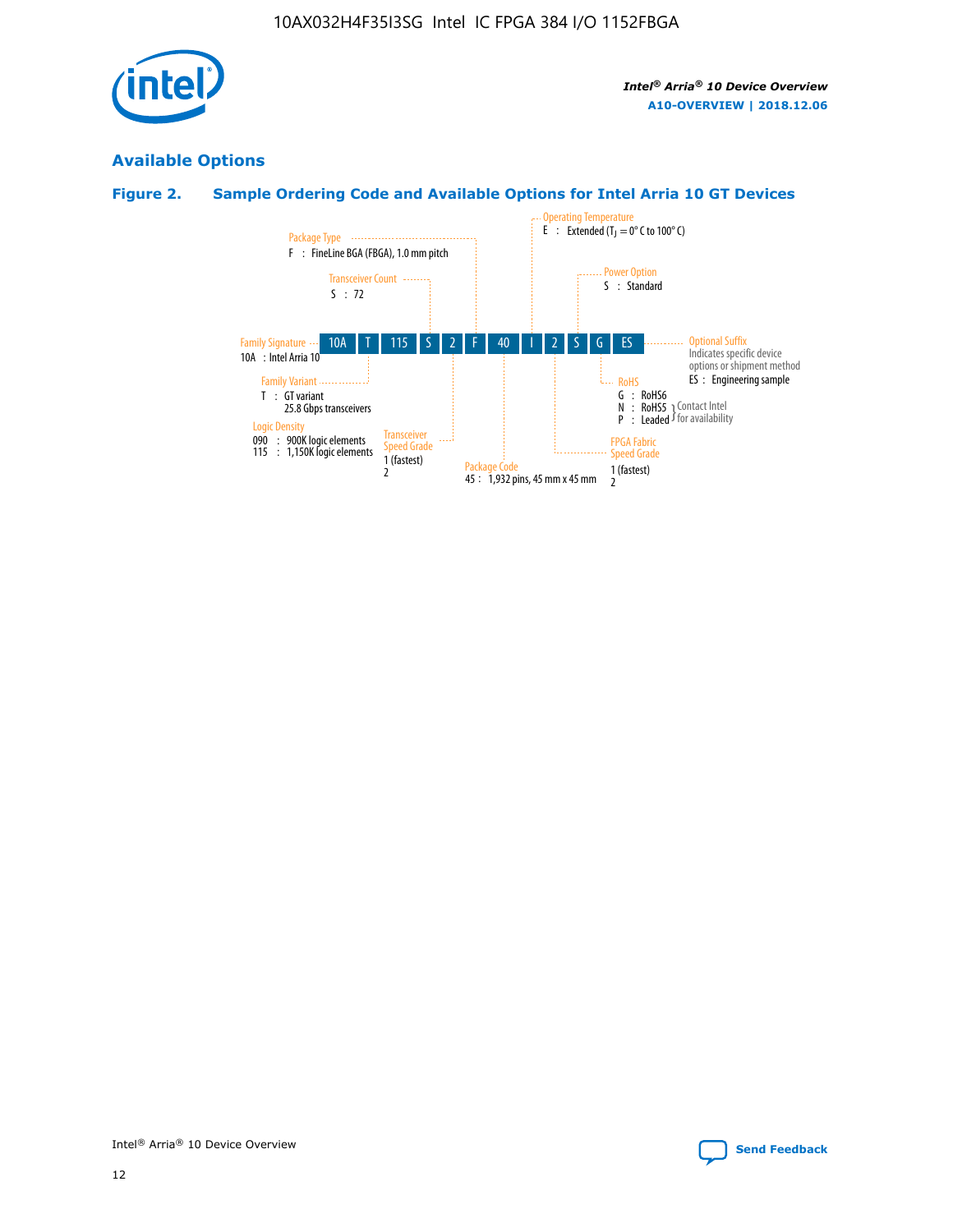

## **Maximum Resources**

#### **Table 10. Maximum Resource Counts for Intel Arria 10 GT Devices**

|                              | <b>Resource</b>      | <b>Product Line</b> |                |  |
|------------------------------|----------------------|---------------------|----------------|--|
|                              |                      | <b>GT 900</b>       | GT 1150        |  |
| Logic Elements (LE) (K)      |                      | 900                 | 1,150          |  |
| <b>ALM</b>                   |                      | 339,620             | 427,200        |  |
| Register                     |                      | 1,358,480           | 1,708,800      |  |
| Memory (Kb)                  | M20K                 | 48,460              | 54,260         |  |
|                              | <b>MLAB</b>          | 9,386               | 12,984         |  |
| Variable-precision DSP Block |                      | 1,518               | 1,518          |  |
| 18 x 19 Multiplier           |                      | 3,036               | 3,036          |  |
| PLL                          | Fractional Synthesis | 32                  | 32             |  |
|                              | I/O                  | 16                  | 16             |  |
| Transceiver                  | 17.4 Gbps            | 72(5)               | 72(5)          |  |
|                              | 25.8 Gbps            | 6                   | 6              |  |
| GPIO <sup>(6)</sup>          |                      | 624                 | 624            |  |
| LVDS Pair $(7)$              |                      | 312                 | 312            |  |
| PCIe Hard IP Block           |                      | $\overline{4}$      | $\overline{4}$ |  |
| Hard Memory Controller       |                      | 16                  | 16             |  |

## **Related Information**

#### [Intel Arria 10 GT Channel Usage](https://www.intel.com/content/www/us/en/programmable/documentation/nik1398707230472.html#nik1398707008178)

Configuring GT/GX channels in Intel Arria 10 GT devices.

## **Package Plan**

## **Table 11. Package Plan for Intel Arria 10 GT Devices**

Refer to I/O and High Speed I/O in Intel Arria 10 Devices chapter for the number of 3 V I/O, LVDS I/O, and LVDS channels in each device package.

| <b>Product Line</b> | <b>SF45</b><br>(45 mm × 45 mm, 1932-pin FBGA) |                 |             |  |  |  |
|---------------------|-----------------------------------------------|-----------------|-------------|--|--|--|
|                     | 3 V I/O                                       | <b>LVDS I/O</b> | <b>XCVR</b> |  |  |  |
| GT 900              |                                               | 624             | 72          |  |  |  |
| GT 1150             |                                               | 624             | 72          |  |  |  |

<sup>(7)</sup> Each LVDS I/O pair can be used as differential input or output.



 $(5)$  If all 6 GT channels are in use, 12 of the GX channels are not usable.

<sup>(6)</sup> The number of GPIOs does not include transceiver I/Os. In the Intel Quartus Prime software, the number of user I/Os includes transceiver I/Os.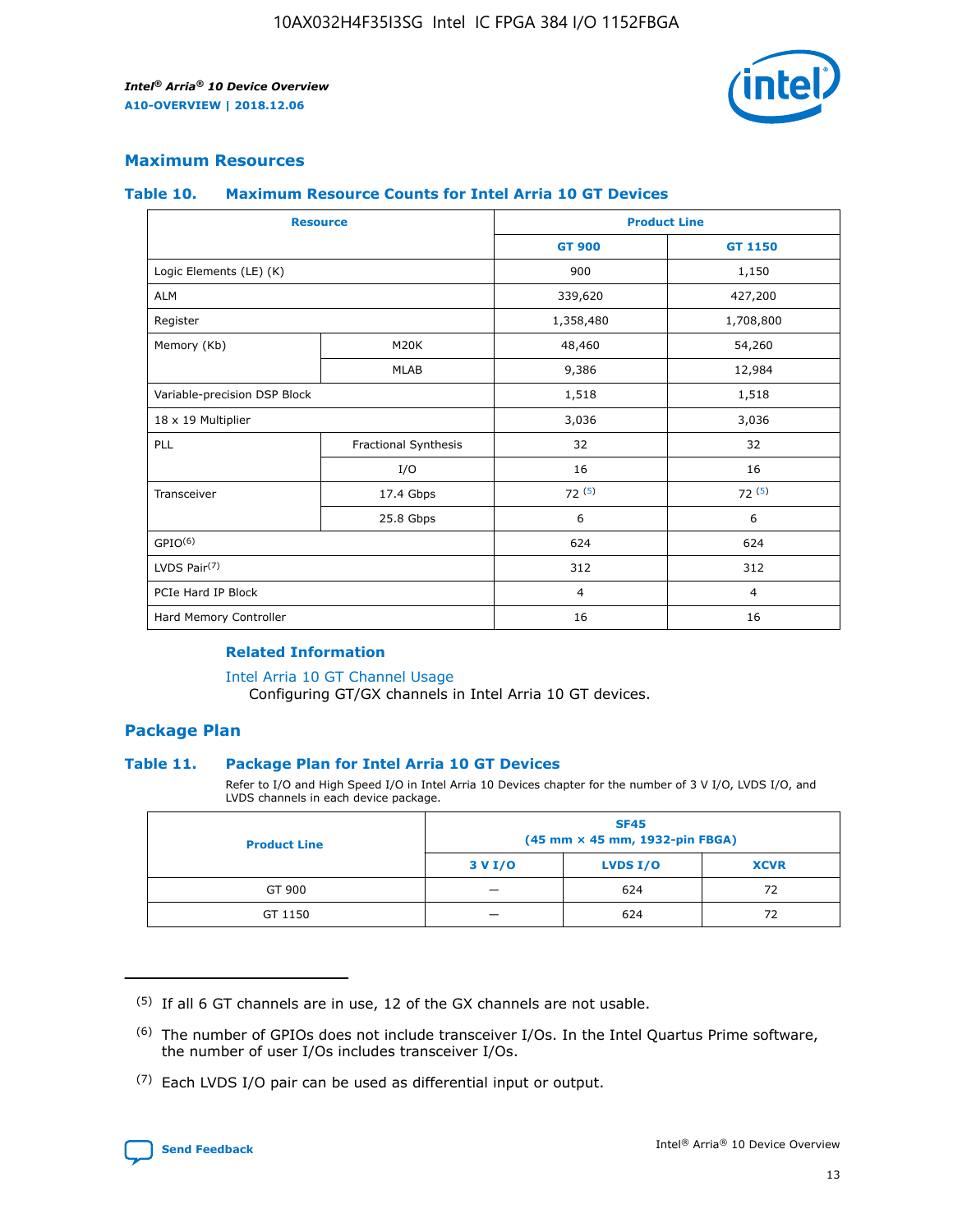

#### **Related Information**

[I/O and High-Speed Differential I/O Interfaces in Intel Arria 10 Devices chapter, Intel](https://www.intel.com/content/www/us/en/programmable/documentation/sam1403482614086.html#sam1403482030321) [Arria 10 Device Handbook](https://www.intel.com/content/www/us/en/programmable/documentation/sam1403482614086.html#sam1403482030321)

Provides the number of 3 V and LVDS I/Os, and LVDS channels for each Intel Arria 10 device package.

# **Intel Arria 10 SX**

This section provides the available options, maximum resource counts, and package plan for the Intel Arria 10 SX devices.

The information in this section is correct at the time of publication. For the latest information and to get more details, refer to the Intel FPGA Product Selector.

#### **Related Information**

[Intel FPGA Product Selector](http://www.altera.com/products/selector/psg-selector.html) Provides the latest information on Intel products.

## **Available Options**

#### **Figure 3. Sample Ordering Code and Available Options for Intel Arria 10 SX Devices**



#### **Related Information**

[Transceiver Performance for Intel Arria 10 GX/SX Devices](https://www.intel.com/content/www/us/en/programmable/documentation/mcn1413182292568.html#mcn1413213965502) Provides more information about the transceiver speed grade.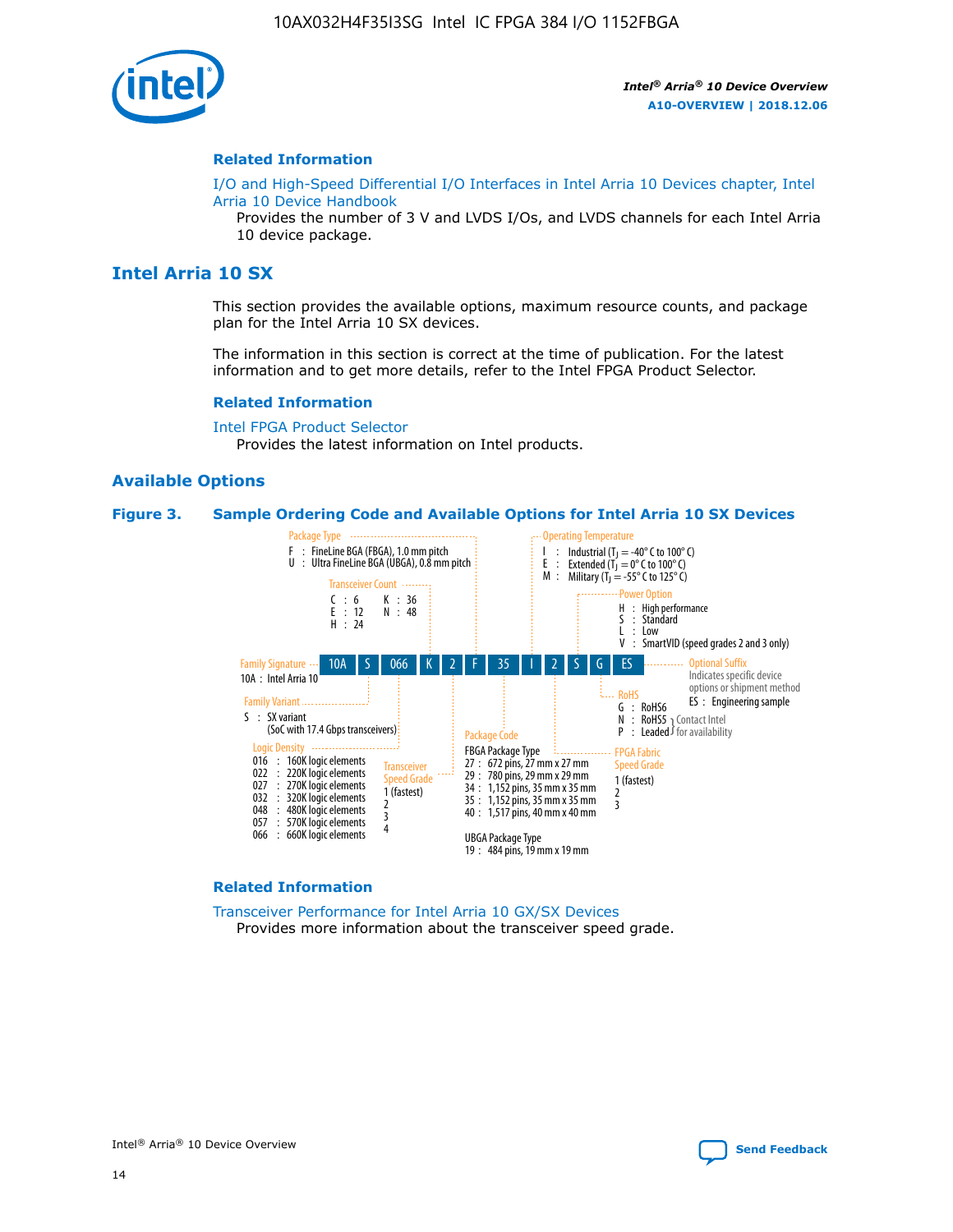

## **Maximum Resources**

#### **Table 12. Maximum Resource Counts for Intel Arria 10 SX Devices**

| <b>Resource</b>                   |                         | <b>Product Line</b> |               |                |                |                |                |                |  |  |  |
|-----------------------------------|-------------------------|---------------------|---------------|----------------|----------------|----------------|----------------|----------------|--|--|--|
|                                   |                         | <b>SX 160</b>       | <b>SX 220</b> | <b>SX 270</b>  | <b>SX 320</b>  | <b>SX 480</b>  | <b>SX 570</b>  | <b>SX 660</b>  |  |  |  |
| Logic Elements (LE) (K)           |                         | 160                 | 220           | 270            | 320            | 480            | 570            | 660            |  |  |  |
| <b>ALM</b>                        |                         | 61,510              | 80,330        | 101,620        | 119,900        | 183,590        | 217,080        | 251,680        |  |  |  |
| Register                          |                         | 246,040             | 321,320       | 406,480        | 479,600        | 734,360        | 868,320        | 1,006,720      |  |  |  |
| Memory (Kb)                       | M <sub>20</sub> K       | 8,800               | 11,740        | 15,000         | 17,820         | 28,620         | 36,000         | 42,620         |  |  |  |
|                                   | <b>MLAB</b>             | 1,050               | 1,690         | 2,452          | 2,727          | 4,164          | 5,096          | 5,788          |  |  |  |
| Variable-precision DSP Block      |                         | 156                 | 192           | 830            | 985            | 1,368          | 1,523          | 1,687          |  |  |  |
| 18 x 19 Multiplier                |                         | 312                 | 384           | 1,660          | 1,970          | 2,736          | 3,046          | 3,374          |  |  |  |
| PLL                               | Fractional<br>Synthesis | 6                   | 6             | 8              | 8              | 12             | 16             | 16             |  |  |  |
|                                   | I/O                     | 6                   | 6             | 8              | 8              | 12             | 16             | 16             |  |  |  |
| 17.4 Gbps Transceiver             |                         | 12                  | 12            | 24             | 24             | 36             | 48             | 48             |  |  |  |
| GPIO <sup>(8)</sup>               |                         | 288                 | 288           | 384            | 384            | 492            | 696            | 696            |  |  |  |
| LVDS Pair $(9)$                   |                         | 120                 | 120           | 168            | 168            | 174            | 324            | 324            |  |  |  |
| PCIe Hard IP Block                |                         | $\mathbf{1}$        | $\mathbf{1}$  | $\overline{2}$ | $\overline{2}$ | $\overline{2}$ | $\overline{2}$ | $\overline{2}$ |  |  |  |
| Hard Memory Controller            |                         | 6                   | 6             | 8              | 8              | 12             | 16             | 16             |  |  |  |
| ARM Cortex-A9 MPCore<br>Processor |                         | Yes                 | Yes           | Yes            | Yes            | Yes            | Yes            | <b>Yes</b>     |  |  |  |

## **Package Plan**

## **Table 13. Package Plan for Intel Arria 10 SX Devices (U19, F27, F29, and F34)**

Refer to I/O and High Speed I/O in Intel Arria 10 Devices chapter for the number of 3 V I/O, LVDS I/O, and LVDS channels in each device package.

| <b>Product Line</b> | U19<br>$(19 \text{ mm} \times 19 \text{ mm})$ .<br>484-pin UBGA) |                    |             | <b>F27</b><br>$(27 \text{ mm} \times 27 \text{ mm})$<br>672-pin FBGA) |                    | <b>F29</b><br>$(29 \text{ mm} \times 29 \text{ mm})$<br>780-pin FBGA) |           |                    | <b>F34</b><br>$(35 \text{ mm} \times 35 \text{ mm})$<br><b>1152-pin FBGA)</b> |           |                    |             |
|---------------------|------------------------------------------------------------------|--------------------|-------------|-----------------------------------------------------------------------|--------------------|-----------------------------------------------------------------------|-----------|--------------------|-------------------------------------------------------------------------------|-----------|--------------------|-------------|
|                     | 3V<br>I/O                                                        | <b>LVDS</b><br>I/O | <b>XCVR</b> | 3V<br>I/O                                                             | <b>LVDS</b><br>I/O | <b>XCVR</b>                                                           | 3V<br>I/O | <b>LVDS</b><br>I/O | <b>XCVR</b>                                                                   | 3V<br>I/O | <b>LVDS</b><br>I/O | <b>XCVR</b> |
| SX 160              | 48                                                               | 144                | 6           | 48                                                                    | 192                | 12                                                                    | 48        | 240                | 12                                                                            |           |                    |             |
| SX 220              | 48                                                               | 144                | 6           | 48                                                                    | 192                | 12                                                                    | 48        | 240                | 12                                                                            |           |                    |             |
| SX 270              |                                                                  |                    |             | 48                                                                    | 192                | 12                                                                    | 48        | 312                | 12                                                                            | 48        | 336                | 24          |
| SX 320              |                                                                  |                    |             | 48                                                                    | 192                | 12                                                                    | 48        | 312                | 12                                                                            | 48        | 336                | 24          |
|                     | continued                                                        |                    |             |                                                                       |                    |                                                                       |           |                    |                                                                               |           |                    |             |

 $(8)$  The number of GPIOs does not include transceiver I/Os. In the Intel Quartus Prime software, the number of user I/Os includes transceiver I/Os.

 $(9)$  Each LVDS I/O pair can be used as differential input or output.

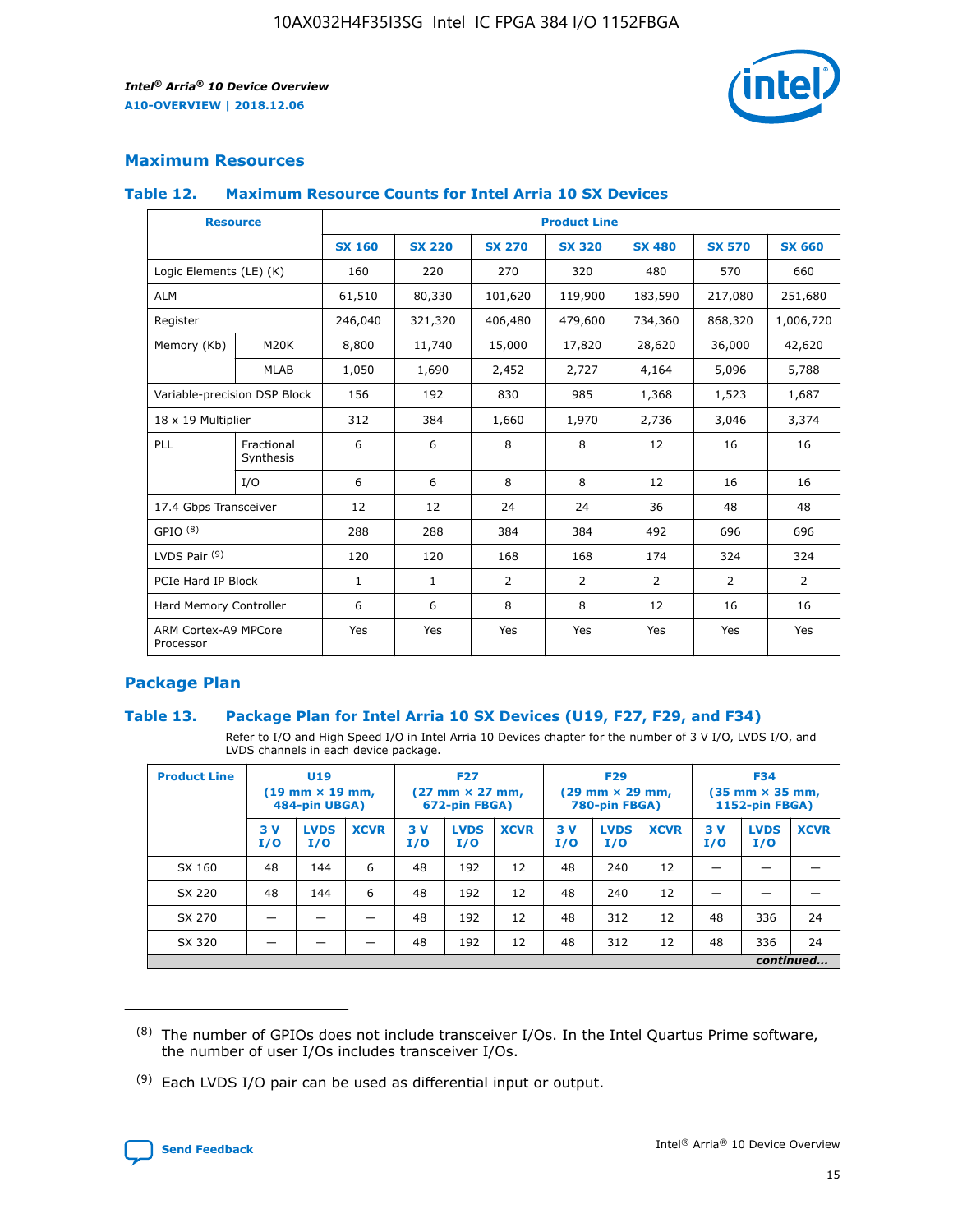

| <b>Product Line</b> | U <sub>19</sub><br>$(19 \text{ mm} \times 19 \text{ mm})$<br>484-pin UBGA) |                    | <b>F27</b><br>$(27 \text{ mm} \times 27 \text{ mm})$<br>672-pin FBGA) |           |                    | <b>F29</b><br>$(29 \text{ mm} \times 29 \text{ mm})$<br>780-pin FBGA) |           |                    | <b>F34</b><br>$(35$ mm $\times$ 35 mm,<br><b>1152-pin FBGA)</b> |           |                    |             |
|---------------------|----------------------------------------------------------------------------|--------------------|-----------------------------------------------------------------------|-----------|--------------------|-----------------------------------------------------------------------|-----------|--------------------|-----------------------------------------------------------------|-----------|--------------------|-------------|
|                     | 3V<br>I/O                                                                  | <b>LVDS</b><br>I/O | <b>XCVR</b>                                                           | 3V<br>I/O | <b>LVDS</b><br>I/O | <b>XCVR</b>                                                           | 3V<br>I/O | <b>LVDS</b><br>I/O | <b>XCVR</b>                                                     | 3V<br>I/O | <b>LVDS</b><br>I/O | <b>XCVR</b> |
| SX 480              |                                                                            |                    |                                                                       |           |                    |                                                                       | 48        | 312                | 12                                                              | 48        | 444                | 24          |
| SX 570              |                                                                            |                    |                                                                       |           |                    |                                                                       |           |                    |                                                                 | 48        | 444                | 24          |
| SX 660              |                                                                            |                    |                                                                       |           |                    |                                                                       |           |                    |                                                                 | 48        | 444                | 24          |

## **Table 14. Package Plan for Intel Arria 10 SX Devices (F35, KF40, and NF40)**

Refer to I/O and High Speed I/O in Intel Arria 10 Devices chapter for the number of 3 V I/O, LVDS I/O, and LVDS channels in each device package.

| <b>Product Line</b> | <b>F35</b><br>$(35 \text{ mm} \times 35 \text{ mm})$<br><b>1152-pin FBGA)</b> |          |             |                                           | <b>KF40</b><br>(40 mm × 40 mm,<br>1517-pin FBGA) |    | <b>NF40</b><br>$(40 \text{ mm} \times 40 \text{ mm})$<br>1517-pin FBGA) |          |             |  |
|---------------------|-------------------------------------------------------------------------------|----------|-------------|-------------------------------------------|--------------------------------------------------|----|-------------------------------------------------------------------------|----------|-------------|--|
|                     | 3 V I/O                                                                       | LVDS I/O | <b>XCVR</b> | <b>LVDS I/O</b><br><b>XCVR</b><br>3 V I/O |                                                  |    | 3 V I/O                                                                 | LVDS I/O | <b>XCVR</b> |  |
| SX 270              | 48                                                                            | 336      | 24          |                                           |                                                  |    |                                                                         |          |             |  |
| SX 320              | 48                                                                            | 336      | 24          |                                           |                                                  |    |                                                                         |          |             |  |
| SX 480              | 48                                                                            | 348      | 36          |                                           |                                                  |    |                                                                         |          |             |  |
| SX 570              | 48                                                                            | 348      | 36          | 96                                        | 600                                              | 36 | 48                                                                      | 540      | 48          |  |
| SX 660              | 48                                                                            | 348      | 36          | 96                                        | 600                                              | 36 | 48                                                                      | 540      | 48          |  |

# **Related Information**

[I/O and High-Speed Differential I/O Interfaces in Intel Arria 10 Devices chapter, Intel](https://www.intel.com/content/www/us/en/programmable/documentation/sam1403482614086.html#sam1403482030321) [Arria 10 Device Handbook](https://www.intel.com/content/www/us/en/programmable/documentation/sam1403482614086.html#sam1403482030321)

Provides the number of 3 V and LVDS I/Os, and LVDS channels for each Intel Arria 10 device package.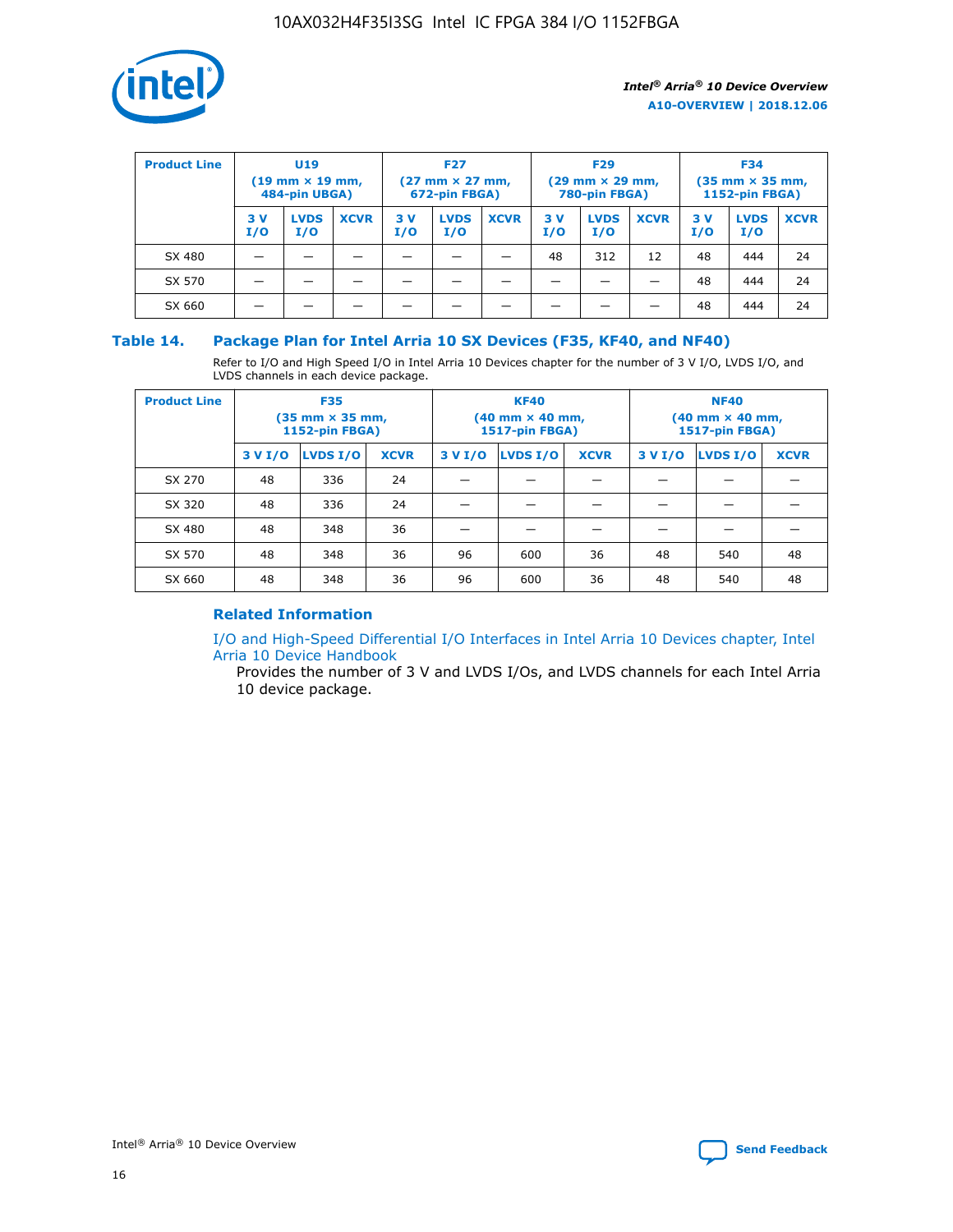

# **I/O Vertical Migration for Intel Arria 10 Devices**

#### **Figure 4. Migration Capability Across Intel Arria 10 Product Lines**

- The arrows indicate the migration paths. The devices included in each vertical migration path are shaded. Devices with fewer resources in the same path have lighter shades.
- To achieve the full I/O migration across product lines in the same migration path, restrict I/Os and transceivers usage to match the product line with the lowest I/O and transceiver counts.
- An LVDS I/O bank in the source device may be mapped to a 3 V I/O bank in the target device. To use memory interface clock frequency higher than 533 MHz, assign external memory interface pins only to banks that are LVDS I/O in both devices.
- There may be nominal 0.15 mm package height difference between some product lines in the same package type.
	- **Variant Product Line Package U19 F27 F29 F34 F35 KF40 NF40 RF40 NF45 SF45 UF45** Intel® Arria® 10 GX GX 160 GX 220 GX 270 GX 320 GX 480 GX 570 GX 660 GX 900 GX 1150 Intel Arria 10 GT GT 900 GT 1150 Intel Arria 10 SX SX 160 SX 220 SX 270 SX 320 SX 480 SX 570 SX 660
- Some migration paths are not shown in the Intel Quartus Prime software **Pin Migration View**.

*Note:* To verify the pin migration compatibility, use the **Pin Migration View** window in the Intel Quartus Prime software Pin Planner.

# **Adaptive Logic Module**

Intel Arria 10 devices use a 20 nm ALM as the basic building block of the logic fabric.

The ALM architecture is the same as the previous generation FPGAs, allowing for efficient implementation of logic functions and easy conversion of IP between the device generations.

The ALM, as shown in following figure, uses an 8-input fracturable look-up table (LUT) with four dedicated registers to help improve timing closure in register-rich designs and achieve an even higher design packing capability than the traditional two-register per LUT architecture.

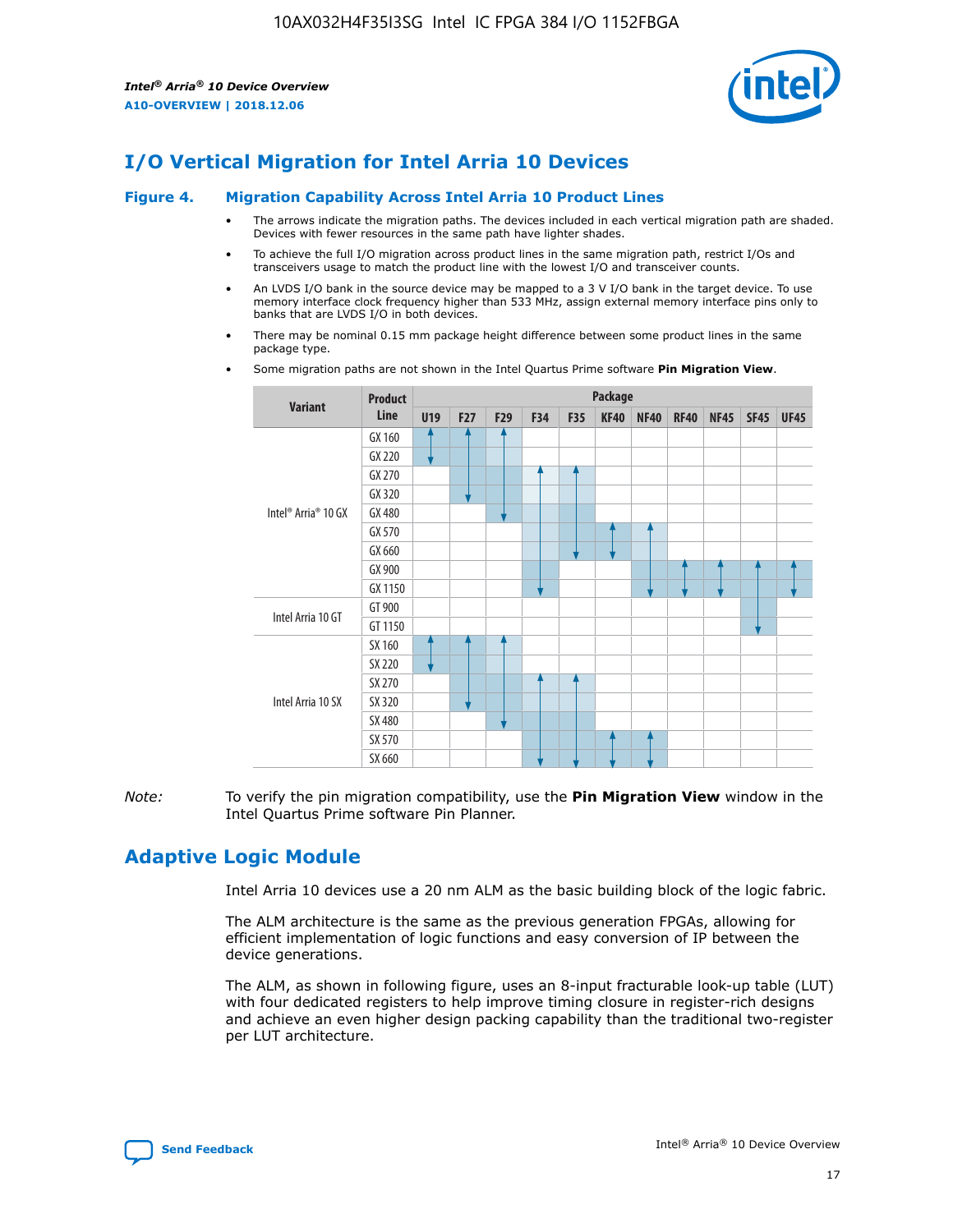

**Figure 5. ALM for Intel Arria 10 Devices**



The Intel Quartus Prime software optimizes your design according to the ALM logic structure and automatically maps legacy designs into the Intel Arria 10 ALM architecture.

# **Variable-Precision DSP Block**

The Intel Arria 10 variable precision DSP blocks support fixed-point arithmetic and floating-point arithmetic.

Features for fixed-point arithmetic:

- High-performance, power-optimized, and fully registered multiplication operations
- 18-bit and 27-bit word lengths
- Two 18 x 19 multipliers or one 27 x 27 multiplier per DSP block
- Built-in addition, subtraction, and 64-bit double accumulation register to combine multiplication results
- Cascading 19-bit or 27-bit when pre-adder is disabled and cascading 18-bit when pre-adder is used to form the tap-delay line for filtering applications
- Cascading 64-bit output bus to propagate output results from one block to the next block without external logic support
- Hard pre-adder supported in 19-bit and 27-bit modes for symmetric filters
- Internal coefficient register bank in both 18-bit and 27-bit modes for filter implementation
- 18-bit and 27-bit systolic finite impulse response (FIR) filters with distributed output adder
- Biased rounding support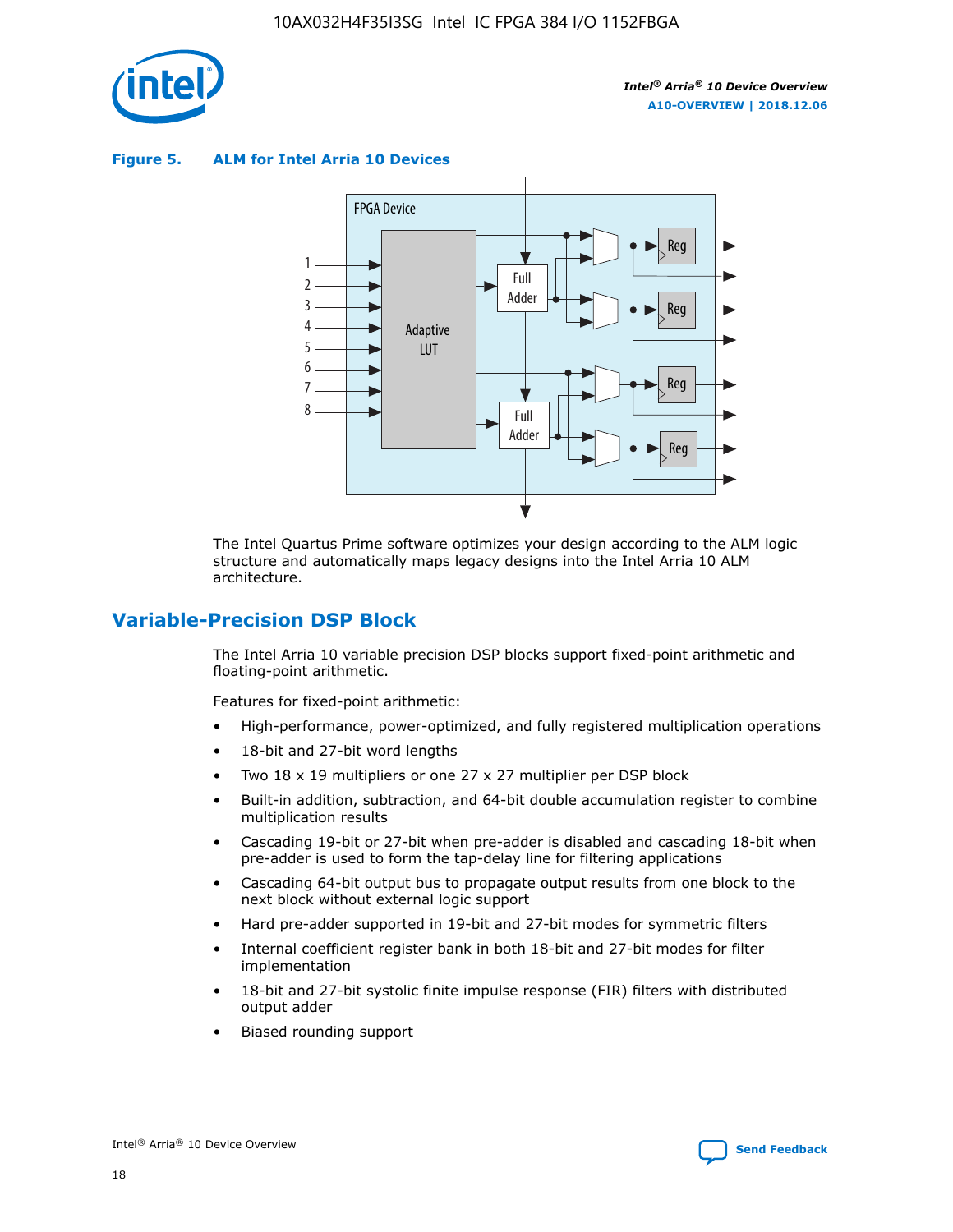

Features for floating-point arithmetic:

- A completely hardened architecture that supports multiplication, addition, subtraction, multiply-add, and multiply-subtract
- Multiplication with accumulation capability and a dynamic accumulator reset control
- Multiplication with cascade summation capability
- Multiplication with cascade subtraction capability
- Complex multiplication
- Direct vector dot product
- Systolic FIR filter

## **Table 15. Variable-Precision DSP Block Configurations for Intel Arria 10 Devices**

| <b>Usage Example</b>                                       | <b>Multiplier Size (Bit)</b>    | <b>DSP Block Resources</b> |
|------------------------------------------------------------|---------------------------------|----------------------------|
| Medium precision fixed point                               | Two 18 x 19                     |                            |
| High precision fixed or Single precision<br>floating point | One 27 x 27                     |                            |
| Fixed point FFTs                                           | One 19 x 36 with external adder |                            |
| Very high precision fixed point                            | One 36 x 36 with external adder |                            |
| Double precision floating point                            | One 54 x 54 with external adder | 4                          |

#### **Table 16. Resources for Fixed-Point Arithmetic in Intel Arria 10 Devices**

The table lists the variable-precision DSP resources by bit precision for each Intel Arria 10 device.

| <b>Variant</b>  | <b>Product Line</b> | <b>Variable-</b><br>precision<br><b>DSP Block</b> | <b>Independent Input and Output</b><br><b>Multiplications Operator</b> |                                     | 18 x 19<br><b>Multiplier</b><br><b>Adder Sum</b> | $18 \times 18$<br><b>Multiplier</b><br><b>Adder</b> |
|-----------------|---------------------|---------------------------------------------------|------------------------------------------------------------------------|-------------------------------------|--------------------------------------------------|-----------------------------------------------------|
|                 |                     |                                                   | 18 x 19<br><b>Multiplier</b>                                           | $27 \times 27$<br><b>Multiplier</b> | <b>Mode</b>                                      | <b>Summed with</b><br>36 bit Input                  |
| AIntel Arria 10 | GX 160              | 156                                               | 312                                                                    | 156                                 | 156                                              | 156                                                 |
| GX              | GX 220              | 192                                               | 384                                                                    | 192                                 | 192                                              | 192                                                 |
|                 | GX 270              | 830                                               | 1,660                                                                  | 830                                 | 830                                              | 830                                                 |
|                 | GX 320              | 984                                               | 1,968                                                                  | 984                                 | 984                                              | 984                                                 |
|                 | GX 480              | 1,368                                             | 2,736                                                                  | 1,368                               | 1,368                                            | 1,368                                               |
|                 | GX 570              | 1,523                                             | 3,046                                                                  | 1,523                               | 1,523                                            | 1,523                                               |
|                 | GX 660              | 1,687                                             | 3,374                                                                  | 1,687                               | 1,687                                            | 1,687                                               |
|                 | GX 900              | 1,518                                             | 3,036                                                                  | 1,518                               | 1,518                                            | 1,518                                               |
|                 | GX 1150             | 1,518                                             | 3,036                                                                  | 1,518                               | 1,518                                            | 1,518                                               |
| Intel Arria 10  | GT 900              | 1,518                                             | 3,036                                                                  | 1,518                               | 1,518                                            | 1,518                                               |
| GT              | GT 1150             | 1,518                                             | 3,036                                                                  | 1,518                               | 1,518                                            | 1,518                                               |
| Intel Arria 10  | SX 160              | 156                                               | 312                                                                    | 156                                 | 156                                              | 156                                                 |
| <b>SX</b>       | SX 220              | 192                                               | 384                                                                    | 192                                 | 192                                              | 192                                                 |
|                 | SX 270              | 830                                               | 1,660                                                                  | 830                                 | 830                                              | 830                                                 |
|                 |                     |                                                   |                                                                        |                                     |                                                  | continued                                           |

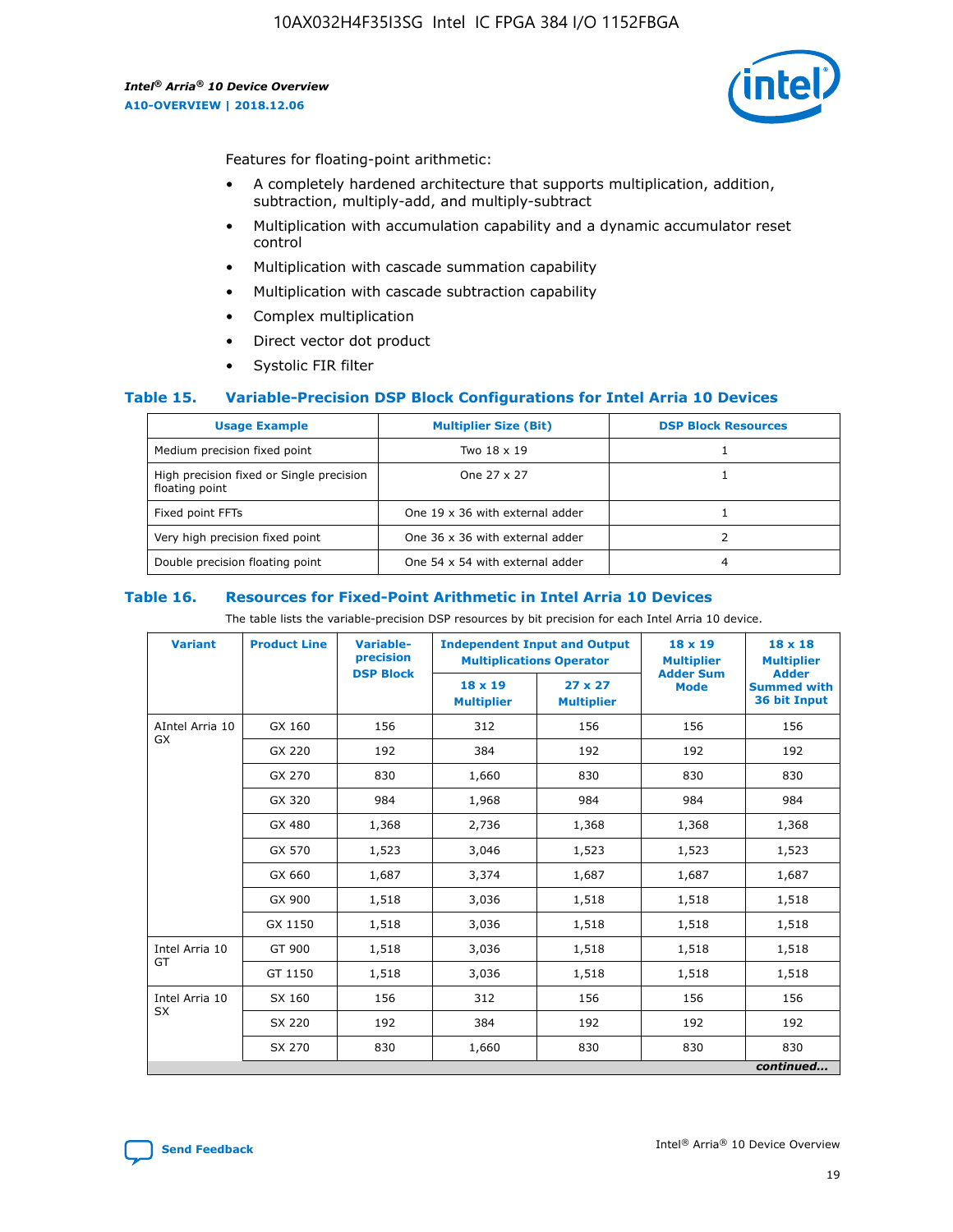

| <b>Variant</b> | <b>Product Line</b> | Variable-<br>precision | <b>Independent Input and Output</b><br><b>Multiplications Operator</b> |                                     | $18 \times 19$<br><b>Multiplier</b> | $18 \times 18$<br><b>Multiplier</b><br><b>Adder</b> |  |
|----------------|---------------------|------------------------|------------------------------------------------------------------------|-------------------------------------|-------------------------------------|-----------------------------------------------------|--|
|                |                     | <b>DSP Block</b>       | $18 \times 19$<br><b>Multiplier</b>                                    | $27 \times 27$<br><b>Multiplier</b> | <b>Adder Sum</b><br><b>Mode</b>     | <b>Summed with</b><br>36 bit Input                  |  |
|                | SX 320              | 984                    | 1,968                                                                  | 984                                 | 984                                 | 984                                                 |  |
|                | SX 480              | 1,368                  | 2,736                                                                  | 1,368                               | 1,368                               | 1,368                                               |  |
|                | SX 570              | 1,523                  | 3,046                                                                  | 1,523                               | 1,523                               | 1,523                                               |  |
|                | SX 660              | 1,687                  | 3,374                                                                  | 1,687                               | 1,687                               | 1,687                                               |  |

# **Table 17. Resources for Floating-Point Arithmetic in Intel Arria 10 Devices**

The table lists the variable-precision DSP resources by bit precision for each Intel Arria 10 device.

| <b>Variant</b> | <b>Product Line</b> | <b>Variable-</b><br>precision<br><b>DSP Block</b> | <b>Single</b><br><b>Precision</b><br><b>Floating-Point</b><br><b>Multiplication</b><br><b>Mode</b> | <b>Single-Precision</b><br><b>Floating-Point</b><br><b>Adder Mode</b> | Single-<br><b>Precision</b><br><b>Floating-Point</b><br><b>Multiply</b><br><b>Accumulate</b><br><b>Mode</b> | <b>Peak</b><br><b>Giga Floating-</b><br><b>Point</b><br><b>Operations</b><br>per Second<br>(GFLOPs) |
|----------------|---------------------|---------------------------------------------------|----------------------------------------------------------------------------------------------------|-----------------------------------------------------------------------|-------------------------------------------------------------------------------------------------------------|-----------------------------------------------------------------------------------------------------|
| Intel Arria 10 | GX 160              | 156                                               | 156                                                                                                | 156                                                                   | 156                                                                                                         | 140                                                                                                 |
| GX             | GX 220              | 192                                               | 192                                                                                                | 192                                                                   | 192                                                                                                         | 173                                                                                                 |
|                | GX 270              | 830                                               | 830                                                                                                | 830                                                                   | 830                                                                                                         | 747                                                                                                 |
|                | GX 320              | 984                                               | 984                                                                                                | 984                                                                   | 984                                                                                                         | 886                                                                                                 |
|                | GX 480              | 1,369                                             | 1,368                                                                                              | 1,368                                                                 | 1,368                                                                                                       | 1,231                                                                                               |
|                | GX 570              | 1,523                                             | 1,523                                                                                              | 1,523                                                                 | 1,523                                                                                                       | 1,371                                                                                               |
|                | GX 660              | 1,687                                             | 1,687                                                                                              | 1,687                                                                 | 1,687                                                                                                       | 1,518                                                                                               |
|                | GX 900              | 1,518                                             | 1,518                                                                                              | 1,518                                                                 | 1,518                                                                                                       | 1,366                                                                                               |
|                | GX 1150             | 1,518                                             | 1,518                                                                                              | 1,518                                                                 | 1,518                                                                                                       | 1,366                                                                                               |
| Intel Arria 10 | GT 900              | 1,518                                             | 1,518                                                                                              | 1,518                                                                 | 1,518                                                                                                       | 1,366                                                                                               |
| GT             | GT 1150             | 1,518                                             | 1,518                                                                                              | 1,518                                                                 | 1,518                                                                                                       | 1,366                                                                                               |
| Intel Arria 10 | SX 160              | 156                                               | 156                                                                                                | 156                                                                   | 156                                                                                                         | 140                                                                                                 |
| <b>SX</b>      | SX 220              | 192                                               | 192                                                                                                | 192                                                                   | 192                                                                                                         | 173                                                                                                 |
|                | SX 270              | 830                                               | 830                                                                                                | 830                                                                   | 830                                                                                                         | 747                                                                                                 |
|                | SX 320              | 984                                               | 984                                                                                                | 984                                                                   | 984                                                                                                         | 886                                                                                                 |
|                | SX 480              | 1,369                                             | 1,368                                                                                              | 1,368                                                                 | 1,368                                                                                                       | 1,231                                                                                               |
|                | SX 570              | 1,523                                             | 1,523                                                                                              | 1,523                                                                 | 1,523                                                                                                       | 1,371                                                                                               |
|                | SX 660              | 1,687                                             | 1,687                                                                                              | 1,687                                                                 | 1,687                                                                                                       | 1,518                                                                                               |

# **Embedded Memory Blocks**

The embedded memory blocks in the devices are flexible and designed to provide an optimal amount of small- and large-sized memory arrays to fit your design requirements.

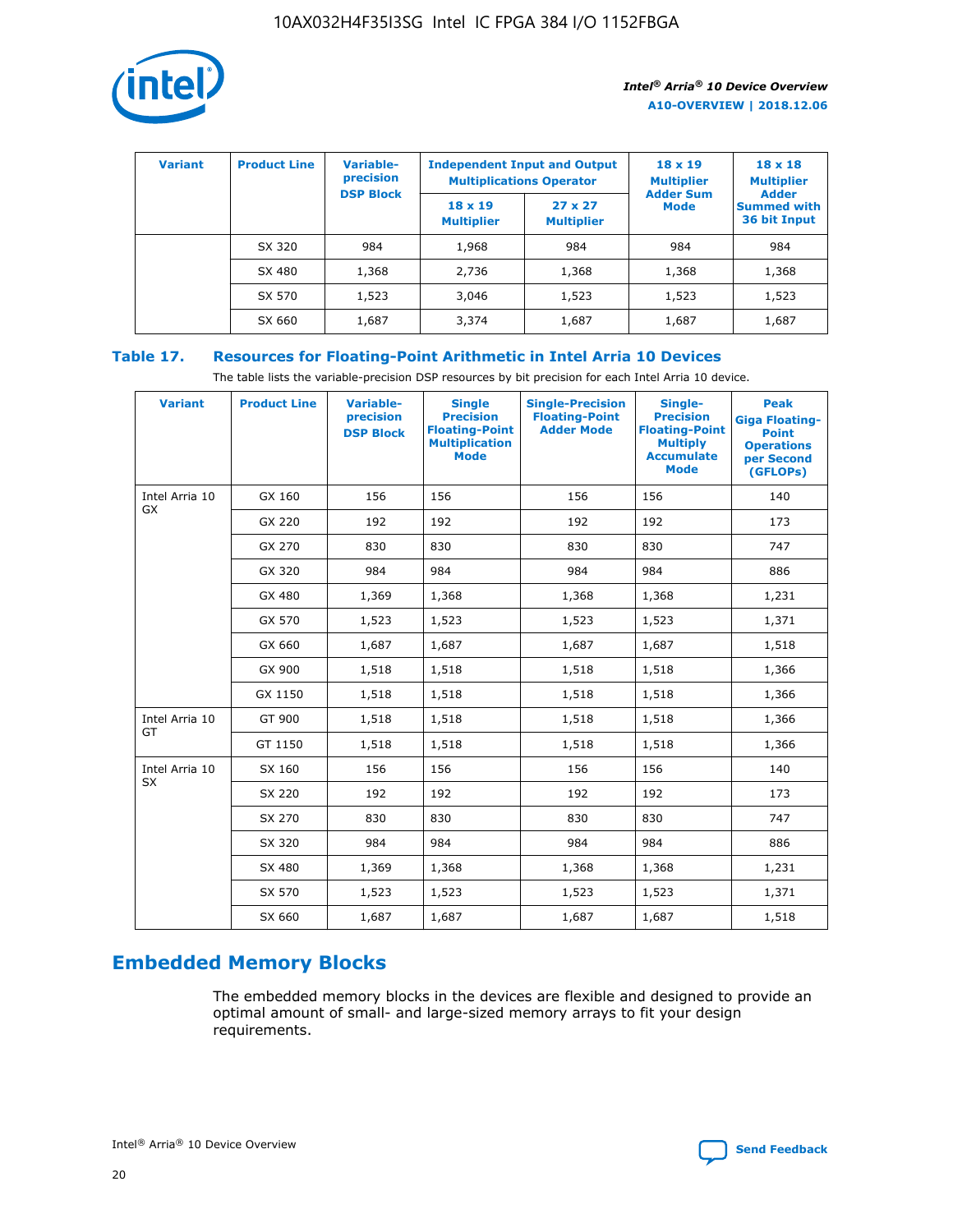

# **Types of Embedded Memory**

The Intel Arria 10 devices contain two types of memory blocks:

- 20 Kb M20K blocks—blocks of dedicated memory resources. The M20K blocks are ideal for larger memory arrays while still providing a large number of independent ports.
- 640 bit memory logic array blocks (MLABs)—enhanced memory blocks that are configured from dual-purpose logic array blocks (LABs). The MLABs are ideal for wide and shallow memory arrays. The MLABs are optimized for implementation of shift registers for digital signal processing (DSP) applications, wide and shallow FIFO buffers, and filter delay lines. Each MLAB is made up of ten adaptive logic modules (ALMs). In the Intel Arria 10 devices, you can configure these ALMs as ten 32 x 2 blocks, giving you one 32 x 20 simple dual-port SRAM block per MLAB.

# **Embedded Memory Capacity in Intel Arria 10 Devices**

|                   | <b>Product</b> | <b>M20K</b>  |                     | <b>MLAB</b>  |                     | <b>Total RAM Bit</b> |
|-------------------|----------------|--------------|---------------------|--------------|---------------------|----------------------|
| <b>Variant</b>    | <b>Line</b>    | <b>Block</b> | <b>RAM Bit (Kb)</b> | <b>Block</b> | <b>RAM Bit (Kb)</b> | (Kb)                 |
| Intel Arria 10 GX | GX 160         | 440          | 8,800               | 1,680        | 1,050               | 9,850                |
|                   | GX 220         | 587          | 11,740              | 2,703        | 1,690               | 13,430               |
|                   | GX 270         | 750          | 15,000              | 3,922        | 2,452               | 17,452               |
|                   | GX 320         | 891          | 17,820              | 4,363        | 2,727               | 20,547               |
|                   | GX 480         | 1,431        | 28,620              | 6,662        | 4,164               | 32,784               |
|                   | GX 570         | 1,800        | 36,000              | 8,153        | 5,096               | 41,096               |
|                   | GX 660         | 2,131        | 42,620              | 9,260        | 5,788               | 48,408               |
|                   | GX 900         | 2,423        | 48,460              | 15,017       | 9,386               | 57,846               |
|                   | GX 1150        | 2,713        | 54,260              | 20,774       | 12,984              | 67,244               |
| Intel Arria 10 GT | GT 900         | 2,423        | 48,460              | 15,017       | 9,386               | 57,846               |
|                   | GT 1150        | 2,713        | 54,260              | 20,774       | 12,984              | 67,244               |
| Intel Arria 10 SX | SX 160         | 440          | 8,800               | 1,680        | 1,050               | 9,850                |
|                   | SX 220         | 587          | 11,740              | 2,703        | 1,690               | 13,430               |
|                   | SX 270         | 750          | 15,000              | 3,922        | 2,452               | 17,452               |
|                   | SX 320         | 891          | 17,820              | 4,363        | 2,727               | 20,547               |
|                   | SX 480         | 1,431        | 28,620              | 6,662        | 4,164               | 32,784               |
|                   | SX 570         | 1,800        | 36,000              | 8,153        | 5,096               | 41,096               |
|                   | SX 660         | 2,131        | 42,620              | 9,260        | 5,788               | 48,408               |

#### **Table 18. Embedded Memory Capacity and Distribution in Intel Arria 10 Devices**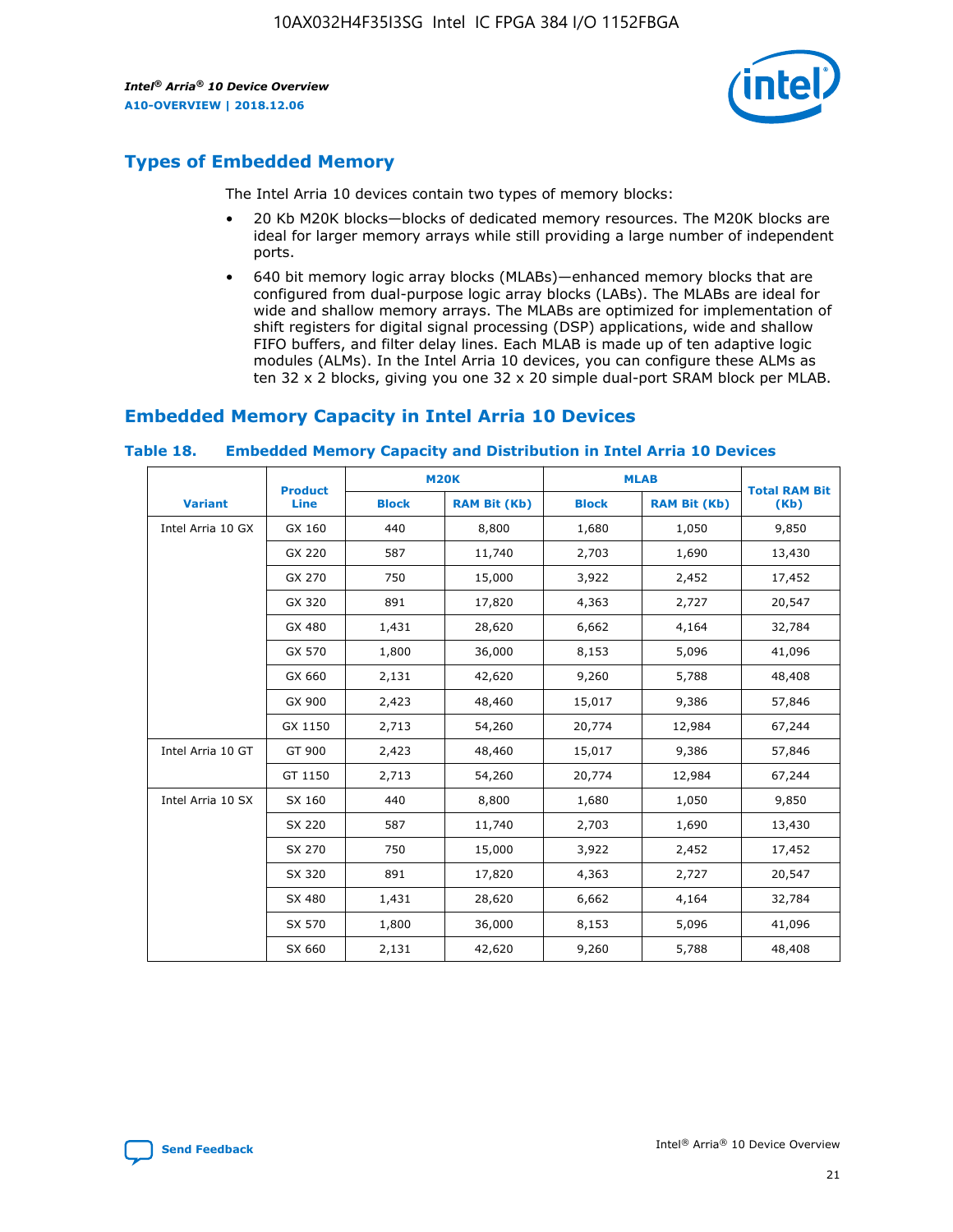

# **Embedded Memory Configurations for Single-port Mode**

#### **Table 19. Single-port Embedded Memory Configurations for Intel Arria 10 Devices**

This table lists the maximum configurations supported for single-port RAM and ROM modes.

| <b>Memory Block</b> | Depth (bits) | <b>Programmable Width</b> |
|---------------------|--------------|---------------------------|
| MLAB                | 32           | x16, x18, or x20          |
|                     | 64(10)       | x8, x9, x10               |
| M20K                | 512          | x40, x32                  |
|                     | 1K           | x20, x16                  |
|                     | 2K           | x10, x8                   |
|                     | 4K           | x5, x4                    |
|                     | 8K           | x2                        |
|                     | 16K          | x1                        |

# **Clock Networks and PLL Clock Sources**

The clock network architecture is based on Intel's global, regional, and peripheral clock structure. This clock structure is supported by dedicated clock input pins, fractional clock synthesis PLLs, and integer I/O PLLs.

## **Clock Networks**

The Intel Arria 10 core clock networks are capable of up to 800 MHz fabric operation across the full industrial temperature range. For the external memory interface, the clock network supports the hard memory controller with speeds up to 2,400 Mbps in a quarter-rate transfer.

To reduce power consumption, the Intel Quartus Prime software identifies all unused sections of the clock network and powers them down.

# **Fractional Synthesis and I/O PLLs**

Intel Arria 10 devices contain up to 32 fractional synthesis PLLs and up to 16 I/O PLLs that are available for both specific and general purpose uses in the core:

- Fractional synthesis PLLs—located in the column adjacent to the transceiver blocks
- I/O PLLs—located in each bank of the 48 I/Os

## **Fractional Synthesis PLLs**

You can use the fractional synthesis PLLs to:

- Reduce the number of oscillators that are required on your board
- Reduce the number of clock pins that are used in the device by synthesizing multiple clock frequencies from a single reference clock source

<sup>(10)</sup> Supported through software emulation and consumes additional MLAB blocks.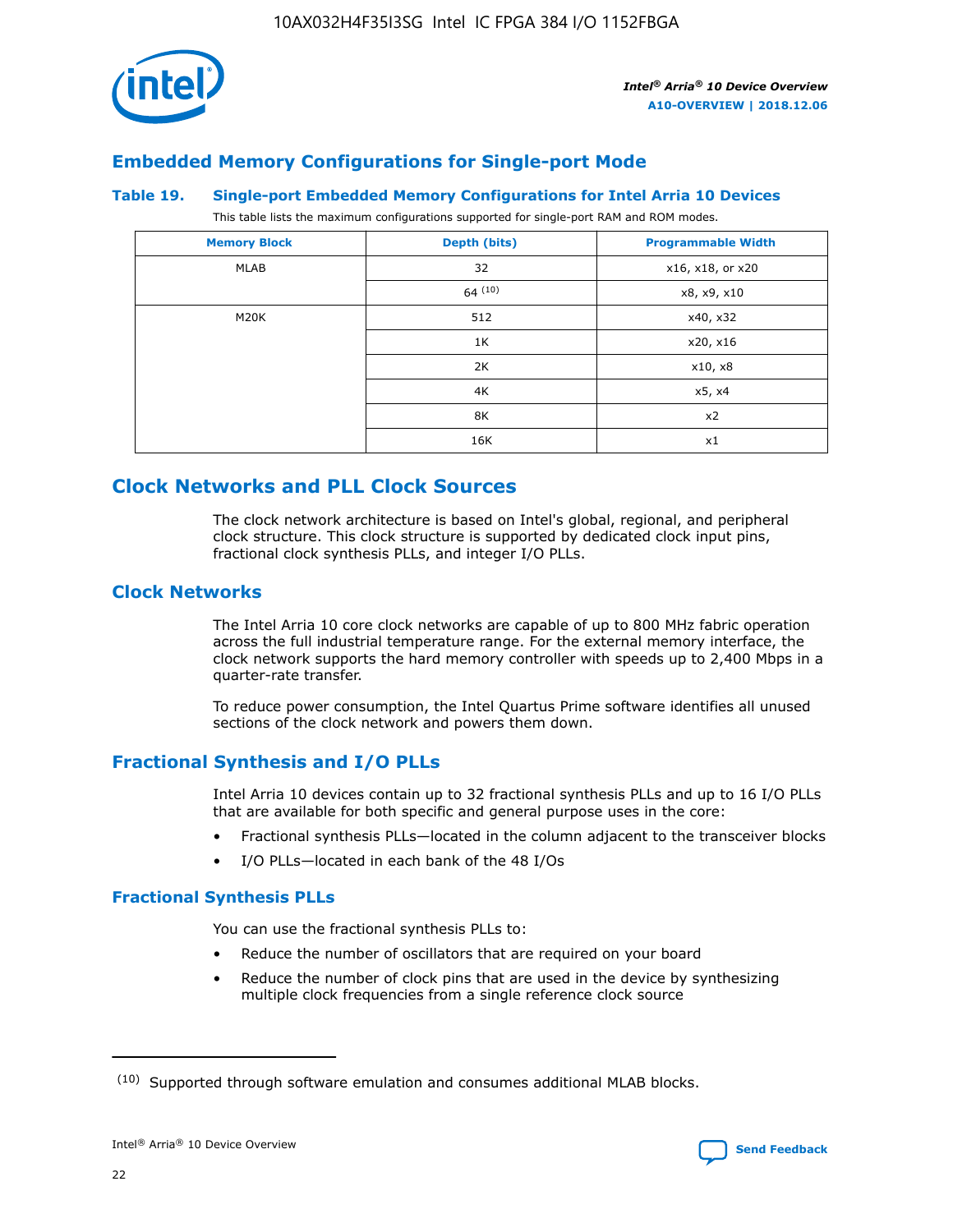

The fractional synthesis PLLs support the following features:

- Reference clock frequency synthesis for transceiver CMU and Advanced Transmit (ATX) PLLs
- Clock network delay compensation
- Zero-delay buffering
- Direct transmit clocking for transceivers
- Independently configurable into two modes:
	- Conventional integer mode equivalent to the general purpose PLL
	- Enhanced fractional mode with third order delta-sigma modulation
- PLL cascading

## **I/O PLLs**

The integer mode I/O PLLs are located in each bank of 48 I/Os. You can use the I/O PLLs to simplify the design of external memory and high-speed LVDS interfaces.

In each I/O bank, the I/O PLLs are adjacent to the hard memory controllers and LVDS SERDES. Because these PLLs are tightly coupled with the I/Os that need to use them, it makes it easier to close timing.

You can use the I/O PLLs for general purpose applications in the core such as clock network delay compensation and zero-delay buffering.

Intel Arria 10 devices support PLL-to-PLL cascading.

# **FPGA General Purpose I/O**

Intel Arria 10 devices offer highly configurable GPIOs. Each I/O bank contains 48 general purpose I/Os and a high-efficiency hard memory controller.

The following list describes the features of the GPIOs:

- Consist of 3 V I/Os for high-voltage application and LVDS I/Os for differential signaling
	- Up to two 3 V I/O banks, available in some devices, that support up to 3 V I/O standards
	- LVDS I/O banks that support up to 1.8 V I/O standards
- Support a wide range of single-ended and differential I/O interfaces
- LVDS speeds up to 1.6 Gbps
- Each LVDS pair of pins has differential input and output buffers, allowing you to configure the LVDS direction for each pair.
- Programmable bus hold and weak pull-up
- Programmable differential output voltage  $(V_{OD})$  and programmable pre-emphasis

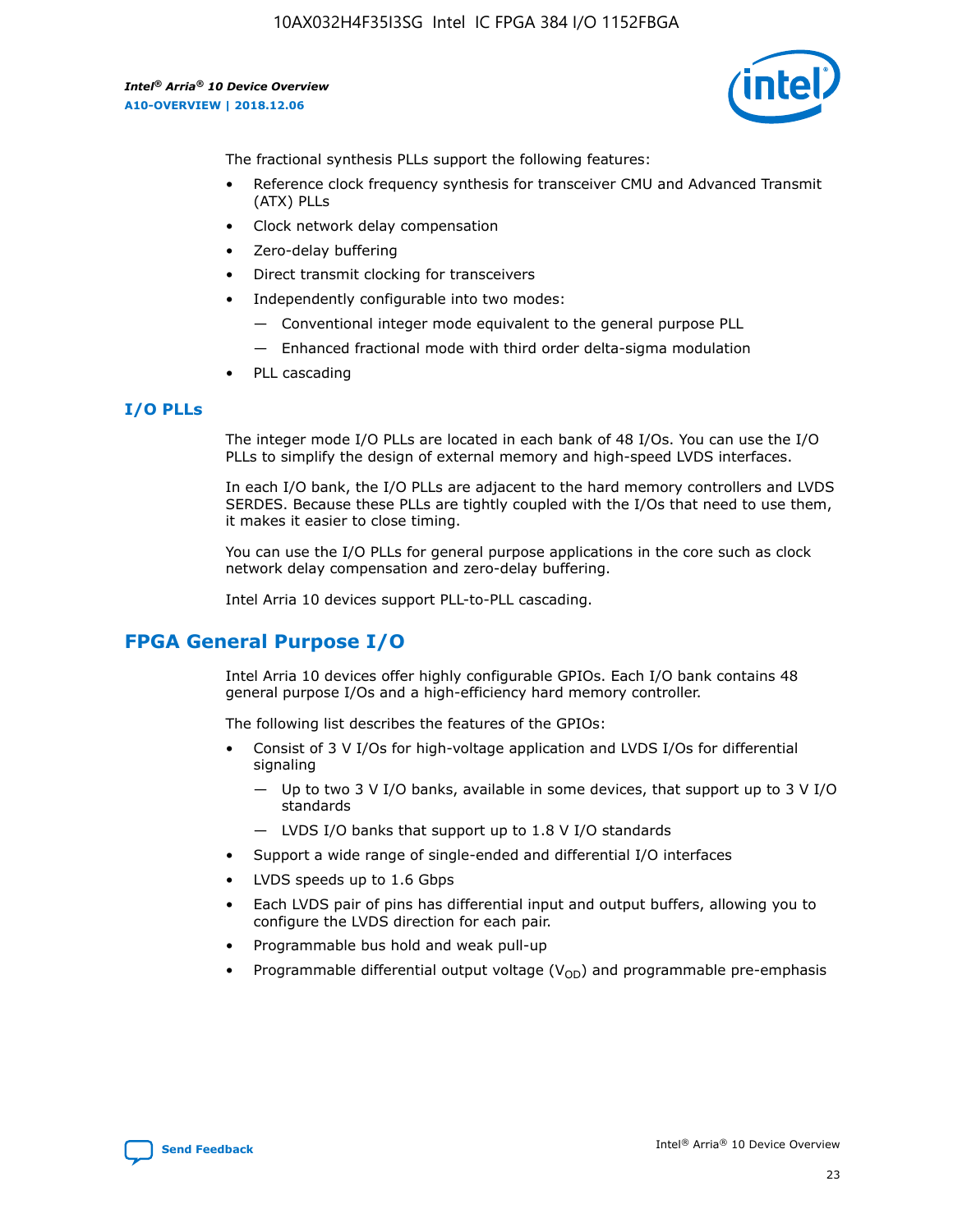

- Series (R<sub>S</sub>) and parallel (R<sub>T</sub>) on-chip termination (OCT) for all I/O banks with OCT calibration to limit the termination impedance variation
- On-chip dynamic termination that has the ability to swap between series and parallel termination, depending on whether there is read or write on a common bus for signal integrity
- Easy timing closure support using the hard read FIFO in the input register path, and delay-locked loop (DLL) delay chain with fine and coarse architecture

# **External Memory Interface**

Intel Arria 10 devices offer massive external memory bandwidth, with up to seven 32 bit DDR4 memory interfaces running at up to 2,400 Mbps. This bandwidth provides additional ease of design, lower power, and resource efficiencies of hardened highperformance memory controllers.

The memory interface within Intel Arria 10 FPGAs and SoCs delivers the highest performance and ease of use. You can configure up to a maximum width of 144 bits when using the hard or soft memory controllers. If required, you can bypass the hard memory controller and use a soft controller implemented in the user logic.

Each I/O contains a hardened DDR read/write path (PHY) capable of performing key memory interface functionality such as read/write leveling, FIFO buffering to lower latency and improve margin, timing calibration, and on-chip termination.

The timing calibration is aided by the inclusion of hard microcontrollers based on Intel's Nios® II technology, specifically tailored to control the calibration of multiple memory interfaces. This calibration allows the Intel Arria 10 device to compensate for any changes in process, voltage, or temperature either within the Intel Arria 10 device itself, or within the external memory device. The advanced calibration algorithms ensure maximum bandwidth and robust timing margin across all operating conditions.

In addition to parallel memory interfaces, Intel Arria 10 devices support serial memory technologies such as the Hybrid Memory Cube (HMC). The HMC is supported by the Intel Arria 10 high-speed serial transceivers which connect up to four HMC links, with each link running at data rates up to 15 Gbps.

## **Related Information**

#### [External Memory Interface Spec Estimator](http://www.altera.com/technology/memory/estimator/mem-emif-index.html)

Provides a parametric tool that allows you to find and compare the performance of the supported external memory interfaces in IntelFPGAs.

# **Memory Standards Supported by Intel Arria 10 Devices**

The I/Os are designed to provide high performance support for existing and emerging external memory standards.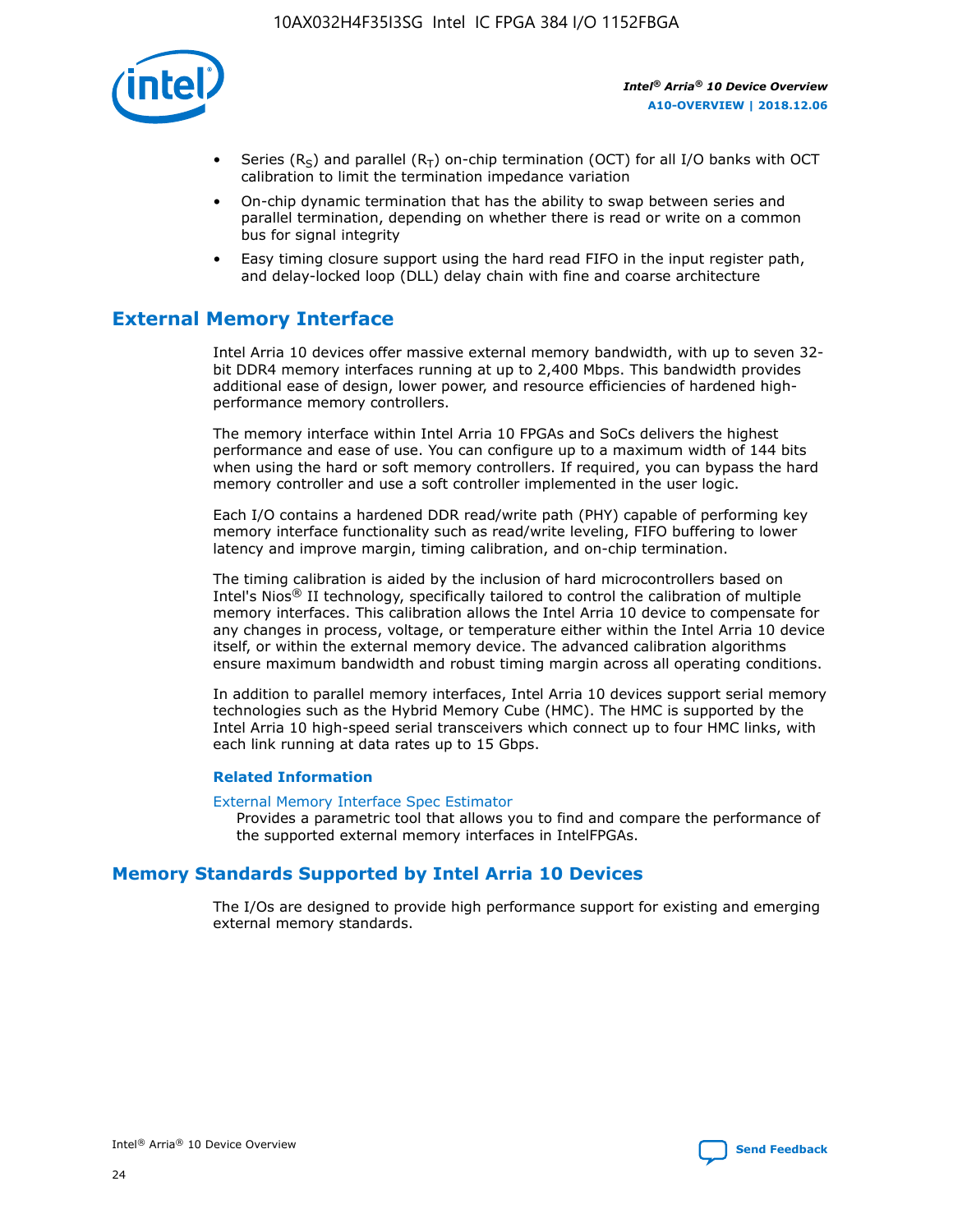

#### **Table 20. Memory Standards Supported by the Hard Memory Controller**

This table lists the overall capability of the hard memory controller. For specific details, refer to the External Memory Interface Spec Estimator and Intel Arria 10 Device Datasheet.

| <b>Memory Standard</b> | <b>Rate Support</b> | <b>Ping Pong PHY Support</b> | <b>Maximum Frequency</b><br>(MHz) |
|------------------------|---------------------|------------------------------|-----------------------------------|
| <b>DDR4 SDRAM</b>      | Quarter rate        | Yes                          | 1,067                             |
|                        |                     |                              | 1,200                             |
| DDR3 SDRAM             | Half rate           | Yes                          | 533                               |
|                        |                     |                              | 667                               |
|                        | Quarter rate        | Yes                          | 1,067                             |
|                        |                     |                              | 1,067                             |
| <b>DDR3L SDRAM</b>     | Half rate           | Yes                          | 533                               |
|                        |                     |                              | 667                               |
|                        | Quarter rate        | Yes                          | 933                               |
|                        |                     |                              | 933                               |
| LPDDR3 SDRAM           | Half rate           |                              | 533                               |
|                        | Quarter rate        |                              | 800                               |

## **Table 21. Memory Standards Supported by the Soft Memory Controller**

| <b>Memory Standard</b>      | <b>Rate Support</b> | <b>Maximum Frequency</b><br>(MHz) |
|-----------------------------|---------------------|-----------------------------------|
| <b>RLDRAM 3 (11)</b>        | Quarter rate        | 1,200                             |
| ODR IV SRAM <sup>(11)</sup> | Quarter rate        | 1,067                             |
| <b>ODR II SRAM</b>          | Full rate           | 333                               |
|                             | Half rate           | 633                               |
| <b>ODR II+ SRAM</b>         | Full rate           | 333                               |
|                             | Half rate           | 633                               |
| <b>ODR II+ Xtreme SRAM</b>  | Full rate           | 333                               |
|                             | Half rate           | 633                               |

#### **Table 22. Memory Standards Supported by the HPS Hard Memory Controller**

The hard processor system (HPS) is available in Intel Arria 10 SoC devices only.

| <b>Memory Standard</b> | <b>Rate Support</b> | <b>Maximum Frequency</b><br>(MHz) |
|------------------------|---------------------|-----------------------------------|
| <b>DDR4 SDRAM</b>      | Half rate           | 1,200                             |
| <b>DDR3 SDRAM</b>      | Half rate           | 1,067                             |
| <b>DDR3L SDRAM</b>     | Half rate           | 933                               |

<sup>(11)</sup> Intel Arria 10 devices support this external memory interface using hard PHY with soft memory controller.

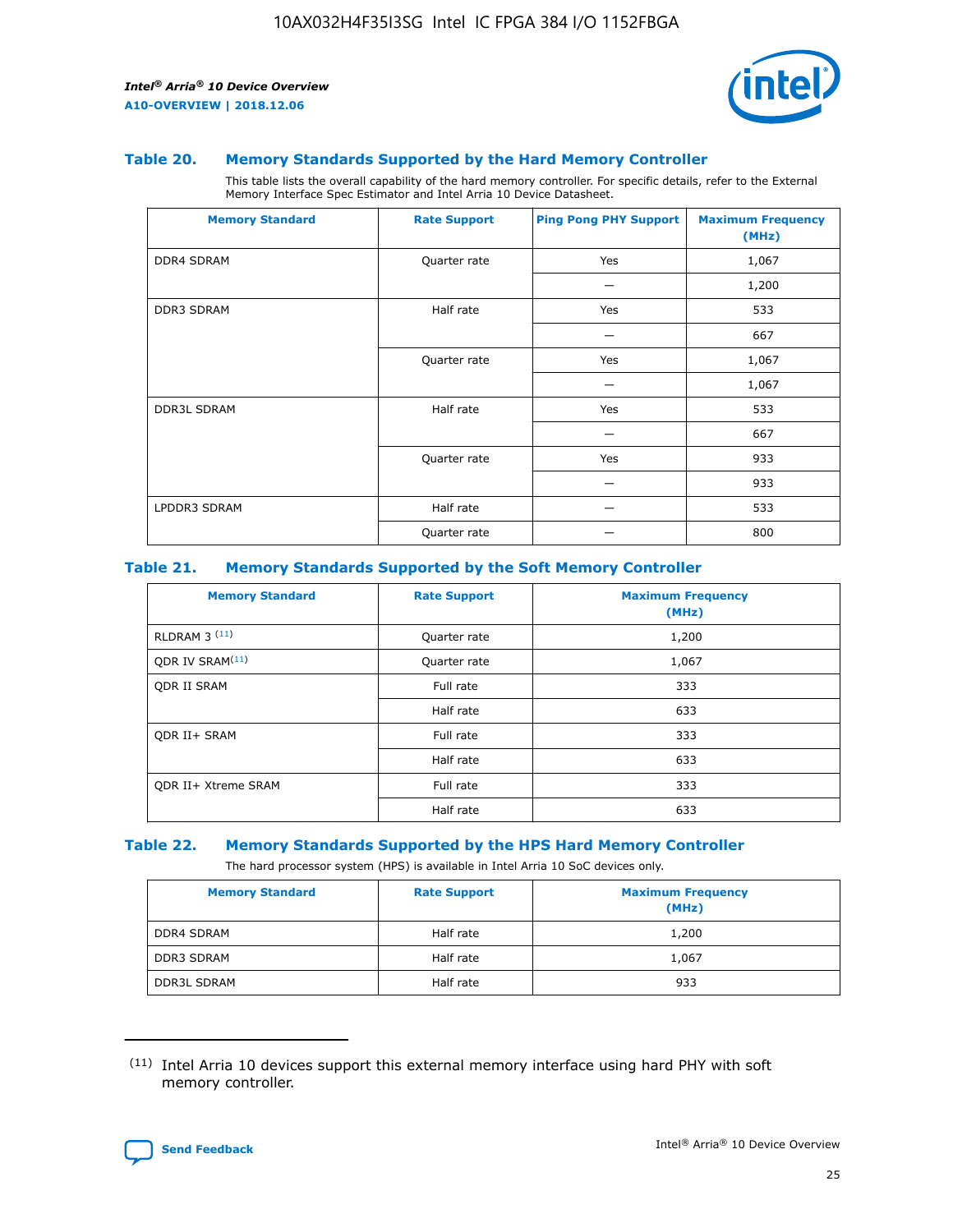

## **Related Information**

#### [Intel Arria 10 Device Datasheet](https://www.intel.com/content/www/us/en/programmable/documentation/mcn1413182292568.html#mcn1413182153340)

Lists the memory interface performance according to memory interface standards, rank or chip select configurations, and Intel Arria 10 device speed grades.

# **PCIe Gen1, Gen2, and Gen3 Hard IP**

Intel Arria 10 devices contain PCIe hard IP that is designed for performance and ease-of-use:

- Includes all layers of the PCIe stack—transaction, data link and physical layers.
- Supports PCIe Gen3, Gen2, and Gen1 Endpoint and Root Port in x1, x2, x4, or x8 lane configuration.
- Operates independently from the core logic—optional configuration via protocol (CvP) allows the PCIe link to power up and complete link training in less than 100 ms while the Intel Arria 10 device completes loading the programming file for the rest of the FPGA.
- Provides added functionality that makes it easier to support emerging features such as Single Root I/O Virtualization (SR-IOV) and optional protocol extensions.
- Provides improved end-to-end datapath protection using ECC.
- Supports FPGA configuration via protocol (CvP) using PCIe at Gen3, Gen2, or Gen1 speed.

#### **Related Information**

PCS Features on page 30

# **Enhanced PCS Hard IP for Interlaken and 10 Gbps Ethernet**

# **Interlaken Support**

The Intel Arria 10 enhanced PCS hard IP provides integrated Interlaken PCS supporting rates up to 25.8 Gbps per lane.

The Interlaken PCS is based on the proven functionality of the PCS developed for Intel's previous generation FPGAs, which demonstrated interoperability with Interlaken ASSP vendors and third-party IP suppliers. The Interlaken PCS is present in every transceiver channel in Intel Arria 10 devices.

## **Related Information**

PCS Features on page 30

# **10 Gbps Ethernet Support**

The Intel Arria 10 enhanced PCS hard IP supports 10GBASE-R PCS compliant with IEEE 802.3 10 Gbps Ethernet (10GbE). The integrated hard IP support for 10GbE and the 10 Gbps transceivers save external PHY cost, board space, and system power.

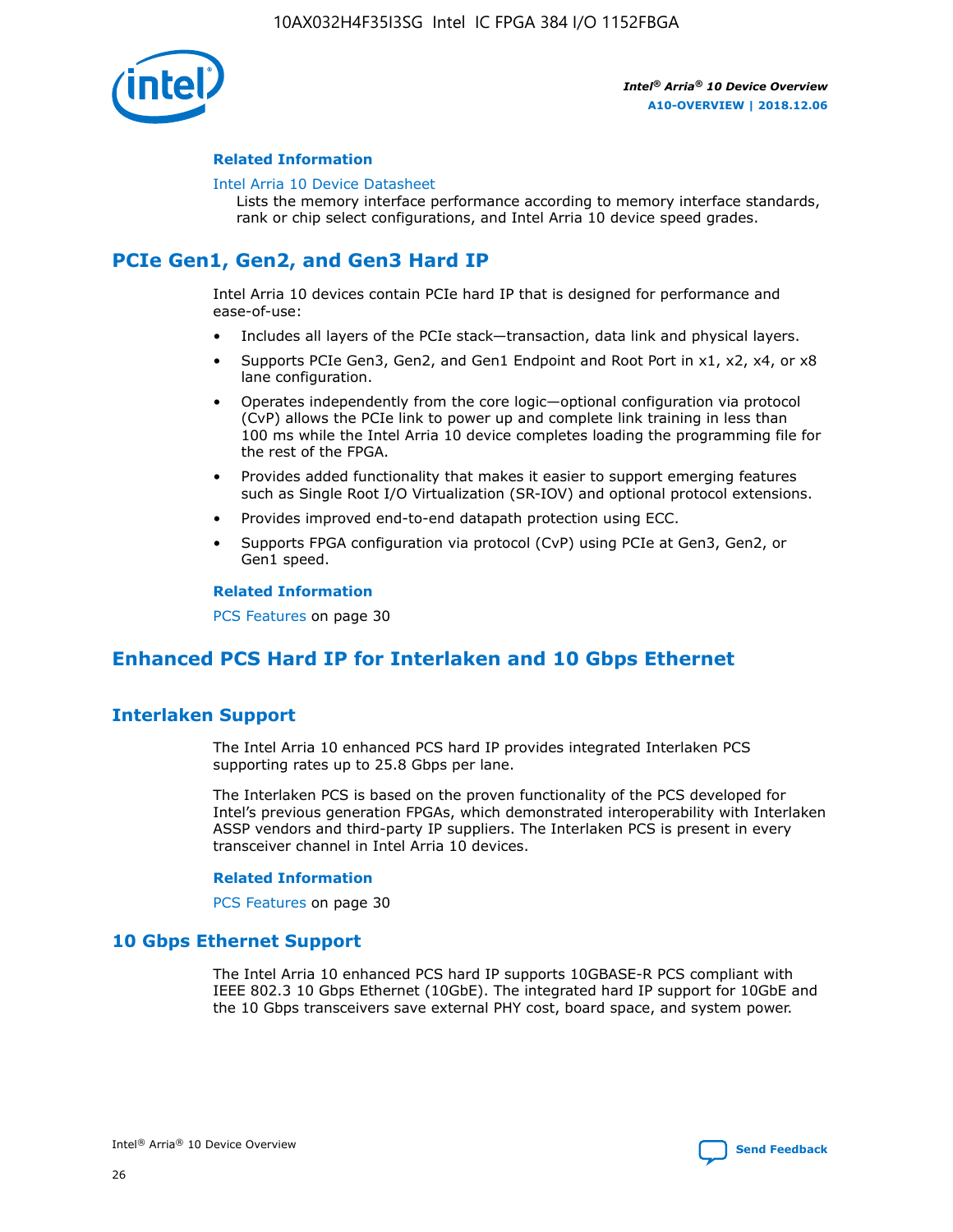

The scalable hard IP supports multiple independent 10GbE ports while using a single PLL for all the 10GBASE-R PCS instantiations, which saves on core logic resources and clock networks:

- Simplifies multiport 10GbE systems compared to XAUI interfaces that require an external XAUI-to-10G PHY.
- Incorporates Electronic Dispersion Compensation (EDC), which enables direct connection to standard 10 Gbps XFP and SFP+ pluggable optical modules.
- Supports backplane Ethernet applications and includes a hard 10GBASE-KR Forward Error Correction (FEC) circuit that you can use for 10 Gbps and 40 Gbps applications.

The 10 Gbps Ethernet PCS hard IP and 10GBASE-KR FEC are present in every transceiver channel.

#### **Related Information**

PCS Features on page 30

# **Low Power Serial Transceivers**

Intel Arria 10 FPGAs and SoCs include lowest power transceivers that deliver high bandwidth, throughput and low latency.

Intel Arria 10 devices deliver the industry's lowest power consumption per transceiver channel:

- 12.5 Gbps transceivers at as low as 242 mW
- 10 Gbps transceivers at as low as 168 mW
- 6 Gbps transceivers at as low as 117 mW

Intel Arria 10 transceivers support various data rates according to application:

- Chip-to-chip and chip-to-module applications—from 1 Gbps up to 25.8 Gbps
- Long reach and backplane applications—from 1 Gbps up to 12.5 with advanced adaptive equalization
- Critical power sensitive applications—from 1 Gbps up to 11.3 Gbps using lower power modes

The combination of 20 nm process technology and architectural advances provide the following benefits:

- Significant reduction in die area and power consumption
- Increase of up to two times in transceiver I/O density compared to previous generation devices while maintaining optimal signal integrity
- Up to 72 total transceiver channels—you can configure up to 6 of these channels to run as fast as 25.8 Gbps
- All channels feature continuous data rate support up to the maximum rated speed

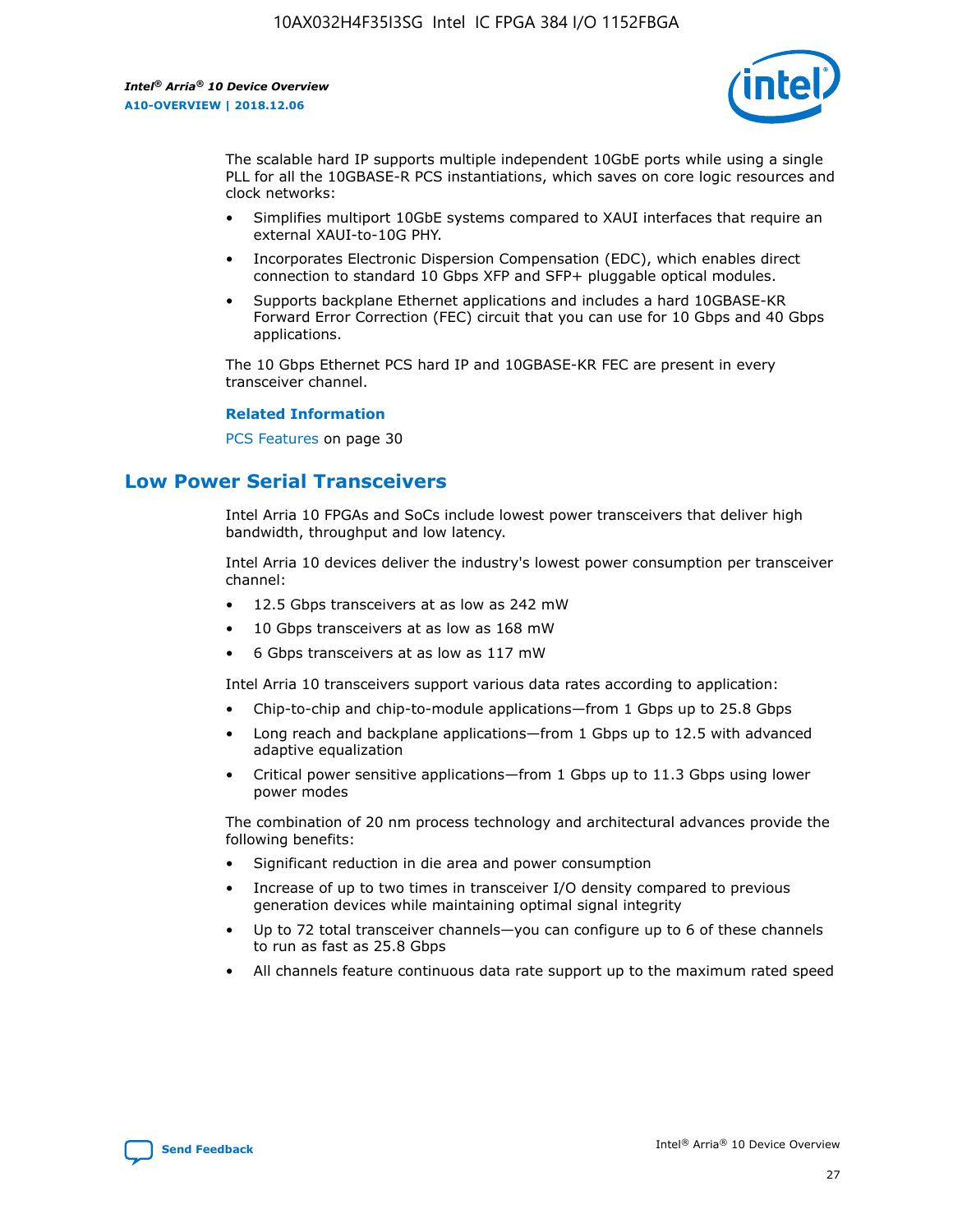

## **Figure 6. Intel Arria 10 Transceiver Block Architecture**



# **Transceiver Channels**

All transceiver channels feature a dedicated Physical Medium Attachment (PMA) and a hardened Physical Coding Sublayer (PCS).

- The PMA provides primary interfacing capabilities to physical channels.
- The PCS typically handles encoding/decoding, word alignment, and other preprocessing functions before transferring data to the FPGA core fabric.

A transceiver channel consists of a PMA and a PCS block. Most transceiver banks have 6 channels. There are some transceiver banks that contain only 3 channels.

A wide variety of bonded and non-bonded data rate configurations is possible using a highly configurable clock distribution network. Up to 80 independent transceiver data rates can be configured.

The following figures are graphical representations of top views of the silicon die, which correspond to reverse views for flip chip packages. Different Intel Arria 10 devices may have different floorplans than the ones shown in the figures.

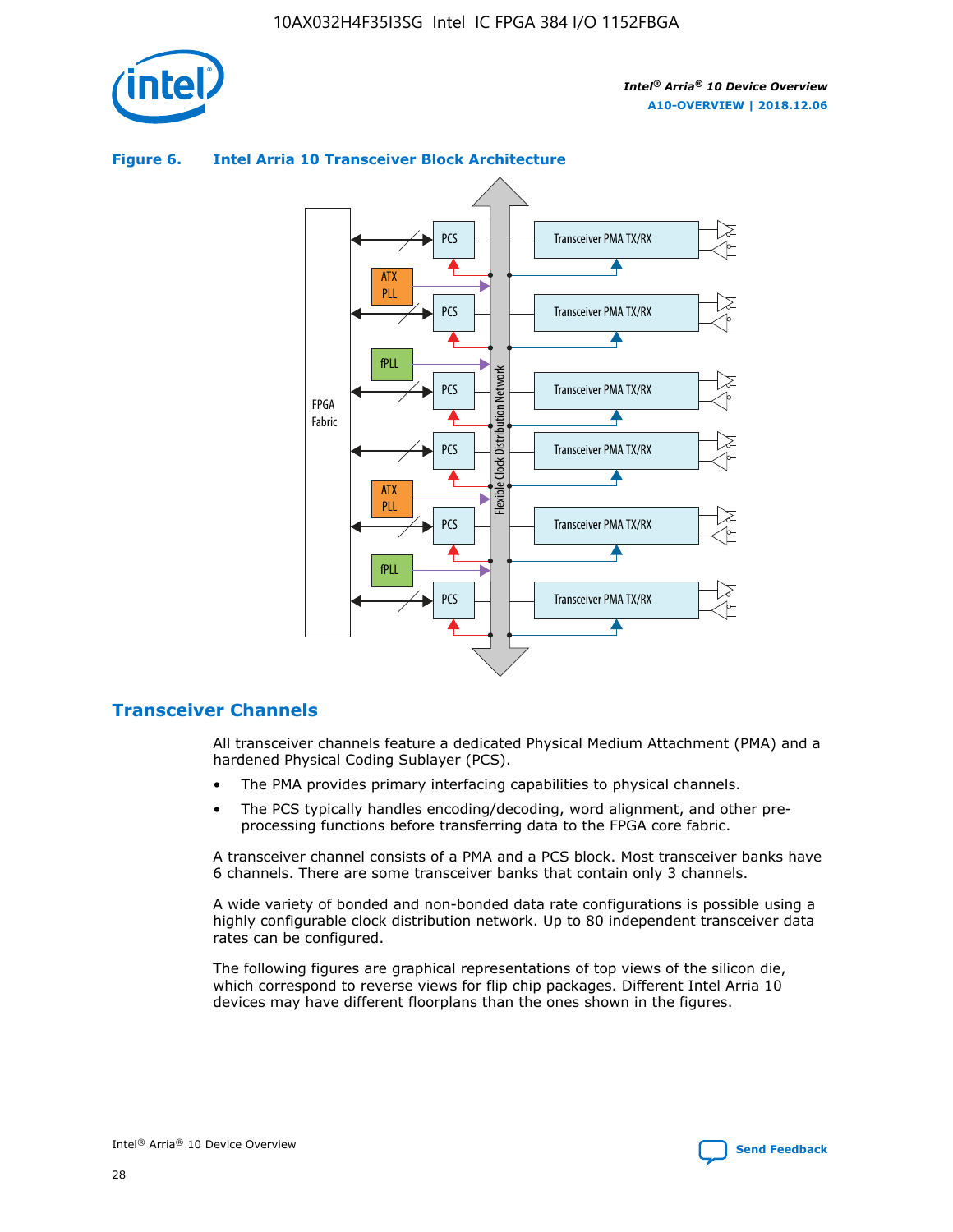

## **Figure 7. Device Chip Overview for Intel Arria 10 GX and GT Devices**



## **PMA Features**

Intel Arria 10 transceivers provide exceptional signal integrity at data rates up to 25.8 Gbps. Clocking options include ultra-low jitter ATX PLLs (LC tank based), clock multiplier unit (CMU) PLLs, and fractional PLLs.

Hard PCS Hard PCS Hard PCS Hard PCS Hard PCS

ATX (LC) Transmi PLL fPLL ATX (LC) **Transmit** PLL

Transceiver PMA Transceiver PMA Transceiver PMA

Transceiver Clock Networks

Transceiver PMA Transceiver PMA

Unused transceiver chann can be used as additional transceiver transmit PLLs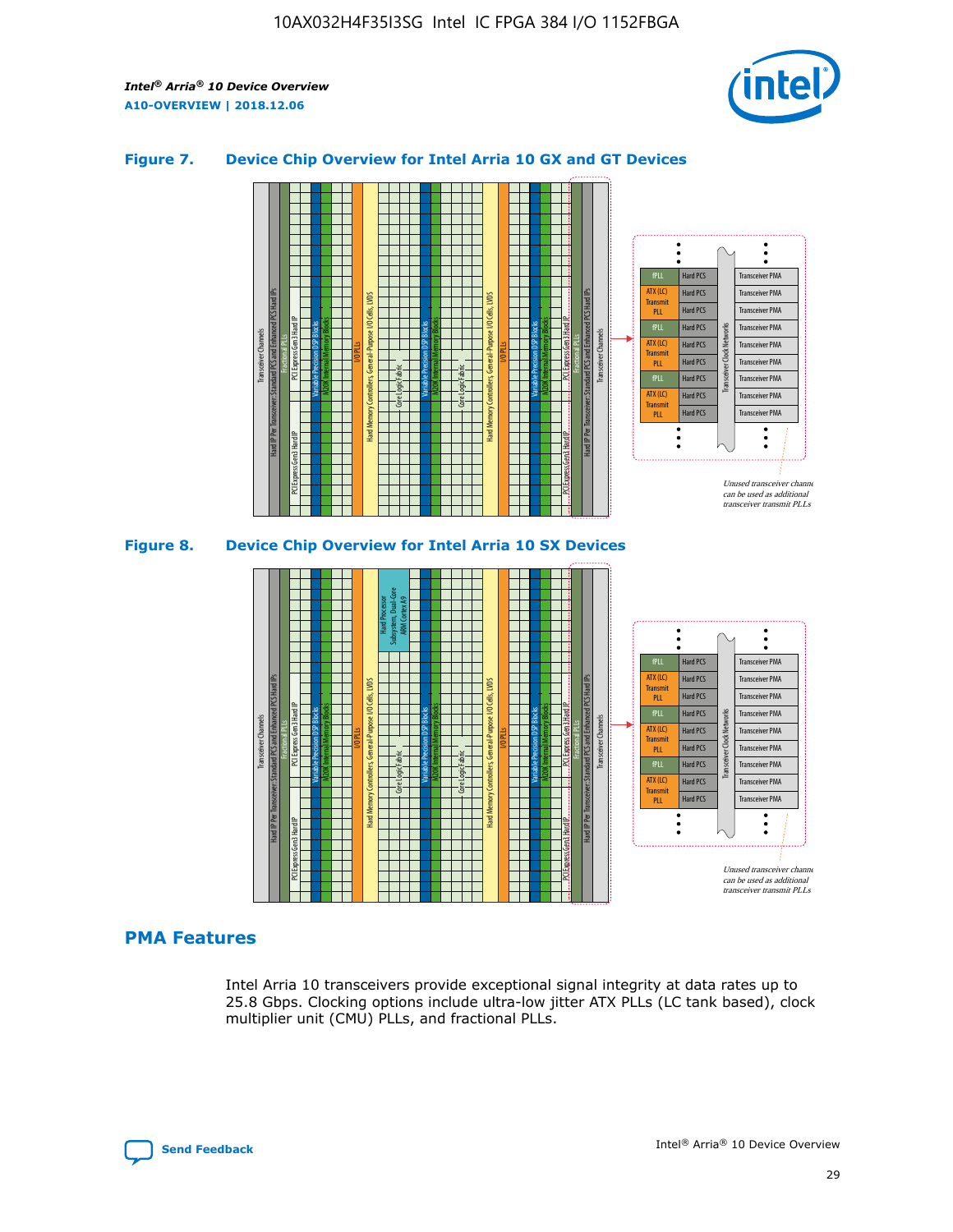

Each transceiver channel contains a channel PLL that can be used as the CMU PLL or clock data recovery (CDR) PLL. In CDR mode, the channel PLL recovers the receiver clock and data in the transceiver channel. Up to 80 independent data rates can be configured on a single Intel Arria 10 device.

## **Table 23. PMA Features of the Transceivers in Intel Arria 10 Devices**

| <b>Feature</b>                                             | <b>Capability</b>                                                                                                                                                                                                             |
|------------------------------------------------------------|-------------------------------------------------------------------------------------------------------------------------------------------------------------------------------------------------------------------------------|
| Chip-to-Chip Data Rates                                    | 1 Gbps to 17.4 Gbps (Intel Arria 10 GX devices)<br>1 Gbps to 25.8 Gbps (Intel Arria 10 GT devices)                                                                                                                            |
| <b>Backplane Support</b>                                   | Drive backplanes at data rates up to 12.5 Gbps                                                                                                                                                                                |
| <b>Optical Module Support</b>                              | SFP+/SFP, XFP, CXP, QSFP/QSFP28, CFP/CFP2/CFP4                                                                                                                                                                                |
| Cable Driving Support                                      | SFP+ Direct Attach, PCI Express over cable, eSATA                                                                                                                                                                             |
| Transmit Pre-Emphasis                                      | 4-tap transmit pre-emphasis and de-emphasis to compensate for system channel loss                                                                                                                                             |
| Continuous Time Linear<br>Equalizer (CTLE)                 | Dual mode, high-gain, and high-data rate, linear receive equalization to compensate for<br>system channel loss                                                                                                                |
| Decision Feedback Equalizer<br>(DFE)                       | 7-fixed and 4-floating tap DFE to equalize backplane channel loss in the presence of<br>crosstalk and noisy environments                                                                                                      |
| Variable Gain Amplifier                                    | Optimizes the signal amplitude prior to the CDR sampling and operates in fixed and<br>adaptive modes                                                                                                                          |
| Altera Digital Adaptive<br>Parametric Tuning (ADAPT)       | Fully digital adaptation engine to automatically adjust all link equalization parameters-<br>including CTLE, DFE, and variable gain amplifier blocks—that provide optimal link margin<br>without intervention from user logic |
| Precision Signal Integrity<br>Calibration Engine (PreSICE) | Hardened calibration controller to quickly calibrate all transceiver control parameters on<br>power-up, which provides the optimal signal integrity and jitter performance                                                    |
| Advanced Transmit (ATX)<br><b>PLL</b>                      | Low jitter ATX (LC tank based) PLLs with continuous tuning range to cover a wide range of<br>standard and proprietary protocols                                                                                               |
| <b>Fractional PLLs</b>                                     | On-chip fractional frequency synthesizers to replace on-board crystal oscillators and reduce<br>system cost                                                                                                                   |
| Digitally Assisted Analog<br><b>CDR</b>                    | Superior jitter tolerance with fast lock time                                                                                                                                                                                 |
| <b>Dynamic Partial</b><br>Reconfiguration                  | Allows independent control of the Avalon memory-mapped interface of each transceiver<br>channel for the highest transceiver flexibility                                                                                       |
| Multiple PCS-PMA and PCS-<br>PLD interface widths          | 8-, 10-, 16-, 20-, 32-, 40-, or 64-bit interface widths for flexibility of deserialization width,<br>encoding, and reduced latency                                                                                            |

# **PCS Features**

This table summarizes the Intel Arria 10 transceiver PCS features. You can use the transceiver PCS to support a wide range of protocols ranging from 1 Gbps to 25.8 Gbps.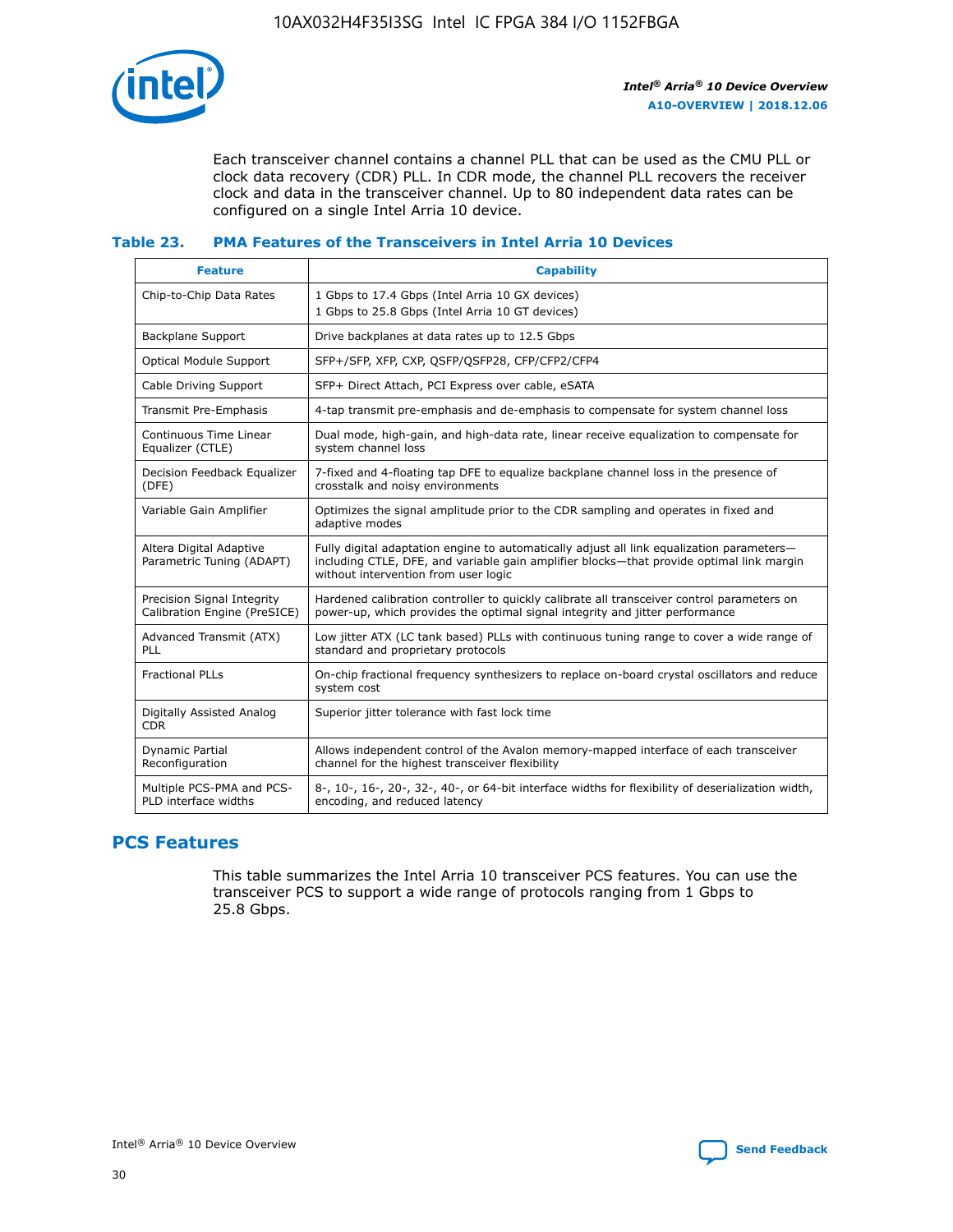

| <b>PCS</b>    | <b>Description</b>                                                                                                                                                                                                                                                                                                                                                                                                          |
|---------------|-----------------------------------------------------------------------------------------------------------------------------------------------------------------------------------------------------------------------------------------------------------------------------------------------------------------------------------------------------------------------------------------------------------------------------|
| Standard PCS  | Operates at a data rate up to 12 Gbps<br>Supports protocols such as PCI-Express, CPRI 4.2+, GigE, IEEE 1588 in Hard PCS<br>Implements other protocols using Basic/Custom (Standard PCS) transceiver<br>configuration rules.                                                                                                                                                                                                 |
| Enhanced PCS  | Performs functions common to most serial data industry standards, such as word<br>$\bullet$<br>alignment, encoding/decoding, and framing, before data is sent or received off-chip<br>through the PMA<br>• Handles data transfer to and from the FPGA fabric<br>Handles data transfer internally to and from the PMA<br>Provides frequency compensation<br>Performs channel bonding for multi-channel low skew applications |
| PCIe Gen3 PCS | Supports the seamless switching of Data and Clock between the Gen1, Gen2, and Gen3<br>data rates<br>Provides support for PIPE 3.0 features<br>Supports the PIPE interface with the Hard IP enabled, as well as with the Hard IP<br>bypassed                                                                                                                                                                                 |

#### **Related Information**

- PCIe Gen1, Gen2, and Gen3 Hard IP on page 26
- Interlaken Support on page 26
- 10 Gbps Ethernet Support on page 26

# **PCS Protocol Support**

This table lists some of the protocols supported by the Intel Arria 10 transceiver PCS. For more information about the blocks in the transmitter and receiver data paths, refer to the related information.

| <b>Protocol</b>                                 | <b>Data Rate</b><br>(Gbps) | <b>Transceiver IP</b>       | <b>PCS Support</b>                      |
|-------------------------------------------------|----------------------------|-----------------------------|-----------------------------------------|
| PCIe Gen3 x1, x2, x4, x8                        | 8.0                        | Native PHY (PIPE)           | Standard PCS and PCIe<br>Gen3 PCS       |
| PCIe Gen2 x1, x2, x4, x8                        | 5.0                        | Native PHY (PIPE)           | <b>Standard PCS</b>                     |
| PCIe Gen1 x1, x2, x4, x8                        | 2.5                        | Native PHY (PIPE)           | Standard PCS                            |
| 1000BASE-X Gigabit Ethernet                     | 1.25                       | Native PHY                  | <b>Standard PCS</b>                     |
| 1000BASE-X Gigabit Ethernet with<br>IEEE 1588v2 | 1.25                       | Native PHY                  | Standard PCS                            |
| 10GBASE-R                                       | 10.3125                    | Native PHY                  | <b>Enhanced PCS</b>                     |
| 10GBASE-R with IEEE 1588v2                      | 10.3125                    | Native PHY                  | <b>Enhanced PCS</b>                     |
| 10GBASE-R with KR FEC                           | 10.3125                    | Native PHY                  | <b>Enhanced PCS</b>                     |
| 10GBASE-KR and 1000BASE-X                       | 10.3125                    | 1G/10GbE and 10GBASE-KR PHY | Standard PCS and<br><b>Enhanced PCS</b> |
| Interlaken (CEI-6G/11G)                         | 3.125 to 17.4              | Native PHY                  | <b>Enhanced PCS</b>                     |
| SFI-S/SFI-5.2                                   | 11.2                       | Native PHY                  | <b>Enhanced PCS</b>                     |
| $10G$ SDI                                       | 10.692                     | Native PHY                  | <b>Enhanced PCS</b>                     |
|                                                 |                            |                             | continued                               |

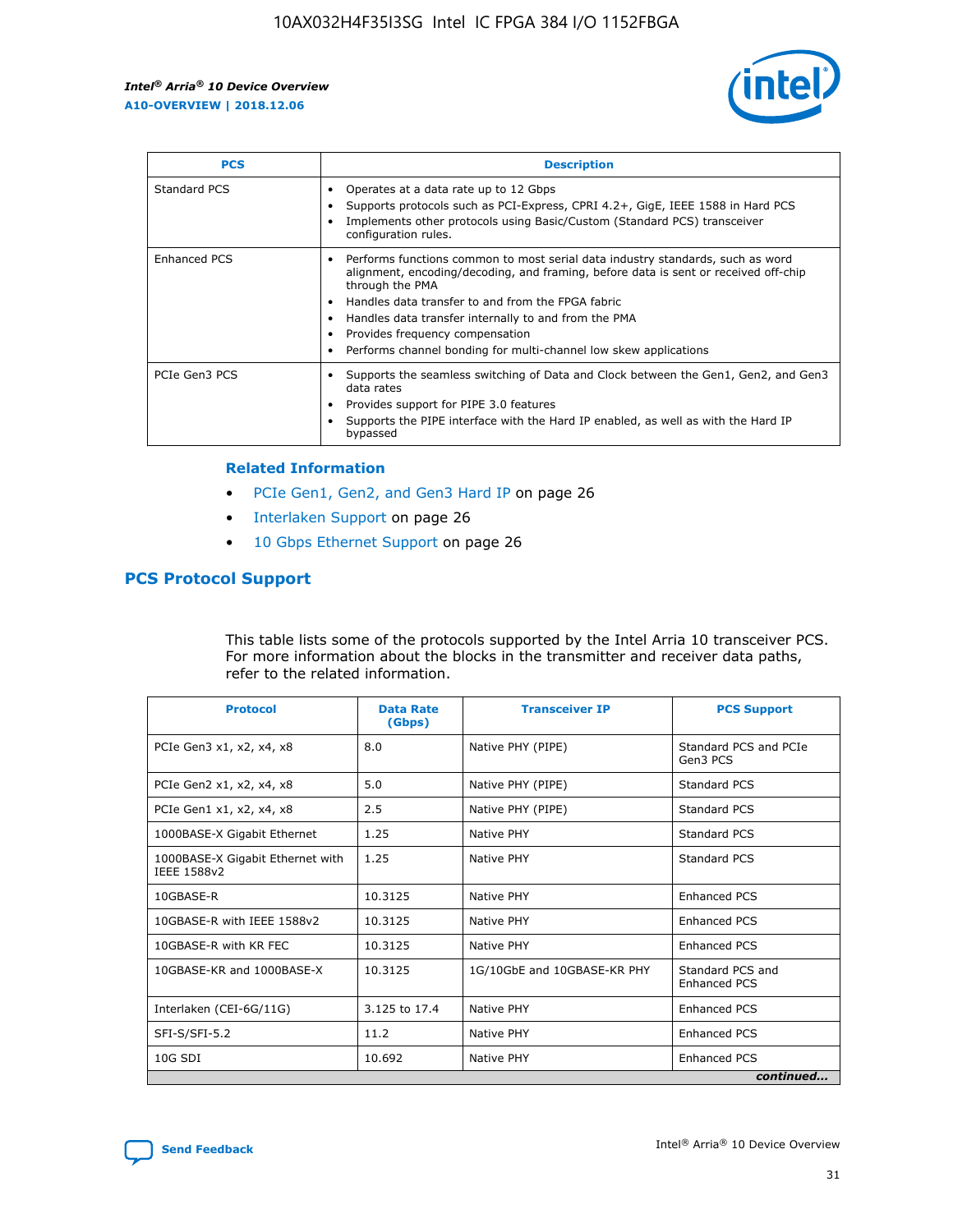

| <b>Protocol</b>      | <b>Data Rate</b><br>(Gbps) | <b>Transceiver IP</b> | <b>PCS Support</b> |
|----------------------|----------------------------|-----------------------|--------------------|
| CPRI 6.0 (64B/66B)   | 0.6144 to<br>10.1376       | Native PHY            | Enhanced PCS       |
| CPRI 4.2 (8B/10B)    | $0.6144$ to<br>9.8304      | Native PHY            | Standard PCS       |
| OBSAI RP3 v4.2       | 0.6144 to 6.144            | Native PHY            | Standard PCS       |
| SD-SDI/HD-SDI/3G-SDI | $0.143(12)$ to<br>2.97     | Native PHY            | Standard PCS       |

## **Related Information**

#### [Intel Arria 10 Transceiver PHY User Guide](https://www.intel.com/content/www/us/en/programmable/documentation/nik1398707230472.html#nik1398707091164)

Provides more information about the supported transceiver protocols and PHY IP, the PMA architecture, and the standard, enhanced, and PCIe Gen3 PCS architecture.

# **SoC with Hard Processor System**

Each SoC device combines an FPGA fabric and a hard processor system (HPS) in a single device. This combination delivers the flexibility of programmable logic with the power and cost savings of hard IP in these ways:

- Reduces board space, system power, and bill of materials cost by eliminating a discrete embedded processor
- Allows you to differentiate the end product in both hardware and software, and to support virtually any interface standard
- Extends the product life and revenue through in-field hardware and software updates

 $(12)$  The 0.143 Gbps data rate is supported using oversampling of user logic that you must implement in the FPGA fabric.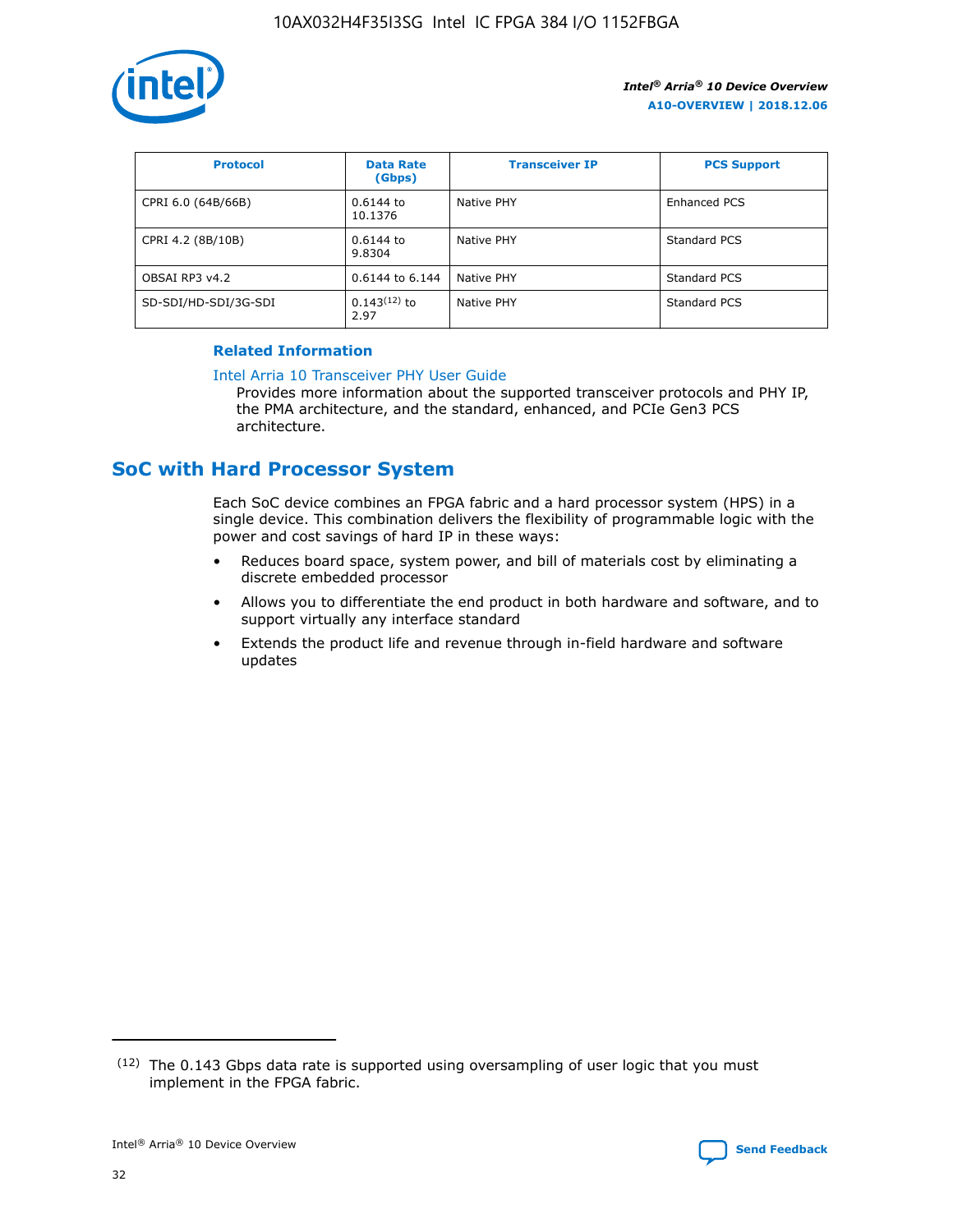

#### **Figure 9. HPS Block Diagram**

This figure shows a block diagram of the HPS with the dual ARM Cortex-A9 MPCore processor.



# **Key Advantages of 20-nm HPS**

The 20-nm HPS strikes a balance between enabling maximum software compatibility with 28-nm SoCs while still improving upon the 28-nm HPS architecture. These improvements address the requirements of the next generation target markets such as wireless and wireline communications, compute and storage equipment, broadcast and military in terms of performance, memory bandwidth, connectivity via backplane and security.

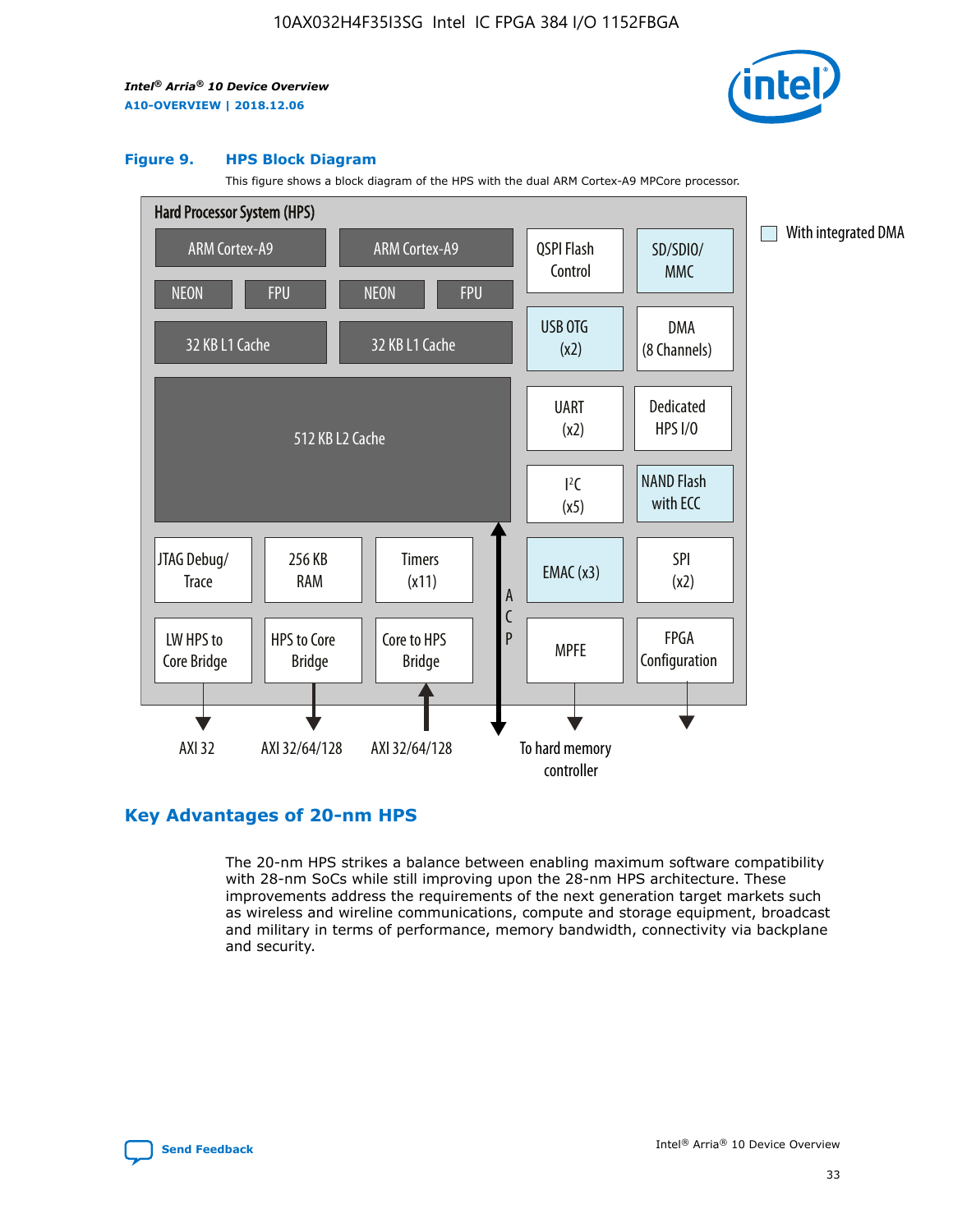

## **Table 24. Improvements in 20 nm HPS**

This table lists the key improvements of the 20 nm HPS compared to the 28 nm HPS.

| Advantages/<br><b>Improvements</b>                          | <b>Description</b>                                                                                                                                                                                                                                                                                                                                                                                                                                                                                                                                                                                                                                                                                                                                                                                                                                                                                                      |
|-------------------------------------------------------------|-------------------------------------------------------------------------------------------------------------------------------------------------------------------------------------------------------------------------------------------------------------------------------------------------------------------------------------------------------------------------------------------------------------------------------------------------------------------------------------------------------------------------------------------------------------------------------------------------------------------------------------------------------------------------------------------------------------------------------------------------------------------------------------------------------------------------------------------------------------------------------------------------------------------------|
| Increased performance and<br>overdrive capability           | While the nominal processor frequency is 1.2 GHz, the 20 nm HPS offers an "overdrive"<br>feature which enables a higher processor operating frequency. This requires a higher supply<br>voltage value that is unique to the HPS and may require a separate regulator.                                                                                                                                                                                                                                                                                                                                                                                                                                                                                                                                                                                                                                                   |
| Increased processor memory<br>bandwidth and DDR4<br>support | Up to 64-bit DDR4 memory at 2,400 Mbps support is available for the processor. The hard<br>memory controller for the HPS comprises a multi-port front end that manages connections<br>to a single port memory controller. The multi-port front end allows logic core and the HPS<br>to share ports and thereby the available bandwidth of the memory controller.                                                                                                                                                                                                                                                                                                                                                                                                                                                                                                                                                        |
| Flexible I/O sharing                                        | An advanced I/O pin muxing scheme allows improved sharing of I/O between the HPS and<br>the core logic. The following types of I/O are available for SoC:<br>17 dedicated I/Os-physically located inside the HPS block and are not accessible to<br>logic within the core. The 17 dedicated I/Os are used for HPS clock, resets, and<br>interfacing with boot devices, QSPI, and SD/MMC.<br>48 direct shared I/O-located closest to the HPS block and are ideal for high speed HPS<br>peripherals such as EMAC, USB, and others. There is one bank of 48 I/Os that supports<br>direct sharing where the 48 I/Os can be shared 12 I/Os at a time.<br>Standard (shared) I/O-all standard I/Os can be shared by the HPS peripherals and any<br>logic within the core. For designs where more than 48 I/Os are reguired to fully use all<br>the peripherals in the HPS, these I/Os can be connected through the core logic. |
| <b>EMAC</b> core                                            | Three EMAC cores are available in the HPS. The EMAC cores enable an application to<br>support two redundant Ethernet connections; for example, backplane, or two EMAC cores<br>for managing IEEE 1588 time stamp information while allowing a third EMAC core for debug<br>and configuration. All three EMACs can potentially share the same time stamps, simplifying<br>the 1588 time stamping implementation. A new serial time stamp interface allows core<br>logic to access and read the time stamp values. The integrated EMAC controllers can be<br>connected to external Ethernet PHY through the provided MDIO or I <sup>2</sup> C interface.                                                                                                                                                                                                                                                                  |
| On-chip memory                                              | The on-chip memory is updated to 256 KB support and can support larger data sets and<br>real time algorithms.                                                                                                                                                                                                                                                                                                                                                                                                                                                                                                                                                                                                                                                                                                                                                                                                           |
| <b>ECC</b> enhancements                                     | Improvements in L2 Cache ECC management allow identification of errors down to the<br>address level. ECC enhancements also enable improved error injection and status reporting<br>via the introduction of new memory mapped access to syndrome and data signals.                                                                                                                                                                                                                                                                                                                                                                                                                                                                                                                                                                                                                                                       |
| HPS to FPGA Interconnect<br>Backbone                        | Although the HPS and the Logic Core can operate independently, they are tightly coupled<br>via a high-bandwidth system interconnect built from high-performance ARM AMBA AXI bus<br>bridges. IP bus masters in the FPGA fabric have access to HPS bus slaves via the FPGA-to-<br>HPS interconnect. Similarly, HPS bus masters have access to bus slaves in the core fabric<br>via the HPS-to-FPGA bridge. Both bridges are AMBA AXI-3 compliant and support<br>simultaneous read and write transactions. Up to three masters within the core fabric can<br>share the HPS SDRAM controller with the processor. Additionally, the processor can be used<br>to configure the core fabric under program control via a dedicated 32-bit configuration port.                                                                                                                                                                  |
| FPGA configuration and HPS<br>booting                       | The FPGA fabric and HPS in the SoCs are powered independently. You can reduce the clock<br>frequencies or gate the clocks to reduce dynamic power.<br>You can configure the FPGA fabric and boot the HPS independently, in any order, providing<br>you with more design flexibility.                                                                                                                                                                                                                                                                                                                                                                                                                                                                                                                                                                                                                                    |
| Security                                                    | New security features have been introduced for anti-tamper management, secure boot,<br>encryption (AES), and authentication (SHA).                                                                                                                                                                                                                                                                                                                                                                                                                                                                                                                                                                                                                                                                                                                                                                                      |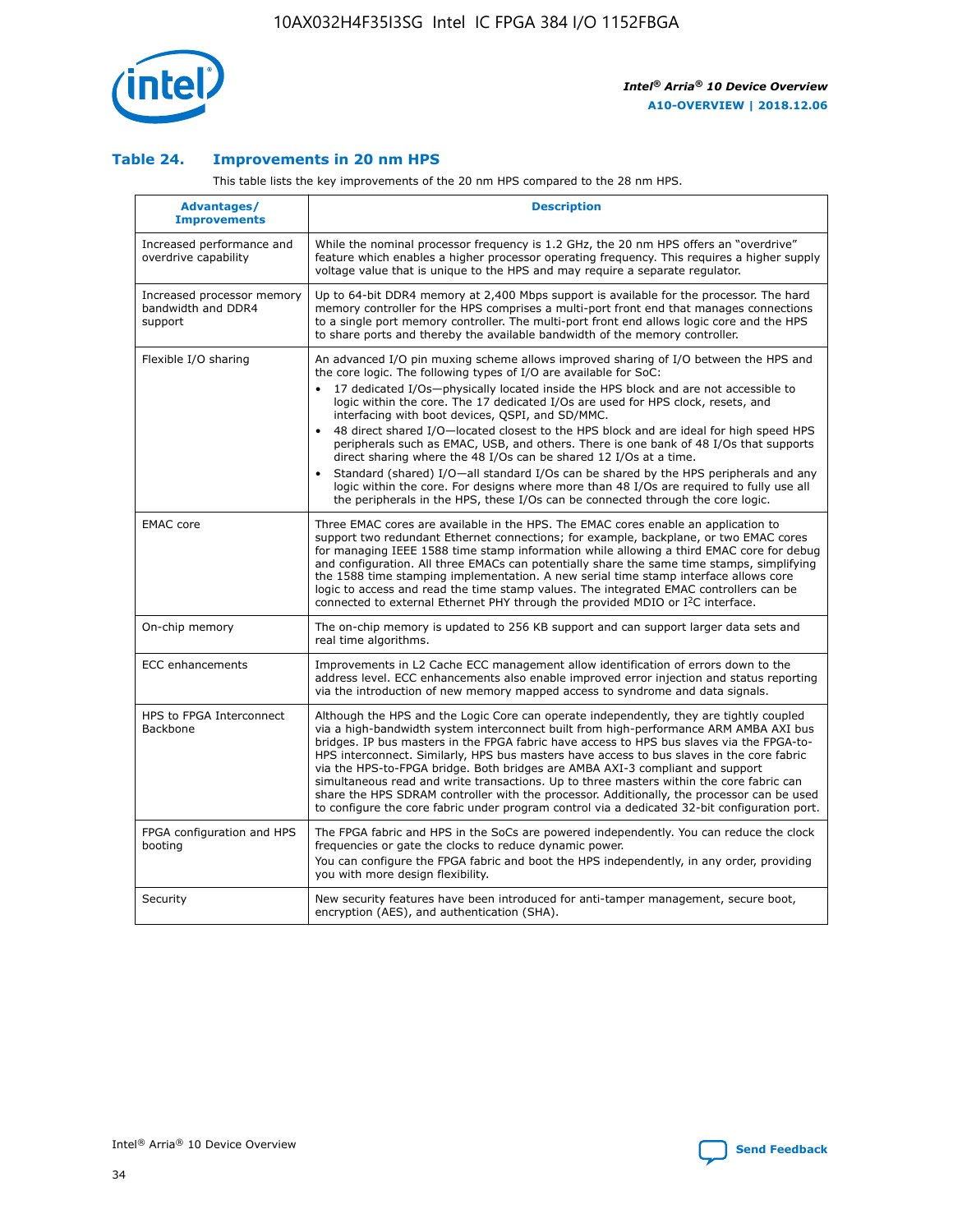

# **Features of the HPS**

The HPS has the following features:

- 1.2-GHz, dual-core ARM Cortex-A9 MPCore processor with up to 1.5-GHz via overdrive
	- ARMv7-A architecture that runs 32-bit ARM instructions, 16-bit and 32-bit Thumb instructions, and 8-bit Java byte codes in Jazelle style
	- Superscalar, variable length, out-of-order pipeline with dynamic branch prediction
	- Instruction Efficiency 2.5 MIPS/MHz, which provides total performance of 7500 MIPS at 1.5 GHz
- Each processor core includes:
	- 32 KB of L1 instruction cache, 32 KB of L1 data cache
	- Single- and double-precision floating-point unit and NEON media engine
	- CoreSight debug and trace technology
	- Snoop Control Unit (SCU) and Acceleration Coherency Port (ACP)
- 512 KB of shared L2 cache
- 256 KB of scratch RAM
- Hard memory controller with support for DDR3, DDR4 and optional error correction code (ECC) support
- Multiport Front End (MPFE) Scheduler interface to the hard memory controller
- 8-channel direct memory access (DMA) controller
- QSPI flash controller with SIO, DIO, QIO SPI Flash support
- NAND flash controller (ONFI 1.0 or later) with DMA and ECC support, updated to support 8 and 16-bit Flash devices and new command DMA to offload CPU for fast power down recovery
- Updated SD/SDIO/MMC controller to eMMC 4.5 with DMA with CE-ATA digital command support
- 3 10/100/1000 Ethernet media access control (MAC) with DMA
- 2 USB On-the-Go (OTG) controllers with DMA
- $\bullet$  5 I<sup>2</sup>C controllers (3 can be used by EMAC for MIO to external PHY)
- 2 UART 16550 Compatible controllers
- 4 serial peripheral interfaces (SPI) (2 Master, 2 Slaves)
- 62 programmable general-purpose I/Os, which includes 48 direct share I/Os that allows the HPS peripherals to connect directly to the FPGA I/Os
- 7 general-purpose timers
- 4 watchdog timers
- Anti-tamper, Secure Boot, Encryption (AES) and Authentication (SHA)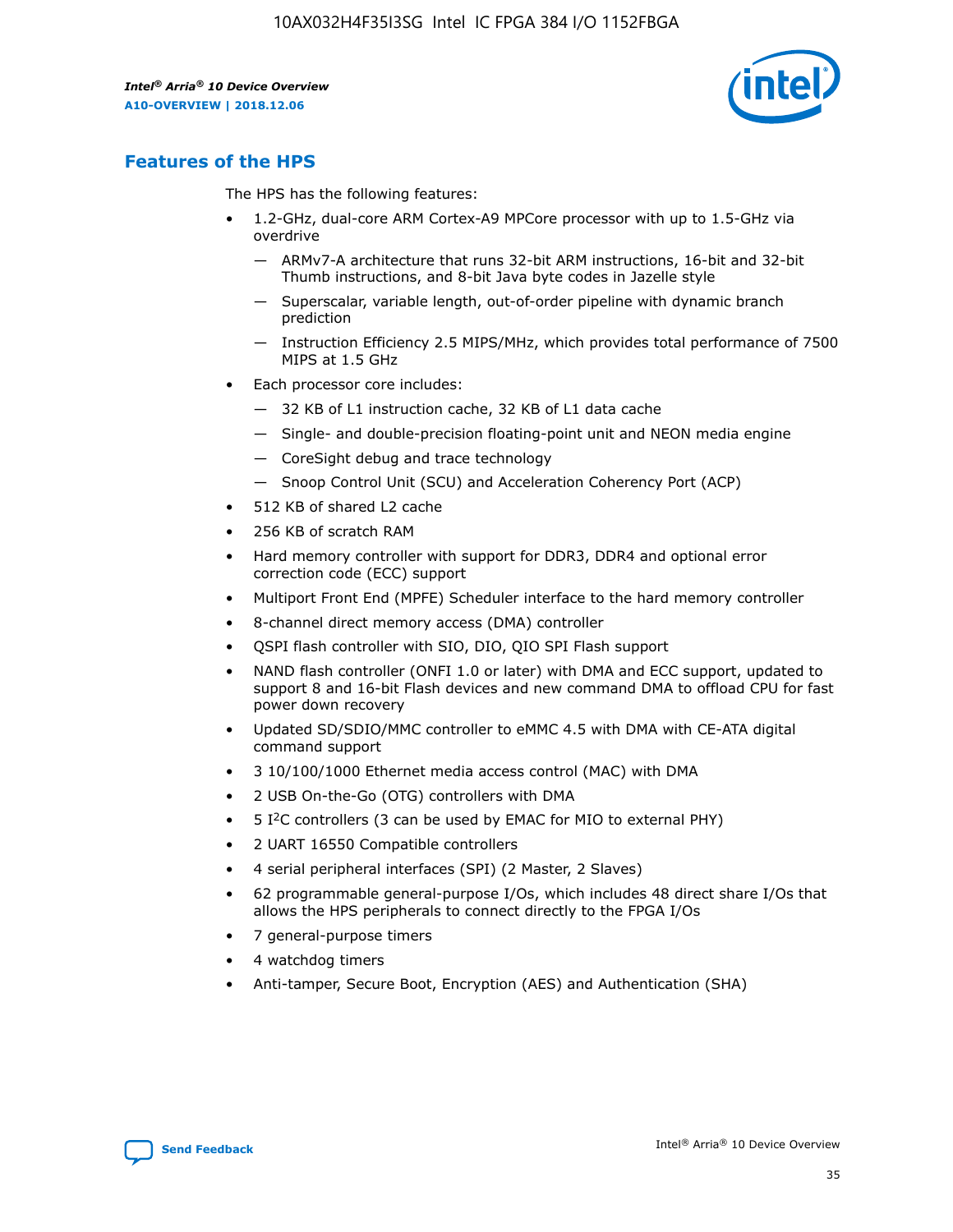

## **System Peripherals and Debug Access Port**

Each Ethernet MAC, USB OTG, NAND flash controller, and SD/MMC controller module has an integrated DMA controller. For modules without an integrated DMA controller, an additional DMA controller module provides up to eight channels of high-bandwidth data transfers. Peripherals that communicate off-chip are multiplexed with other peripherals at the HPS pin level. This allows you to choose which peripherals interface with other devices on your PCB.

The debug access port provides interfaces to industry standard JTAG debug probes and supports ARM CoreSight debug and core traces to facilitate software development.

#### **HPS–FPGA AXI Bridges**

The HPS–FPGA bridges, which support the Advanced Microcontroller Bus Architecture (AMBA) Advanced eXtensible Interface (AXI™) specifications, consist of the following bridges:

- FPGA-to-HPS AMBA AXI bridge—a high-performance bus supporting 32, 64, and 128 bit data widths that allows the FPGA fabric to issue transactions to slaves in the HPS.
- HPS-to-FPGA Avalon/AMBA AXI bridge—a high-performance bus supporting 32, 64, and 128 bit data widths that allows the HPS to issue transactions to slaves in the FPGA fabric.
- Lightweight HPS-to-FPGA AXI bridge—a lower latency 32 bit width bus that allows the HPS to issue transactions to soft peripherals in the FPGA fabric. This bridge is primarily used for control and status register (CSR) accesses to peripherals in the FPGA fabric.

The HPS–FPGA AXI bridges allow masters in the FPGA fabric to communicate with slaves in the HPS logic, and vice versa. For example, the HPS-to-FPGA AXI bridge allows you to share memories instantiated in the FPGA fabric with one or both microprocessors in the HPS, while the FPGA-to-HPS AXI bridge allows logic in the FPGA fabric to access the memory and peripherals in the HPS.

Each HPS–FPGA bridge also provides asynchronous clock crossing for data transferred between the FPGA fabric and the HPS.

#### **HPS SDRAM Controller Subsystem**

The HPS SDRAM controller subsystem contains a multiport SDRAM controller and DDR PHY that are shared between the FPGA fabric (through the FPGA-to-HPS SDRAM interface), the level 2 (L2) cache, and the level 3 (L3) system interconnect. The FPGA-to-HPS SDRAM interface supports AMBA AXI and Avalon® Memory-Mapped (Avalon-MM) interface standards, and provides up to six individual ports for access by masters implemented in the FPGA fabric.

The HPS SDRAM controller supports up to 3 masters (command ports), 3x 64-bit read data ports and 3x 64-bit write data ports.

To maximize memory performance, the SDRAM controller subsystem supports command and data reordering, deficit round-robin arbitration with aging, and high-priority bypass features.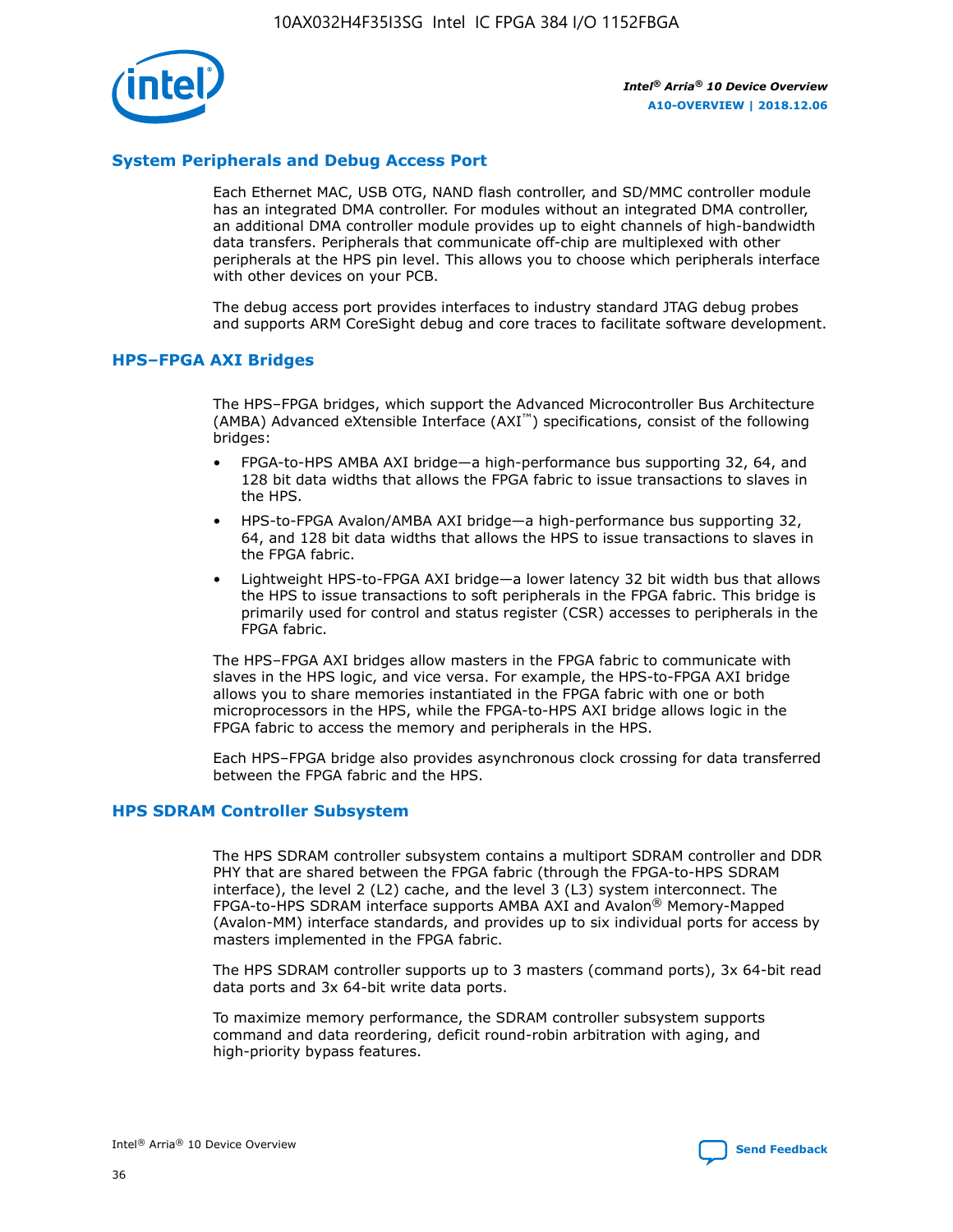

# **FPGA Configuration and HPS Booting**

The FPGA fabric and HPS in the SoC FPGA must be powered at the same time. You can reduce the clock frequencies or gate the clocks to reduce dynamic power.

Once powered, the FPGA fabric and HPS can be configured independently thus providing you with more design flexibility:

- You can boot the HPS independently. After the HPS is running, the HPS can fully or partially reconfigure the FPGA fabric at any time under software control. The HPS can also configure other FPGAs on the board through the FPGA configuration controller.
- Configure the FPGA fabric first, and then boot the HPS from memory accessible to the FPGA fabric.

## **Hardware and Software Development**

For hardware development, you can configure the HPS and connect your soft logic in the FPGA fabric to the HPS interfaces using the Platform Designer system integration tool in the Intel Quartus Prime software.

For software development, the ARM-based SoC FPGA devices inherit the rich software development ecosystem available for the ARM Cortex-A9 MPCore processor. The software development process for Intel SoC FPGAs follows the same steps as those for other SoC devices from other manufacturers. Support for Linux\*, VxWorks\*, and other operating systems are available for the SoC FPGAs. For more information on the operating systems support availability, contact the Intel FPGA sales team.

You can begin device-specific firmware and software development on the Intel SoC FPGA Virtual Target. The Virtual Target is a fast PC-based functional simulation of a target development system—a model of a complete development board. The Virtual Target enables the development of device-specific production software that can run unmodified on actual hardware.

# **Dynamic and Partial Reconfiguration**

The Intel Arria 10 devices support dynamic and partial reconfiguration. You can use dynamic and partial reconfiguration simultaneously to enable seamless reconfiguration of both the device core and transceivers.

# **Dynamic Reconfiguration**

You can reconfigure the PMA and PCS blocks while the device continues to operate. This feature allows you to change the data rates, protocol, and analog settings of a channel in a transceiver bank without affecting on-going data transfer in other transceiver banks. This feature is ideal for applications that require dynamic multiprotocol or multirate support.

# **Partial Reconfiguration**

Using partial reconfiguration, you can reconfigure some parts of the device while keeping the device in operation.

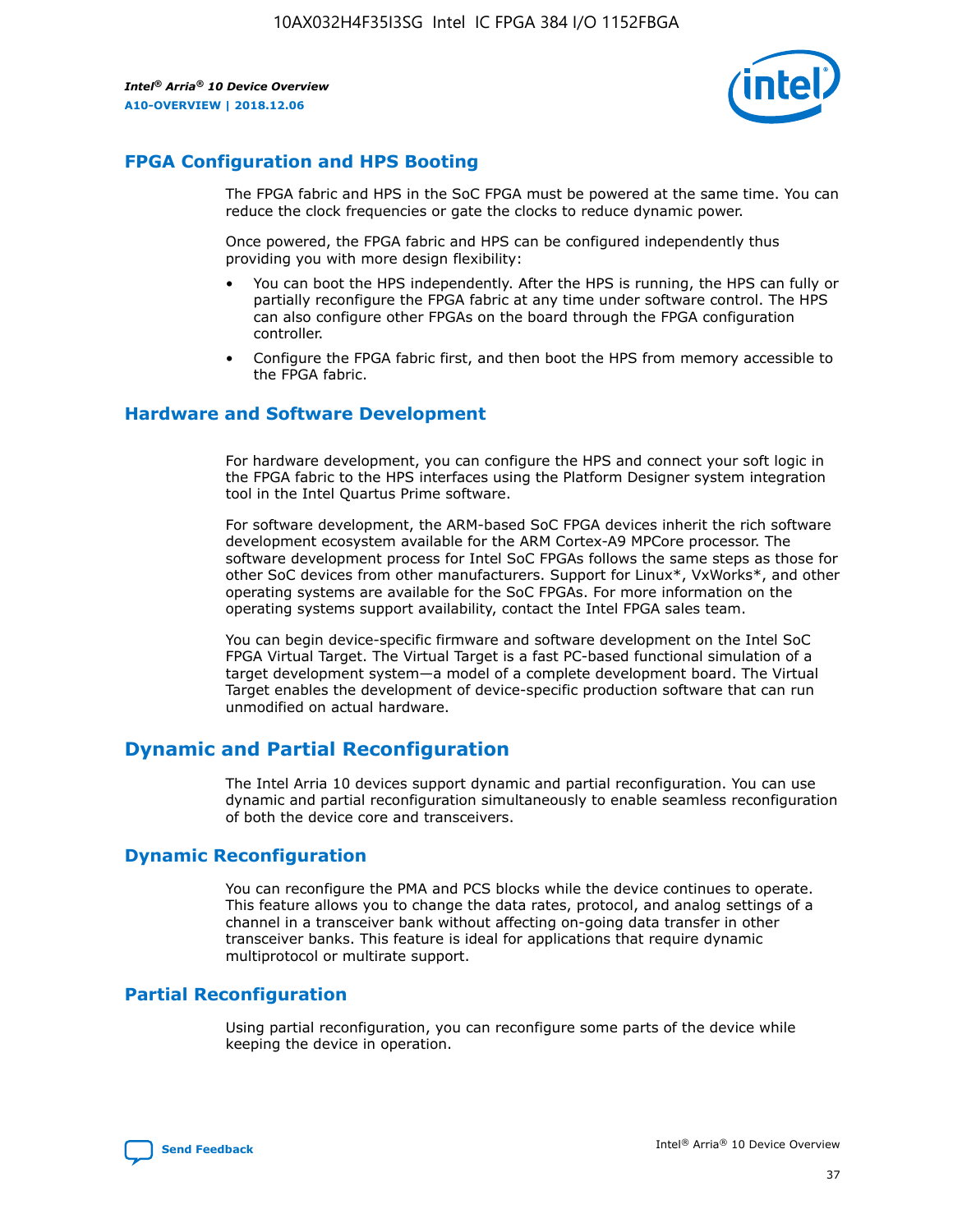

Instead of placing all device functions in the FPGA fabric, you can store some functions that do not run simultaneously in external memory and load them only when required. This capability increases the effective logic density of the device, and lowers cost and power consumption.

In the Intel solution, you do not have to worry about intricate device architecture to perform a partial reconfiguration. The partial reconfiguration capability is built into the Intel Quartus Prime design software, making such time-intensive task simple.

Intel Arria 10 devices support partial reconfiguration in the following configuration options:

- Using an internal host:
	- All supported configuration modes where the FPGA has access to external memory devices such as serial and parallel flash memory.
	- Configuration via Protocol [CvP (PCIe)]
- Using an external host—passive serial (PS), fast passive parallel (FPP) x8, FPP x16, and FPP x32 I/O interface.

# **Enhanced Configuration and Configuration via Protocol**

## **Table 25. Configuration Schemes and Features of Intel Arria 10 Devices**

Intel Arria 10 devices support 1.8 V programming voltage and several configuration schemes.

| <b>Scheme</b>                                                          | <b>Data</b><br><b>Width</b> | <b>Max Clock</b><br>Rate<br>(MHz) | <b>Max Data</b><br>Rate<br>(Mbps)<br>(13) | <b>Decompression</b> | <b>Design</b><br>Security <sup>(1</sup><br>4) | <b>Partial</b><br>Reconfiguration<br>(15) | <b>Remote</b><br><b>System</b><br><b>Update</b> |
|------------------------------------------------------------------------|-----------------------------|-----------------------------------|-------------------------------------------|----------------------|-----------------------------------------------|-------------------------------------------|-------------------------------------------------|
| <b>JTAG</b>                                                            | 1 bit                       | 33                                | 33                                        |                      |                                               | Yes(16)                                   |                                                 |
| Active Serial (AS)<br>through the<br>EPCO-L<br>configuration<br>device | 1 bit,<br>4 bits            | 100                               | 400                                       | Yes                  | Yes                                           | Yes(16)                                   | Yes                                             |
| Passive serial (PS)<br>through CPLD or<br>external<br>microcontroller  | 1 bit                       | 100                               | 100                                       | Yes                  | Yes                                           | Yes <sup>(16)</sup>                       | Parallel<br>Flash<br>Loader<br>(PFL) IP<br>core |
|                                                                        |                             |                                   |                                           |                      |                                               |                                           | continued                                       |

<sup>(13)</sup> Enabling either compression or design security features affects the maximum data rate. Refer to the Intel Arria 10 Device Datasheet for more information.

<sup>(14)</sup> Encryption and compression cannot be used simultaneously.

 $(15)$  Partial reconfiguration is an advanced feature of the device family. If you are interested in using partial reconfiguration, contact Intel for support.

 $(16)$  Partial configuration can be performed only when it is configured as internal host.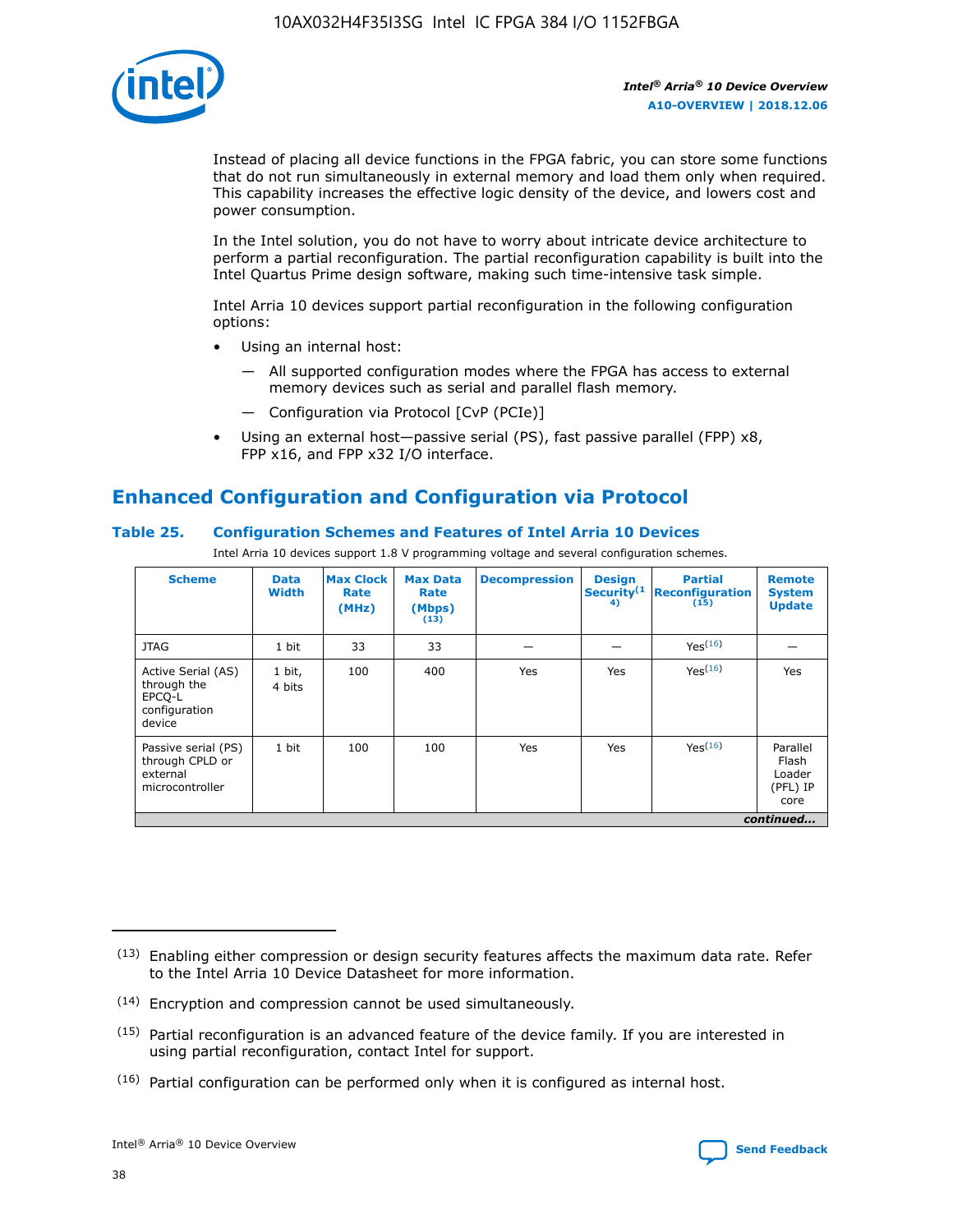

| <b>Scheme</b>                                   | <b>Data</b><br><b>Width</b> | <b>Max Clock</b><br>Rate<br>(MHz) | <b>Max Data</b><br>Rate<br>(Mbps)<br>(13) | <b>Decompression</b> | <b>Design</b><br>Security <sup>(1</sup><br>4) | <b>Partial</b><br><b>Reconfiguration</b><br>(15) | <b>Remote</b><br><b>System</b><br><b>Update</b> |
|-------------------------------------------------|-----------------------------|-----------------------------------|-------------------------------------------|----------------------|-----------------------------------------------|--------------------------------------------------|-------------------------------------------------|
| Fast passive                                    | 8 bits                      | 100                               | 3200                                      | Yes                  | Yes                                           | Yes(17)                                          | PFL IP                                          |
| parallel (FPP)<br>through CPLD or               | 16 bits                     |                                   |                                           | Yes                  | Yes                                           |                                                  | core                                            |
| external<br>microcontroller                     | 32 bits                     |                                   |                                           | Yes                  | Yes                                           |                                                  |                                                 |
| Configuration via                               | 16 bits                     | 100                               | 3200                                      | Yes                  | Yes                                           | Yes <sup>(17)</sup>                              |                                                 |
| <b>HPS</b>                                      | 32 bits                     |                                   |                                           | Yes                  | Yes                                           |                                                  |                                                 |
| Configuration via<br>Protocol [CvP<br>$(PCIe*)$ | x1, x2,<br>x4, x8<br>lanes  |                                   | 8000                                      | Yes                  | Yes                                           | Yes <sup>(16)</sup>                              |                                                 |

You can configure Intel Arria 10 devices through PCIe using Configuration via Protocol (CvP). The Intel Arria 10 CvP implementation conforms to the PCIe 100 ms power-up-to-active time requirement.

#### **Related Information**

[Configuration via Protocol \(CvP\) Implementation in Intel FPGAs User Guide](https://www.intel.com/content/www/us/en/programmable/documentation/dsu1441819344145.html#dsu1442269728522) Provides more information about the CvP configuration scheme.

# **SEU Error Detection and Correction**

Intel Arria 10 devices offer robust and easy-to-use single-event upset (SEU) error detection and correction circuitry.

The detection and correction circuitry includes protection for Configuration RAM (CRAM) programming bits and user memories. The CRAM is protected by a continuously running CRC error detection circuit with integrated ECC that automatically corrects one or two errors and detects higher order multi-bit errors. When more than two errors occur, correction is available through reloading of the core programming file, providing a complete design refresh while the FPGA continues to operate.

The physical layout of the Intel Arria 10 CRAM array is optimized to make the majority of multi-bit upsets appear as independent single-bit or double-bit errors which are automatically corrected by the integrated CRAM ECC circuitry. In addition to the CRAM protection, the M20K memory blocks also include integrated ECC circuitry and are layout-optimized for error detection and correction. The MLAB does not have ECC.

(14) Encryption and compression cannot be used simultaneously.

<sup>(17)</sup> Supported at a maximum clock rate of 100 MHz.



 $(13)$  Enabling either compression or design security features affects the maximum data rate. Refer to the Intel Arria 10 Device Datasheet for more information.

 $(15)$  Partial reconfiguration is an advanced feature of the device family. If you are interested in using partial reconfiguration, contact Intel for support.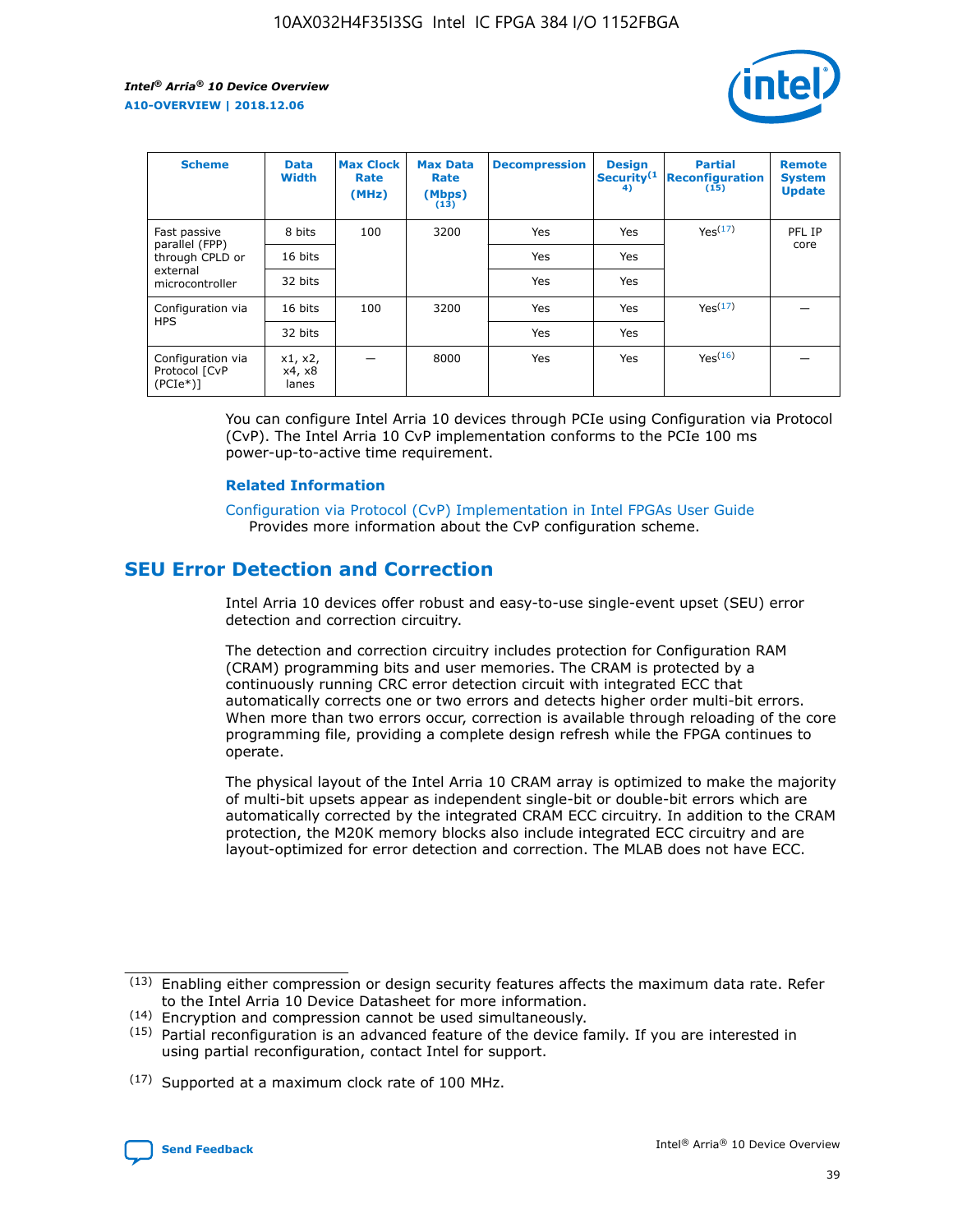

# **Power Management**

Intel Arria 10 devices leverage the advanced 20 nm process technology, a low 0.9 V core power supply, an enhanced core architecture, and several optional power reduction techniques to reduce total power consumption by as much as 40% compared to Arria V devices and as much as 60% compared to Stratix V devices.

The optional power reduction techniques in Intel Arria 10 devices include:

- **SmartVID**—a code is programmed into each device during manufacturing that allows a smart regulator to operate the device at lower core  $V_{CC}$  while maintaining performance
- **Programmable Power Technology**—non-critical timing paths are identified by the Intel Quartus Prime software and the logic in these paths is biased for low power instead of high performance
- **Low Static Power Options**—devices are available with either standard static power or low static power while maintaining performance

Furthermore, Intel Arria 10 devices feature Intel's industry-leading low power transceivers and include a number of hard IP blocks that not only reduce logic resources but also deliver substantial power savings compared to soft implementations. In general, hard IP blocks consume up to 90% less power than the equivalent soft logic implementations.

# **Incremental Compilation**

The Intel Quartus Prime software incremental compilation feature reduces compilation time and helps preserve performance to ease timing closure. The incremental compilation feature enables the partial reconfiguration flow for Intel Arria 10 devices.

Incremental compilation supports top-down, bottom-up, and team-based design flows. This feature facilitates modular, hierarchical, and team-based design flows where different designers compile their respective design sections in parallel. Furthermore, different designers or IP providers can develop and optimize different blocks of the design independently. These blocks can then be imported into the top level project.

# **Document Revision History for Intel Arria 10 Device Overview**

| <b>Document</b><br><b>Version</b> | <b>Changes</b>                                                                                                                                                                                                                                                              |
|-----------------------------------|-----------------------------------------------------------------------------------------------------------------------------------------------------------------------------------------------------------------------------------------------------------------------------|
| 2018.12.06                        | Added links to Intel Arria 10 device errata documents.<br>Removed automotive temperature option from the Intel Arria 10 GX devices.<br>Removed -3 fabric speed grade from the Intel Arria 10 GT devices.<br>Updated power options for the Intel Arria 10 GX and GT devices. |
| 2018.04.09                        | Updated the lowest $V_{CC}$ from 0.83 V to 0.82 V in the topic listing a summary of the device features.                                                                                                                                                                    |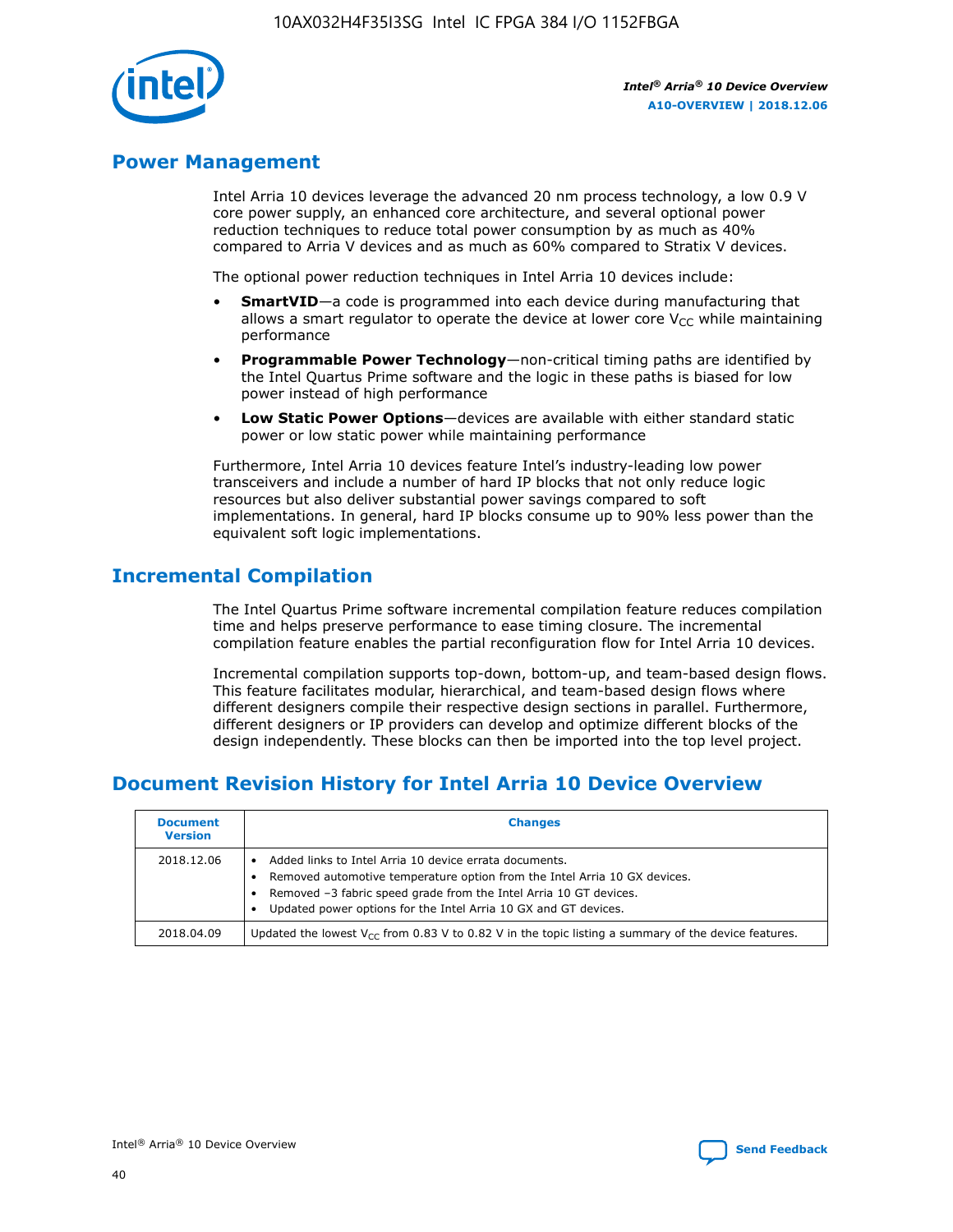

| <b>Date</b>    | <b>Version</b> | <b>Changes</b>                                                                                                                                                                                                                                                                                                                                                                                                                                                                                                                                                                                                                                                                                                                                                                                                                                                                                                                                               |
|----------------|----------------|--------------------------------------------------------------------------------------------------------------------------------------------------------------------------------------------------------------------------------------------------------------------------------------------------------------------------------------------------------------------------------------------------------------------------------------------------------------------------------------------------------------------------------------------------------------------------------------------------------------------------------------------------------------------------------------------------------------------------------------------------------------------------------------------------------------------------------------------------------------------------------------------------------------------------------------------------------------|
| January 2018   | 2018.01.17     | Updated the maximum data rate for HPS (Intel Arria 10 SX devices<br>external memory interface DDR3 controller from 2,166 Mbps to 2,133<br>Mbps.<br>Updated maximum frequency supported for half rate QDRII and QDRII<br>+ SRAM to 633 MHz in Memory Standards Supported by the Soft<br>Memory Controller table.<br>Updated transceiver backplane capability to 12.5 Gbps.<br>Removed transceiver speed grade 5 in Sample Ordering Core and<br>Available Options for Intel Arria 10 GX Devices figure.<br>Removed package code 40, low static power, SmartVID, industrial, and<br>military operating temperature support from Sample Ordering Core and<br>Available Options for Intel Arria 10 GT Devices figure.<br>Updated short reach transceiver rate for Intel Arria 10 GT devices to<br>25.8 Gbps.<br>Removed On-Die Instrumentation - EyeQ and Jitter Margin Tool<br>support from PMA Features of the Transceivers in Intel Arria 10 Devices<br>table. |
| September 2017 | 2017.09.20     | Updated the maximum speed of the DDR4 external memory interface from<br>1,333 MHz/2,666 Mbps to 1,200 MHz/2,400 Mbps.                                                                                                                                                                                                                                                                                                                                                                                                                                                                                                                                                                                                                                                                                                                                                                                                                                        |
| July 2017      | 2017.07.13     | Corrected the automotive temperature range in the figure showing the<br>available options for the Intel Arria 10 GX devices from "-40°C to 100°C"<br>to "-40°C to 125°C".                                                                                                                                                                                                                                                                                                                                                                                                                                                                                                                                                                                                                                                                                                                                                                                    |
| July 2017      | 2017.07.06     | Added automotive temperature option to Intel Arria 10 GX device family.                                                                                                                                                                                                                                                                                                                                                                                                                                                                                                                                                                                                                                                                                                                                                                                                                                                                                      |
| May 2017       | 2017.05.08     | Corrected protocol names with "1588" to "IEEE 1588v2".<br>$\bullet$<br>Updated the vertical migration table to remove vertical migration<br>$\bullet$<br>between Intel Arria 10 GX and Intel Arria 10 SX device variants.<br>Removed all "Preliminary" marks.<br>$\bullet$                                                                                                                                                                                                                                                                                                                                                                                                                                                                                                                                                                                                                                                                                   |
| March 2017     | 2017.03.15     | Removed the topic about migration from Intel Arria 10 to Intel Stratix<br>$\bullet$<br>10 devices.<br>Rebranded as Intel.<br>$\bullet$                                                                                                                                                                                                                                                                                                                                                                                                                                                                                                                                                                                                                                                                                                                                                                                                                       |
| October 2016   | 2016.10.31     | Removed package F36 from Intel Arria 10 GX devices.<br>Updated Intel Arria 10 GT sample ordering code and maximum GX<br>$\bullet$<br>transceiver count. Intel Arria 10 GT devices are available only in the<br>SF45 package option with a maximum of 72 transceivers.                                                                                                                                                                                                                                                                                                                                                                                                                                                                                                                                                                                                                                                                                        |
| May 2016       | 2016.05.02     | Updated the FPGA Configuration and HPS Booting topic.<br>$\bullet$<br>Remove V <sub>CC</sub> PowerManager from the Summary of Features, Power<br>Management and Arria 10 Device Variants and packages topics. This<br>feature is no longer supported in Arria 10 devices.<br>Removed LPDDR3 from the Memory Standards Supported by the HPS<br>Hard Memory Controller table in the Memory Standards Supported by<br>Intel Arria 10 Devices topic. This standard is only supported by the<br><b>FPGA</b><br>Removed transceiver speed grade 5 from the Device Variants and<br>Packages topic for Arria 10 GX and SX devices.                                                                                                                                                                                                                                                                                                                                   |
| February 2016  | 2016.02.11     | Changed the maximum Arria 10 GT datarate to 25.8 Gbps and the<br>$\bullet$<br>minimum datarate to 1 Gbps globally.<br>Revised the state for Core clock networks in the Summary of Features<br>$\bullet$<br>topic.<br>Changed the transceiver parameters in the "Summary of Features for<br>$\bullet$<br>Arria 10 Devices" table.<br>Changed the transceiver parameters in the "Maximum Resource Counts<br>for Arria 10 GT Devices" table.<br>Changed the package availability for GT devices in the "Package Plan<br>for Arria 10 GT Devices" table.<br>Changed the package configurations for GT devices in the "Migration"<br>Capability Across Arria 10 Product Lines" figure.<br>continued                                                                                                                                                                                                                                                               |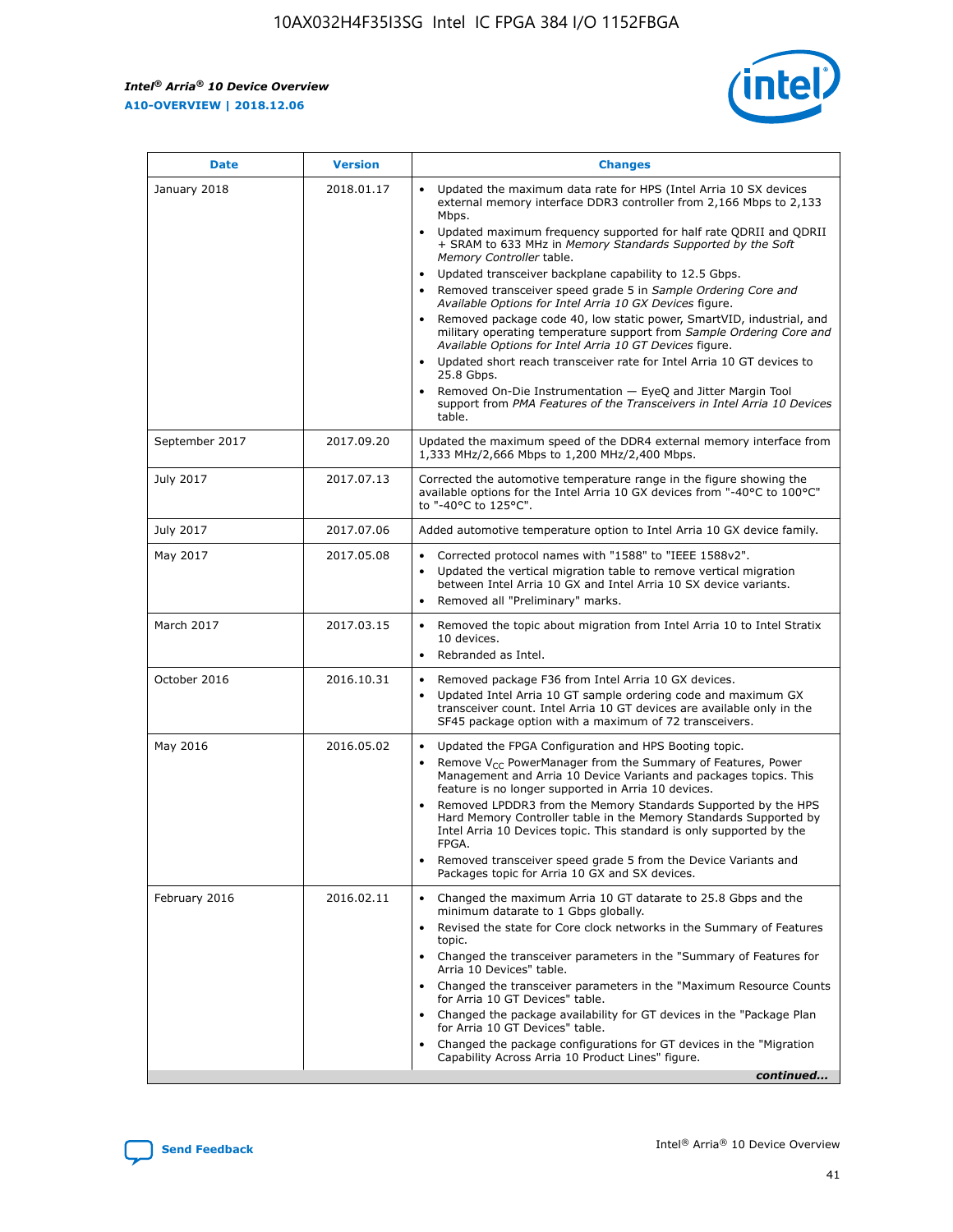

| <b>Date</b>   | <b>Version</b> | <b>Changes</b>                                                                                                                                                                   |
|---------------|----------------|----------------------------------------------------------------------------------------------------------------------------------------------------------------------------------|
|               |                | • Changed transceiver parameters in the "Low Power Serial Transceivers"<br>section.                                                                                              |
|               |                | • Changed the transceiver descriptions in the "Device Variants for the<br>Arria 10 Device Family" table.                                                                         |
|               |                | Changed the "Sample Ordering Code and Available Options for Arria 10<br>GT Devices" figure.                                                                                      |
|               |                | Changed the datarates for GT devices in the "PMA Features" section.                                                                                                              |
|               |                | Changed the datarates for GT devices in the "PCS Features" section.<br>$\bullet$                                                                                                 |
| December 2015 | 2015.12.14     | Updated the number of M20K memory blocks for Arria 10 GX 660 from<br>2133 to 2131 and corrected the total RAM bit from 48,448 Kb to<br>48,408 Kb.                                |
|               |                | Corrected the number of DSP blocks for Arria 10 GX 660 from 1688 to<br>1687 in the table listing floating-point arithmetic resources.                                            |
| November 2015 | 2015.11.02     | Updated the maximum resources for Arria 10 GX 220, GX 320, GX 480,<br>$\bullet$<br>GX 660, SX 220, SX 320, SX 480, and SX 660.                                                   |
|               |                | Updated resource count for Arria 10 GX 320, GX 480, GX 660, SX 320,<br>$\bullet$<br>SX 480, a SX 660 devices in Number of Multipliers in Intel Arria 10<br><b>Devices</b> table. |
|               |                | Updated the available options for Arria 10 GX, GT, and SX.                                                                                                                       |
|               |                | Changed instances of Quartus II to Quartus Prime.<br>$\bullet$                                                                                                                   |
| June 2015     | 2015.06.15     | Corrected label for Intel Arria 10 GT product lines in the vertical migration<br>figure.                                                                                         |
| May 2015      | 2015.05.15     | Corrected the DDR3 half rate and quarter rate maximum frequencies in the<br>table that lists the memory standards supported by the Intel Arria 10 hard<br>memory controller.     |
| May 2015      | 2015.05.04     | • Added support for 13.5G JESD204b in the Summary of Features table.<br>Added a link to Arria 10 GT Channel Usage in the Arria 10 GT Package<br>$\bullet$<br>Plan topic.         |
|               |                | • Added a note to the table, Maximum Resource Counts for Arria 10 GT<br>devices.                                                                                                 |
|               |                | Updated the power requirements of the transceivers in the Low Power<br>Serial Transceivers topic.                                                                                |
| January 2015  | 2015.01.23     | • Added floating point arithmetic features in the Summary of Features<br>table.                                                                                                  |
|               |                | Updated the total embedded memory from 38.38 megabits (Mb) to<br>$\bullet$<br>65.6 Mb.                                                                                           |
|               |                | Updated the table that lists the memory standards supported by Intel<br>Arria 10 devices.                                                                                        |
|               |                | Removed support for DDR3U, LPDDR3 SDRAM, RLDRAM 2, and DDR2.                                                                                                                     |
|               |                | Moved RLDRAM 3 support from hard memory controller to soft memory<br>controller. RLDRAM 3 support uses hard PHY with soft memory<br>controller.                                  |
|               |                | Added soft memory controller support for QDR IV.                                                                                                                                 |
|               |                | Updated the maximum resource count table to include the number of<br>hard memory controllers available in each device variant.                                                   |
|               |                | Updated the transceiver PCS data rate from 12.5 Gbps to 12 Gbps.<br>$\bullet$                                                                                                    |
|               |                | Updated the max clock rate of PS, FPP x8, FPP x16, and Configuration<br>via HPS from 125 MHz to 100 MHz.                                                                         |
|               |                | Added a feature for fractional synthesis PLLs: PLL cascading.                                                                                                                    |
|               |                | Updated the HPS programmable general-purpose I/Os from 54 to 62.                                                                                                                 |
|               |                | continued                                                                                                                                                                        |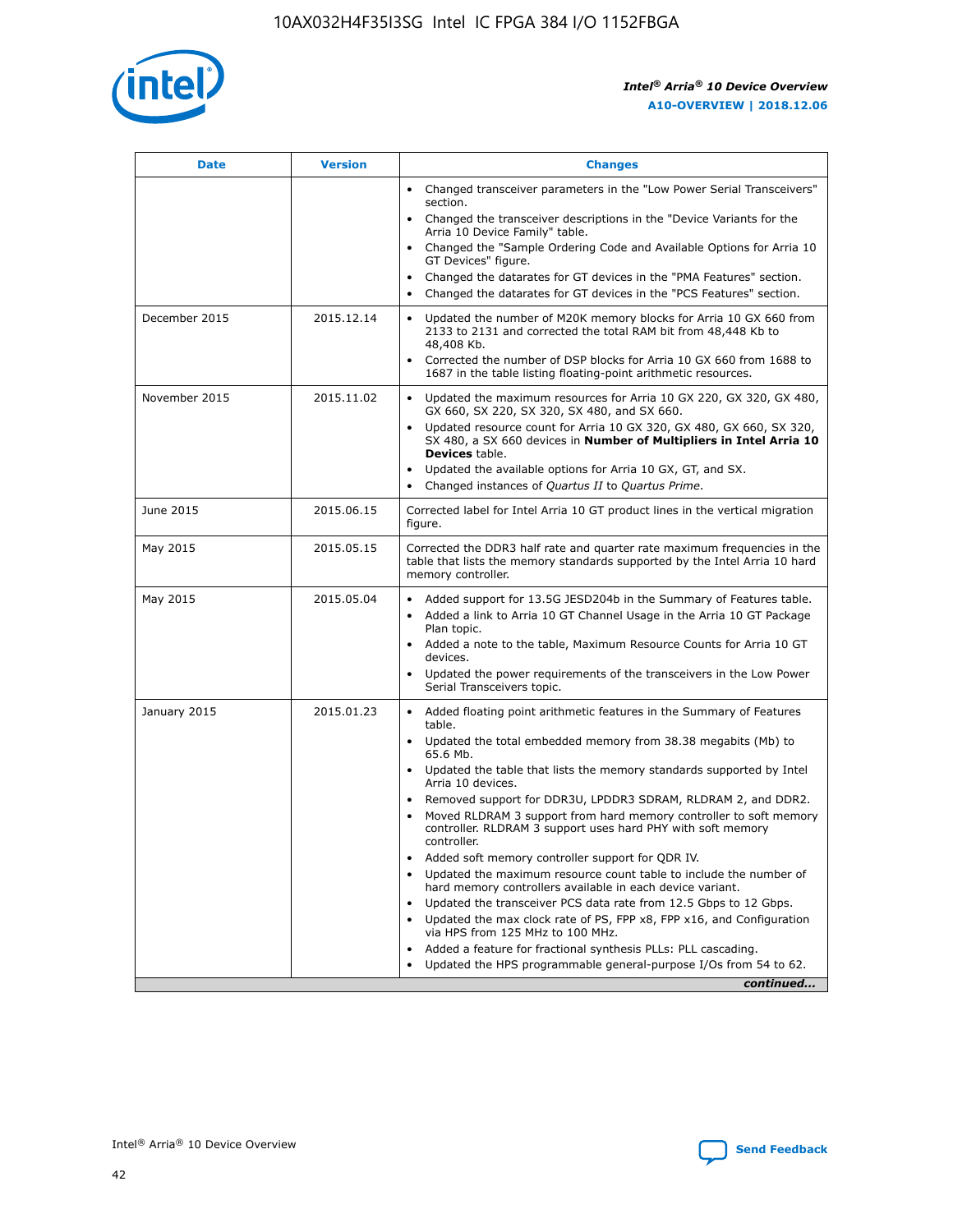r



| <b>Date</b>    | <b>Version</b> | <b>Changes</b>                                                                                                                                                                                                                                                                                                                                                                                                                                                                                                                         |
|----------------|----------------|----------------------------------------------------------------------------------------------------------------------------------------------------------------------------------------------------------------------------------------------------------------------------------------------------------------------------------------------------------------------------------------------------------------------------------------------------------------------------------------------------------------------------------------|
| September 2014 | 2014.09.30     | Corrected the 3 V I/O and LVDS I/O counts for F35 and F36 packages<br>of Arria 10 GX.<br>Corrected the 3 V I/O, LVDS I/O, and transceiver counts for the NF40<br>$\bullet$<br>package of the Arria GX 570 and 660.<br>Removed 3 V I/O, LVDS I/O, and transceiver counts for the NF40<br>package of the Arria GX 900 and 1150. The NF40 package is not<br>available for Arria 10 GX 900 and 1150.                                                                                                                                       |
| August 2014    | 2014.08.18     | Updated Memory (Kb) M20K maximum resources for Arria 10 GX 660<br>devices from 42,660 to 42,620.<br>Added GPIO columns consisting of LVDS I/O Bank and 3V I/O Bank in<br>$\bullet$<br>the Package Plan table.<br>Added how to use memory interface clock frequency higher than 533<br>$\bullet$<br>MHz in the I/O vertical migration.<br>Added information to clarify that RLDRAM3 support uses hard PHY with<br>$\bullet$<br>soft memory controller.<br>Added variable precision DSP blocks support for floating-point<br>arithmetic. |
| June 2014      | 2014.06.19     | Updated number of dedicated I/Os in the HPS block to 17.                                                                                                                                                                                                                                                                                                                                                                                                                                                                               |
| February 2014  | 2014.02.21     | Updated transceiver speed grade options for GT devices in Figure 2.                                                                                                                                                                                                                                                                                                                                                                                                                                                                    |
| February 2014  | 2014.02.06     | Updated data rate for Arria 10 GT devices from 28.1 Gbps to 28.3 Gbps.                                                                                                                                                                                                                                                                                                                                                                                                                                                                 |
| December 2013  | 2013.12.10     | Updated the HPS memory standards support from LPDDR2 to LPDDR3.<br>Updated HPS block diagram to include dedicated HPS I/O and FPGA<br>$\bullet$<br>Configuration blocks as well as repositioned SD/SDIO/MMC, DMA, SPI<br>and NAND Flash with ECC blocks.                                                                                                                                                                                                                                                                               |
| December 2013  | 2013.12.02     | Initial release.                                                                                                                                                                                                                                                                                                                                                                                                                                                                                                                       |